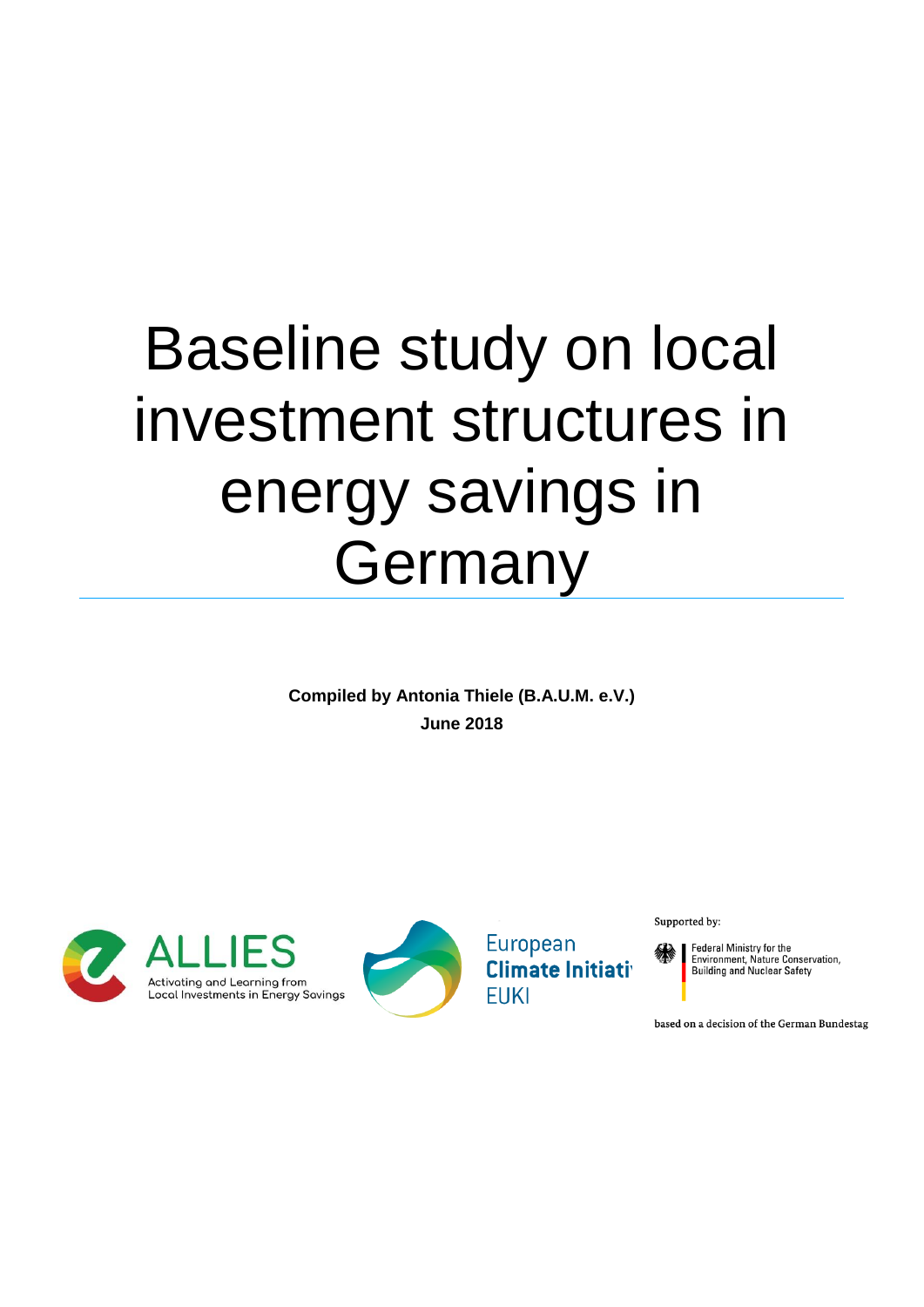# **Contents**

| Law on Energy Services and other energy efficiency measures (EDL-G) 36 |  |
|------------------------------------------------------------------------|--|
|                                                                        |  |
|                                                                        |  |
|                                                                        |  |
|                                                                        |  |
|                                                                        |  |
|                                                                        |  |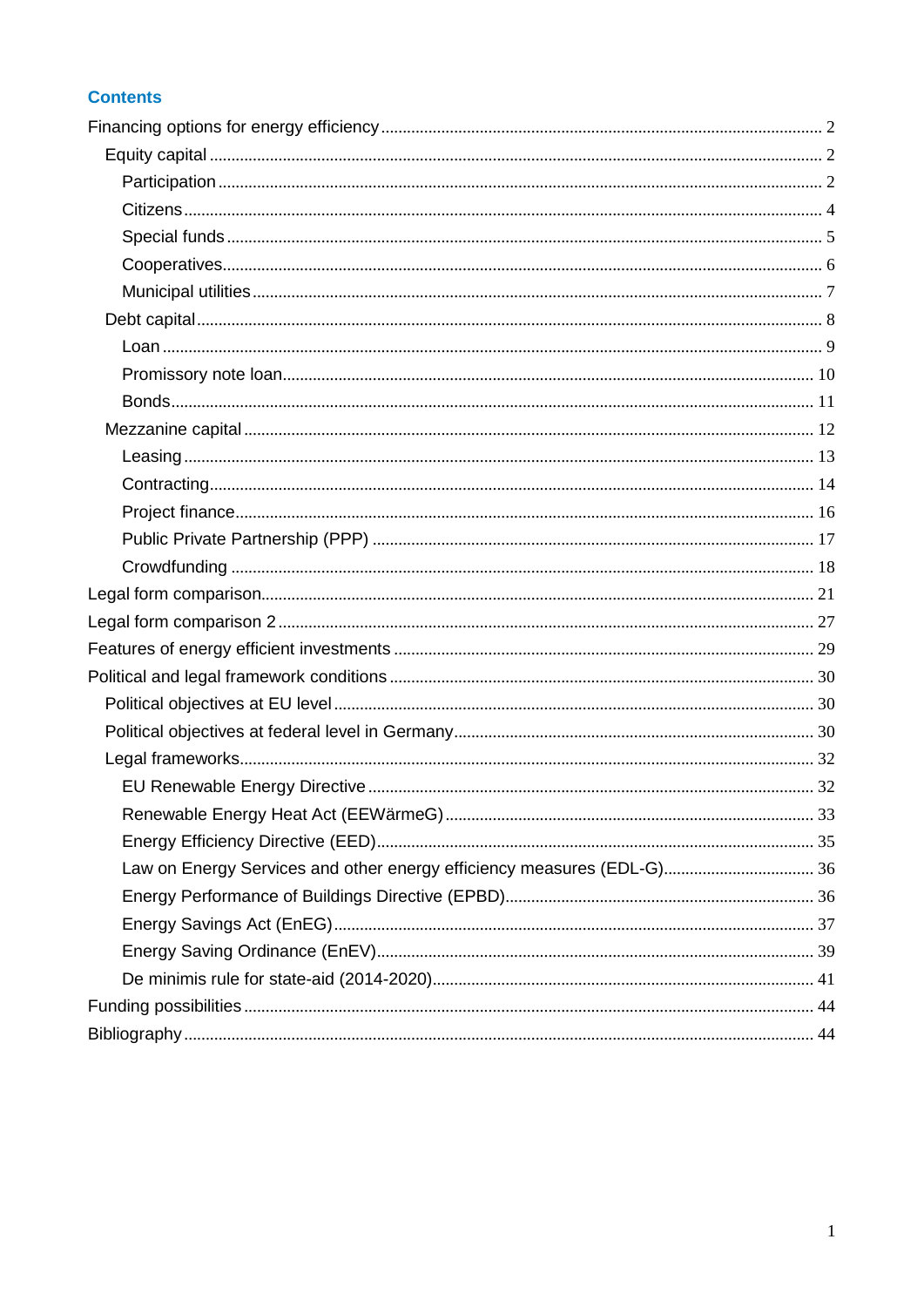# <span id="page-2-0"></span>**Financing options for energy efficiency**

The following explanations are based primarily on the study entitled "Übersicht über Finanzierungsoptionen für Energieeffizienzmaßnahmen" ("Overview of Financing Options for Energy Efficiency") (Bach; von Schilling (2014), p.2-25), which was commissioned by the Energieagentur NRW and carried out by svs Capital Partners GmbH. This information was supplemented by the study entitled "Energiesparen in Bürgerhand" ("Citizens conserving energy") by the ifeu-Institut (see also Blömer; Pehnt; Rechsteiner (2015), p.11-13). Other sources are identified, where necessary, in the appropriate places. **This study is not suitable for publication before undergoing thorough and specific editing because it contains numerous foreign text passages. It should therefore only be used internally by international project partners as a guide for their subject area!**

## <span id="page-2-1"></span>**Equity capital**

Capital that is specifically generated by a person or a company is referred to as equity capital. It increases when there is profit and decreases when there are losses. It is therefore fully riskbearing and can, in the worst-case scenario, result in total losses (see also Bach; von Schilling (2014), p.2).

Equity capital can be used as an investment contribution for the following financing options (see also Bach; von Schilling (2014), p.4-14):

- Participation
- Citizen
- Special fund
- Foundations
- Cooperatives
- Private equity and venture capital
- Municipal utilities
- Public equity/IPO

The key options for the ALLIES project are described below in detail.

## <span id="page-2-2"></span>**Participation**

## (Bach; von Schilling (2014), p.4-14)

**Definition.** The participation relates to the purchase of shares in a company, project or fund, and involves the investing partner providing risk-bearing equity capital. The investing partner can be any legal person. They will typically be citizens, special funds, foundations, companies, private equity companies, venture capital companies or municipal utilities. As a consequence of Basel II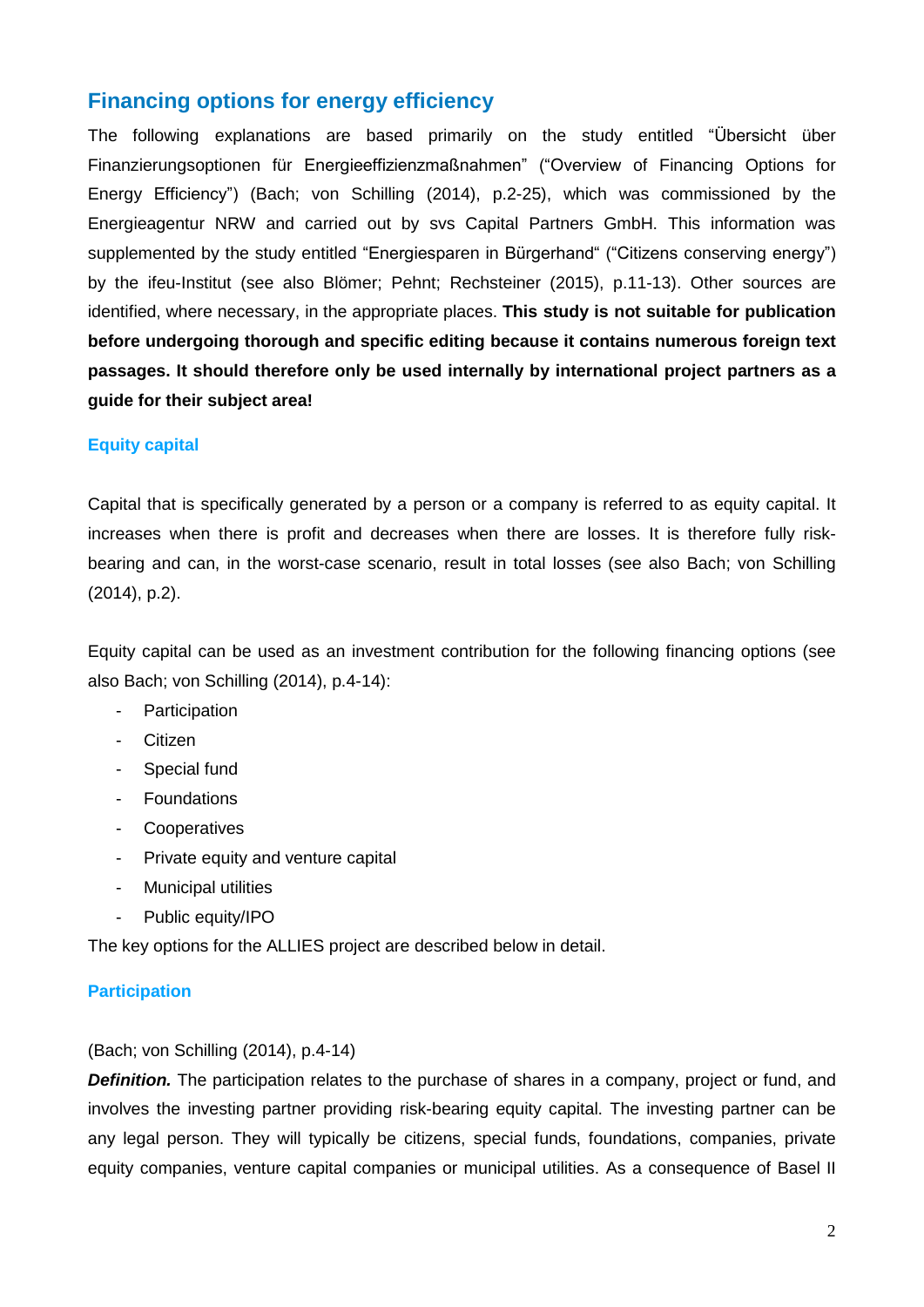and Basel III, banks and savings banks will only invest in a participation in very exceptional circumstances. Leasing companies and contractors are often not eligible for a participation.

**Form.** Participation can be done through the purchase of a limited liability company shareholdings (GmbH), limited partnership shareholdings (KG), limited company shares (AG) or fund units. An early form of participation is an agreement for a call option on stocks or shares.

*Function.* A participation regularly strengthens the equity base. The owner of a company, or the initiator of an EEF project, provides an increase in equity either to actually start an EEF project or to carry out a larger EEF project/ multiple EEF projects. With an injection of equity capital, the company's or project's credit rating will generally improve and thus also their capacity to borrow funds (bank loans). The risk decreases as well. Liquidity improves and larger investments are possible.

*Volumes.* Amounts available as participations in companies start at a few hundred thousand and can go up to several billion euros. The upper euro amount for EEF projects is lower reaching the high double-digit million region; exceptions are possible.

*Providers.* Providers can be citizens, special funds, foundations, companies, private equity companies, venture capital companies, municipal utilities and the capital market.

**Strengths.** Participation increases the entrepreneurial scope. Companies or projects whose equity capital is increased as a result of a participation are considered less risky by lenders, ceteris paribus. This brings down the borrowing costs. At the same time, the probability of obtaining finance increases.

*Weaknesses.* The investing partner will want to give his approval for key transactions on a regular basis, i.e. the entrepreneurial freedom to make decisions is significantly limited. The contracts are generally complex. The entrepreneur is bound by extensive monitoring and transparency agreements. Securing an equity participation generally lasts between six and 18 months. It is usually time-consuming and expensive.

*Typical areas of application.* Investing partners are always able to find an investee if they are unable to finance the project concerned themselves. Depending on the company, these can include: a desire to improve the balance sheet structure, expand financial independence, build up capacity, introduce new products, expand abroad, develop new growth areas, prepare for the purchase of another company, spin-off a company division, a generation change, equity participation of employees and to increase the reputation of the company and/or brand.

*Current market situation.* The offers in a relatively non-transparent market are varied. It often takes a closer look before you can notice the subtle differences between individual providers. There is sufficient capital available for good projects. Average projects are seldom financed.

*Relevance for financing EEF projects.* Participations are always relevant for EEF companies or EEF projects if the entrepreneurs or project sponsors do not have enough of their own funds to finance the company or implement those projects. What form an equity participation can take is, however, a complex issue.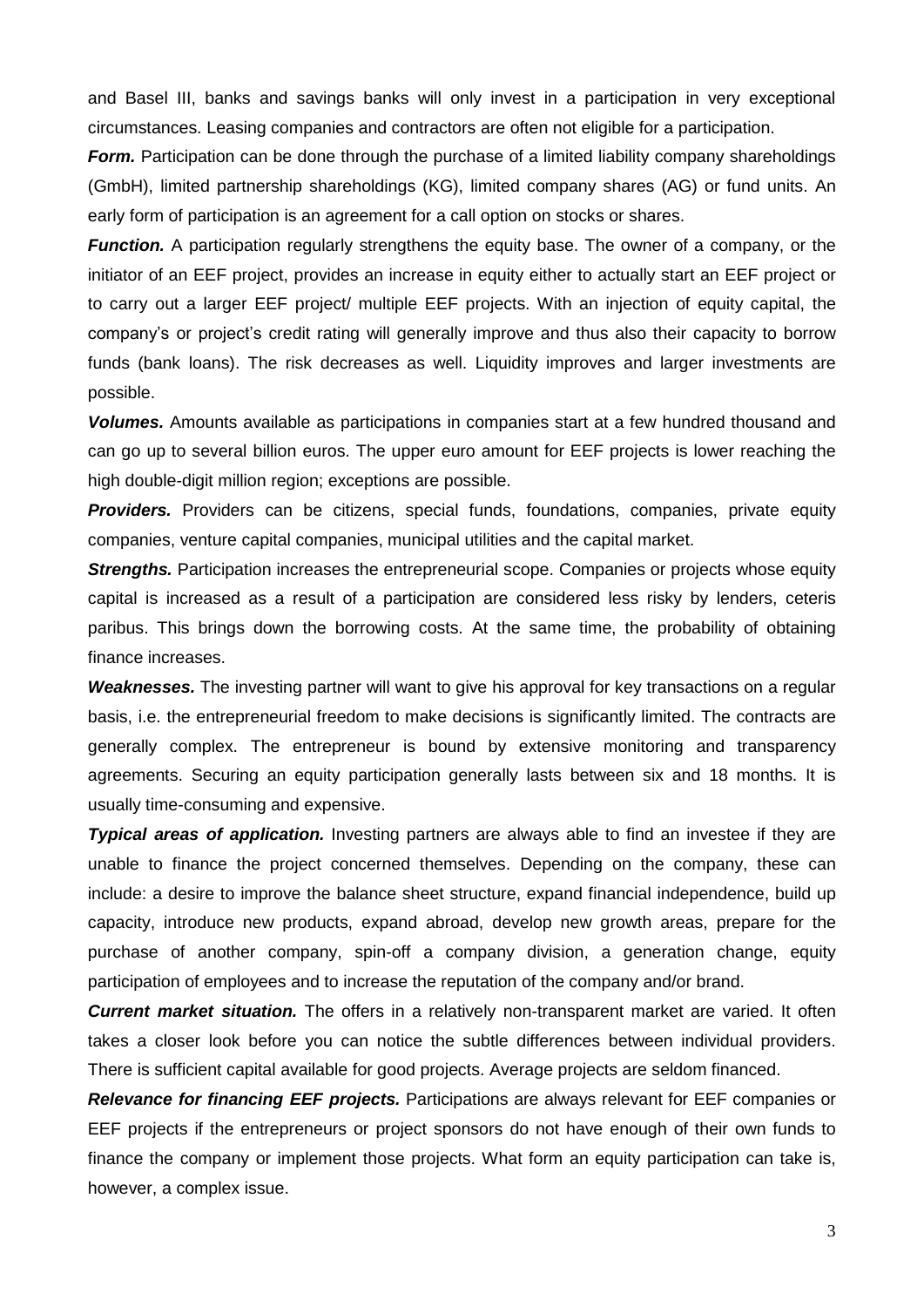*Financing examples.* In Germany, there are several thousand cases of equity participations. On the German Private Equity and Venture Capital Association website there is a list of members. And you will often find details of individual equity participations on their respective websites. The below link will take you directly to a search screen where you can search in detail for different investors: [http://www.bvkap.de/privateequity.php/cat/78/title/Suche\\_nach\\_Beteiligungskapital](http://www.bvkap.de/privateequity.php/cat/78/title/Suche_nach_Beteiligungskapital)

#### <span id="page-4-0"></span>**Citizens**

## (Bach; von Schilling (2014), p.4-14)

**Definition.** For the purposes of this overview, the term citizens refers to all private persons willing to make an investment - including business angels (private persons who regularly invest in companies).

*Form.* Financing by citizens can take a great many different forms. Firstly, all types of financing (equity, mezzanine capital, debt capital) are possible; secondly, there are numerous different ways to implement them (from direct investment to a savings bond).

*Function.* For the citizen, investing in energy efficient projects is more than a pure financial investment. Aspects such as securing the livelihood of future generations are a big part of it. For business angels, entrepreneurial activity is frequently an important goal.

*Volumes.* Depending on the asset situation, the investable capital can range from a few hundred thousand euros to several hundred thousand euros, in some cases even more.

**Providers.** Many citizens finance the purchase of shares in solar and wind turbine limited partnership funds. These limited partnership funds are sold through savings banks, credit unions and other financial intermediaries, who act as a vehicle for raising capital.

**Strengths.** Strong interest in (local, small-scale) investment for the benefit of energy transition. Attractive opportunity/risk profile of alternative transition investments. Also suitable for relatively conservative investors.

*Weaknesses.* Larger projects that are financed by citizens require a great deal of coordination over the long-term as well as a caretaker.

*Typical areas of application.* Financing of solar parks, wind parks, biogas plants and energy villages. Other energy-transition investments (e.g. geothermal energy) are not as important.

*Current market situation.* The demand for participations in energy-transition investments continues unabated. In some instances, there are not any suitable vehicles to aggregate the existing demand in an appropriate form. It remains to be seen what the consequences of the Prokon insolvency will be. A fundamental change to investor preferences is unlikely.

*Relevance for financing EEF projects.* Financing EEF projects through citizens is very much at the start of its development.

**Financing examples.** The "Bodystreet" project on the crowdfunding platform bettervest [\(www.bettervest.de\)](http://www.bettervest.de/).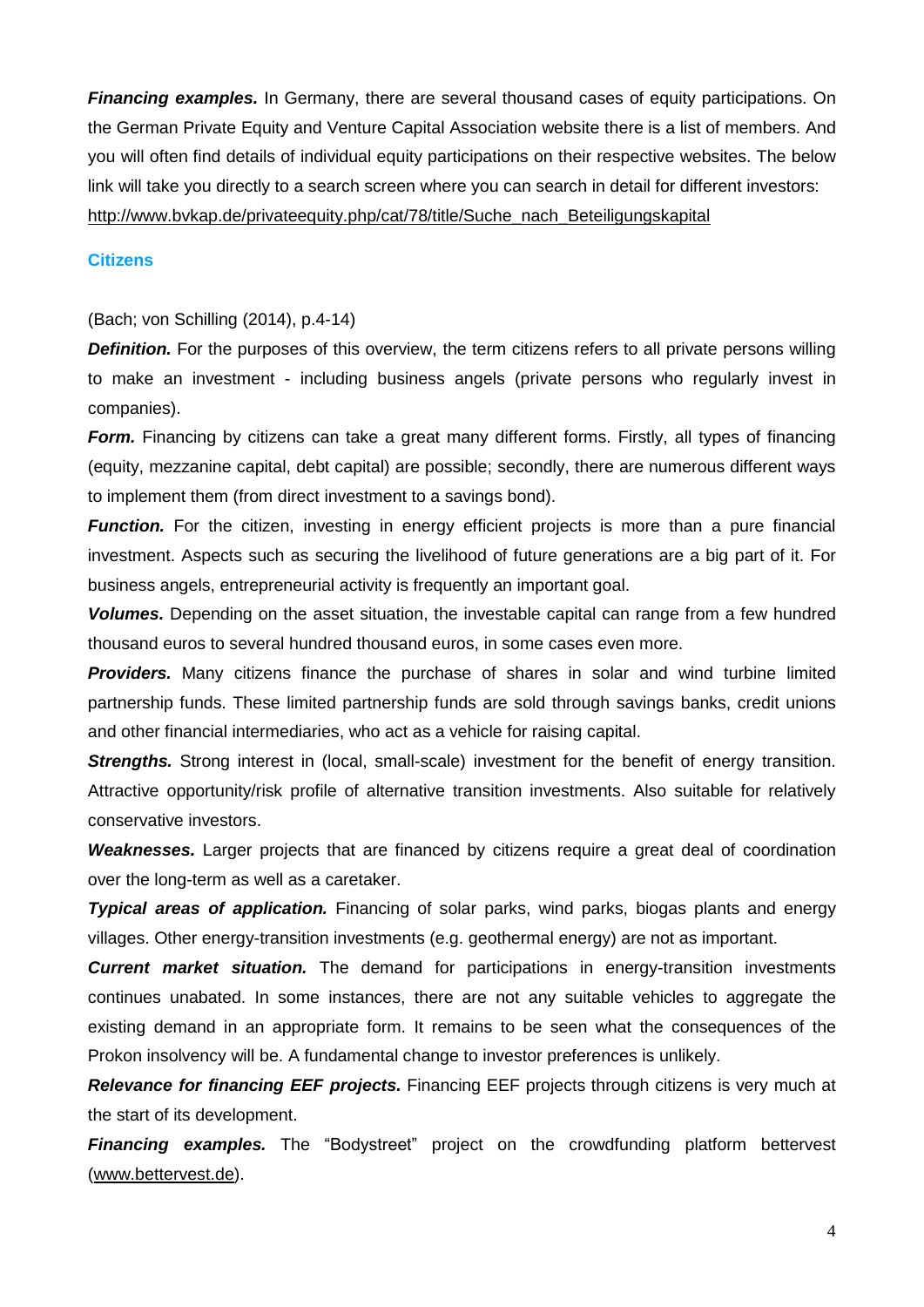## <span id="page-5-0"></span>**Special funds**

(Bach; von Schilling (2014), p.4-14)

**Definition.** EEF special funds are funds that provide equity or equity-like financing for EEF projects.

*Form.* The structure of these funds varies hugely. It ranges from complex Luxembourg (umbrella) fund structures to market "GmbH & Co. KG" structures.

*Function.* Provision of equity or equity-like financing.

*Volumes.* From a few thousand to the upper double-digit million euro range.

**Providers.** svs Capital Partners are one of several institutional providers in Europe who actively seek EEF projects. Examples are:

[http://www.eeef.eu;](http://www.eeef.eu/) [http://salixfinance.co.uk;](http://salixfinance.co.uk/) <http://www.equitix.co.uk/index.html>

After a quick search, we were able to identify the following funds or fund-like projects in Germany. (1) www.baum-zukunftsfonds.de (2) www.proklima-hannover.de. Furthermore, several energy agencies have funds to finance EEF projects (e.g. www.eksh.org and www.energiekonsens.de/de/startseite/index.html). In this context, it was also shown on the KfW's EEF programme.

*Strengths.* Mostly risk-bearing equity capital or subsidies. Pronounced leverage effect as it is the ideal complement to the existing funding programme. Effect of professionalising the management of EEF projects. Learning effects.

*Weaknesses.* Mostly a relatively complex process for raising capital with a relatively low probability of success. Stringent requirements for the professionalism of the applicant. Considerable costs for lawyers, auditors and transaction consultants.

*Typical areas of application.* Special funds for EEF projects are required for many EEF projects. Their sponsors will typically not have sufficient equity, an adequate credit rating or enough liquidity. Very well suited for speeding up the energy transition.

*Current market situation.* Special funds focused on EEF projects are still a very recent financing option. Due to the fact that EEF projects are structurally low risk, svs Capital Partners expects the number of comparable initiatives to increase over the coming years. A key challenge is getting access to attractive projects.

*Relevance for financing EEF projects.* Funds specialising in EEF that provide real, risk-bearing equity are perhaps the most important financial instrument for the energy transition. It is this equity capital that makes it possible to fully exploit all the potential of the numerous products available (e.g. subsidiaries, development loans, etc.). For example, when evaluating the European energy efficiency fund managed by Deutsche Bank (www.eeef.eu), we found the cost-to-investment ratio to be 1:1081.

 1 COMMISSION STAFF WORKING DOCUMENT: Mid-term evaluation of the European Energy Efficiency Fund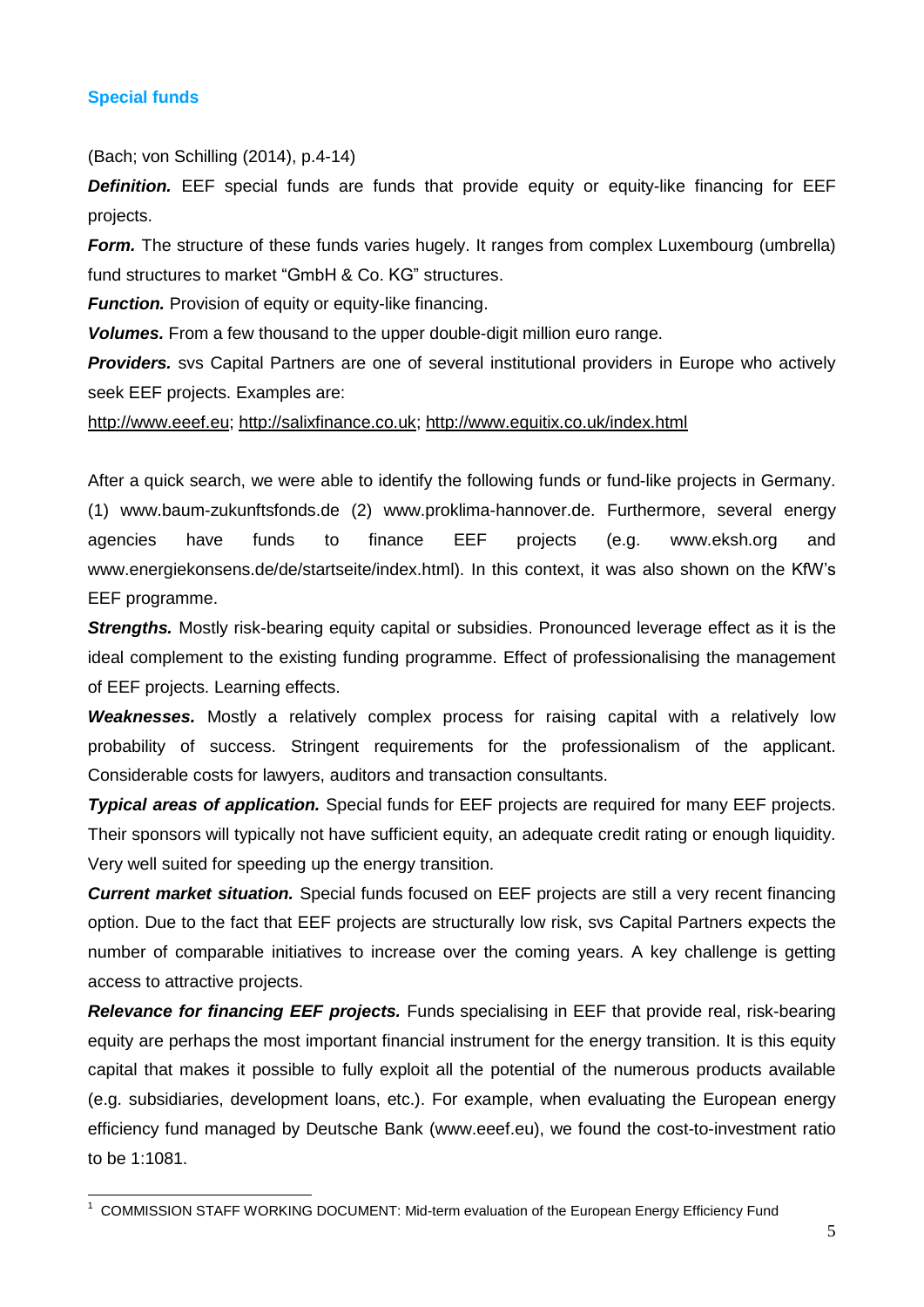*Financing examples.* Financing examples of the EEEF as the lead institution can be found on their website in the quarterly report2.

## <span id="page-6-0"></span>**Cooperatives**

## (Bach; von Schilling (2014), p.4-14)

**Definition.** The cooperative is a commercial enterprise and can be founded by at least three natural or legal persons. It is characterised by the principles of self-help, self-administration and self-responsibility. Self-help means that individual legal and/or natural persons with similar economic, social or cultural interests join forces by means of a cooperative. Their purpose is to pool their strengths. Tasks that individuals would not be able to fulfil by themselves can be performed collectively.

*Form.* The registered cooperative is a legal person who has attained their own legal personality by registering in the register of cooperatives. Three people are sufficient to found a registered cooperative. In principle, it has three bodies: Executive Board, Supervisory Board and General Meeting. Members of the Executive Board and Supervisory Board must be members of the registered cooperative. Small cooperatives of up to 20 members can operate without a Supervisory Board. In Germany, the registered cooperative is by far the safest legal form in terms of insolvency due to internal monitoring by its members and independent auditing carried out by the Federation of Cooperatives.

*Function.* The cooperative is the model of cooperation in the economy and society. The legal form of the registered cooperative counters the challenges of competition, monopolistic structures and dependence with a model of cooperation, independence and regional competence. Cooperatives connect civil responsibility, participation and economic activity. They are: democratic (each member has one vote); flexible (members can easily join and leave); secure/safe (liability is limited to shares); responsible (as an ethical investment); expandable (to include many different projects); economical (by the distribution of dividends on the profit); forward-looking (e.g. for a sustainable energy sector in the hands of citizens); and cost-effective.

*Volumes.* Financing options are calculated based on the cooperative's financial resources at courtesy of its members. Funds made available therefore range from the low ten thousands to a high double-digit million euro amount.

**Providers.** As a special form of cooperative, cooperative banks have unlimited financing options for EEF projects as a group and with its leading institutes of the DZ Bank and WGZ Bank. Cooperative associations also provide advice on setting up cooperatives.

**Strengths.** Act together, achieve more. Remain independent. Participate. Take on responsibility. Reimbursement from a cooperative offers an attractive option for tax optimisation.

 2 http://www.eeef.eu/quarterly-reports.html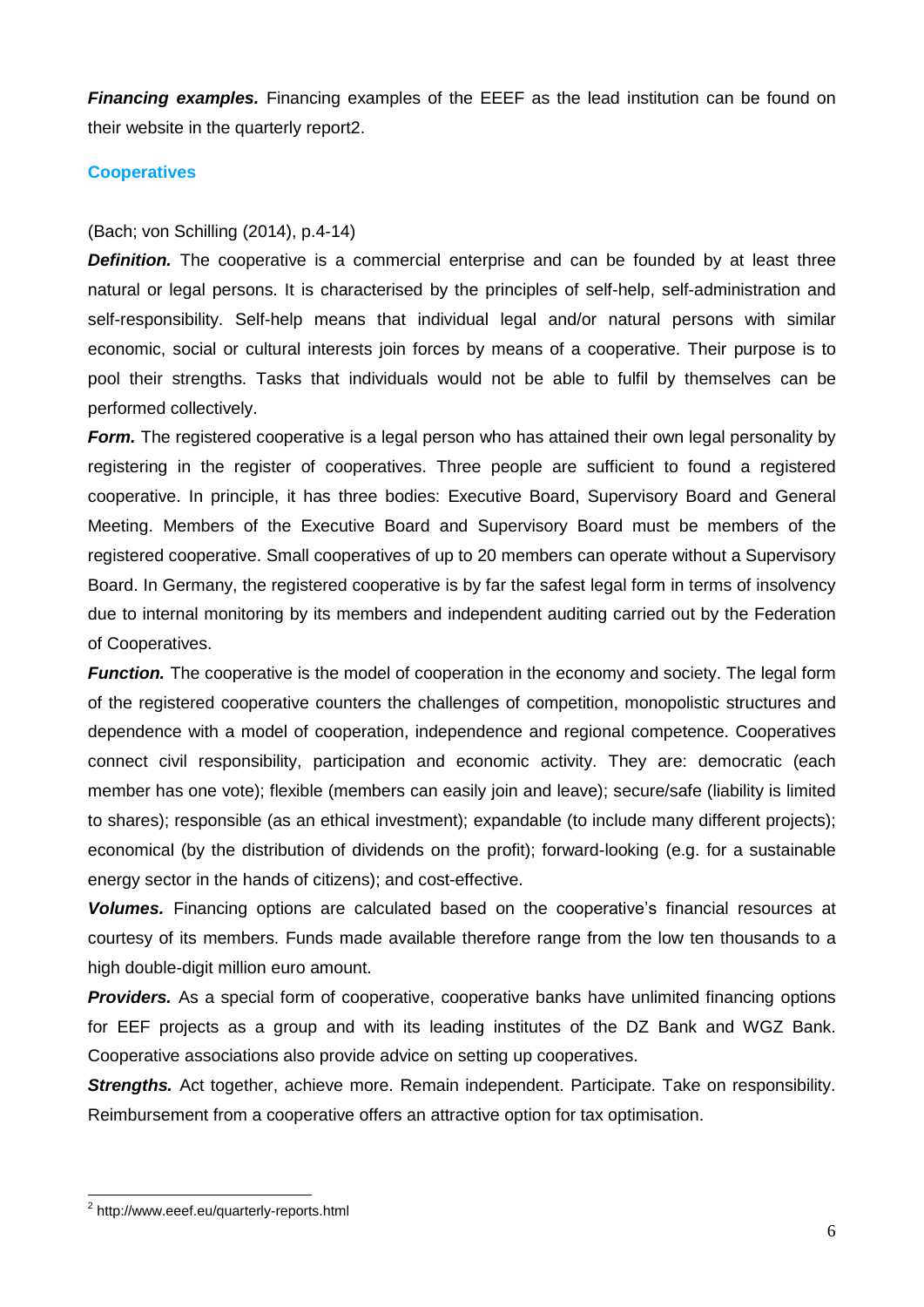*Weaknesses.* Relatively time-consuming process to found because it involves first organising a capable group of cooperative members. Democratic decision-making can limit the ability to act in critical situations. There is a risk of mass resignation.

*Areas of application.* Cooperative banks, agricultural cooperatives, energy cooperatives, medical cooperatives.

**Current market situation.** The cooperative is experiencing a renaissance, triggered by the founding of numerous energy cooperatives and by the scepticism in recent years towards financial market institutions due to the financial crisis. Feed-in remuneration was key to the model's success. If this is abolished as part of the new energy market design, which is expected after Easter, or it is continued but with radical changes, the boom of energy cooperatives being founded should significantly diminish.

*Relevance for financing EEF projects.* In future, cooperatives may be highly relevant in financing EEF projects. Part of the statute and purpose of the cooperative for many different energy cooperatives, whose key area of activity had previously been to finance renewable energy projects, is the increase in EEF.

*Financing examples.* The B.A.U.M. future fund serves as a successful example of a cooperative that is purely focused on EEF projects.

## <span id="page-7-0"></span>**Municipal utilities**

(Bach; von Schilling (2014), p.4-14)

**Definition.** Municipal utilities are municipal companies mostly (proportionately) owned by municipalities. They provide technical services and utility services for the public. These include energy supply and waste disposal (electricity, gas, water, rubbish, landfill sites, street cleaning), infrastructure (streets, waters, public buildings and facilities) and public transport.

*Form.* In Germany, municipal facilities are generally privately run companies under the legal form of a limited liability company (GmbH) or a stock corporation (AG). They are (part) owned by municipalities, energy suppliers and, in rare circumstances, also by other private investors.

*Function.* Municipal utilities provide basic supply services and public services for the general public. They can play an important and active role in financing EEF operations.

*Possible financing volumes.* Many municipal utilities have significant financial resources - even in times of high uncertainty for energy policies. The funds available for the municipal utilities to finance EEF projects can range between a few hundred thousand euros and millions of euros in the double digit range. Financing EEF operations, however, often runs contrary to the business interests of the respective municipal utility (increased consumption always means additional turnover, a fall in consumption often means a loss in turnover).

**Providers.** In principle, all municipal utilities are eligible as providers of EEF services and the financing of them. The actual suitability, however, depends very much on the specific regional circumstances, the respective financial situation and the local political will. The big advantage of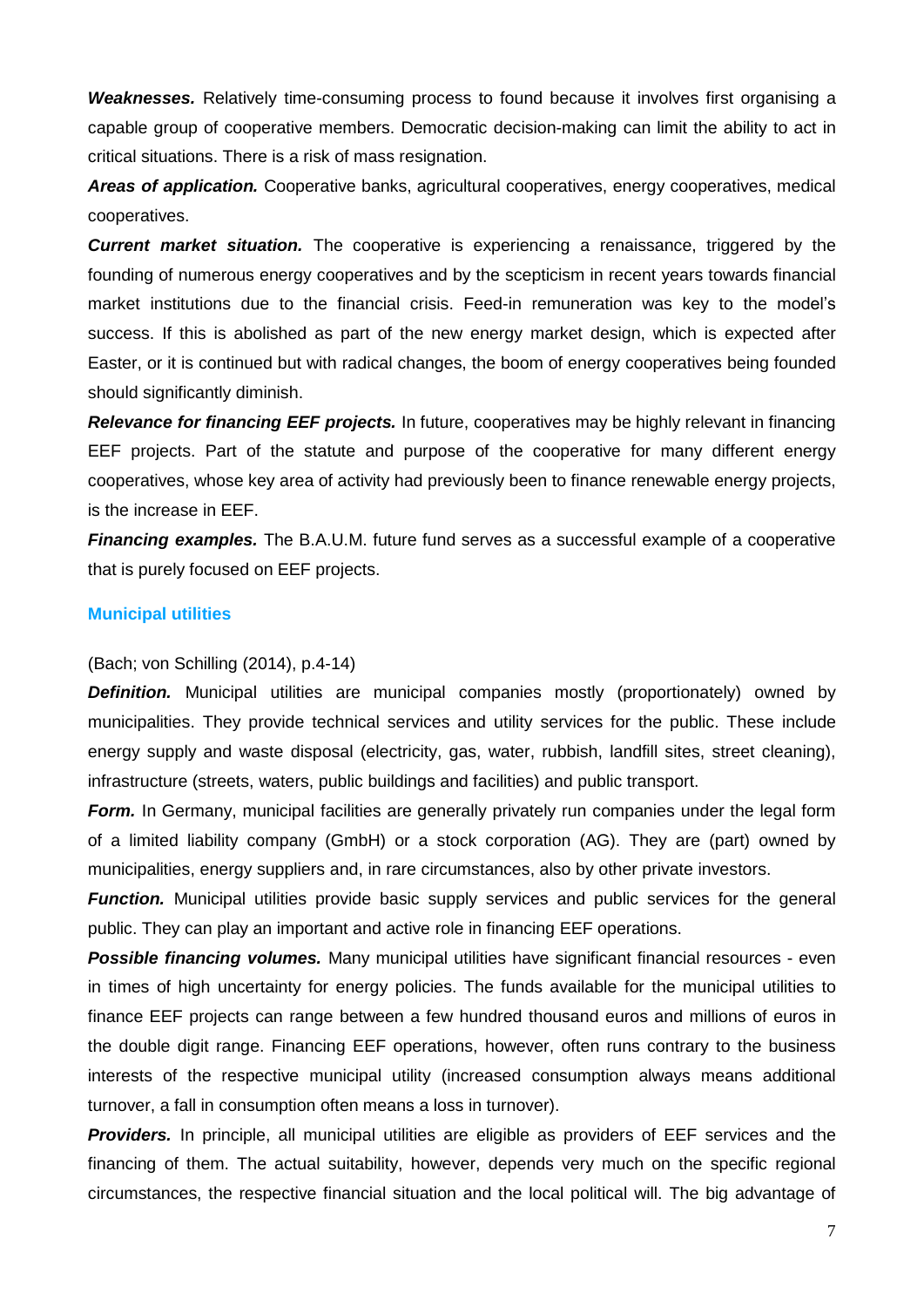the municipal utilities is their credit rating and institutional longevity. Provided the political will is there, they are a natural partner to coordinate numerous, notably small-volume EEF projects effectively and for a longer duration of time. An interesting example for a model that managed to involve numerous stakeholders was (co-)developed by the municipal utilities in Aachen3.

*Strengths.* Good knowledge of the local market. In part very good credit rating. Access to local banks. Extensive technical expertise available in the organisation. Own distribution channel that can be leveraged in combination with local banks. Existing brands, high degree of customer confidence.

*Weaknesses.* Numerous political obstacles. Inclusion of many different interest groups. Hard to build consensus. Current and presumed permanently low gas price puts into question the longterm profitability for many municipal utilities. They are therefore less willing to invest.

*Typical areas of application.* In principle, all municipal EEF project areas (e.g. schools, clinics, etc.). Many municipal utilities play an active role in the area of contracting.

*Current market situation.* The once stable market for municipal utilities is in a significant process of upheaval and is characterised by major uncertainty. Existing business models face the challenge of ever-changing legal framework conditions, highly volatile commodity prices and an increase in the consumers' readiness to switch. An industry that has been stable for many years is being exposed to increasing risks. These include regulatory risks, procurement risks and technology risks. Many municipal utilities are now having to consider a new or ever-changing strategic position. EEF projects may be understood in this environment as both a threat and an opportunity.

*Relevance for financing EEF projects.* Municipal utilities can become - if you want them to - a significant player for organising EEF projects. Particularly as a neutral coordinator between local stakeholders, they have the opportunity to create structures that will enable the rapid implementation of the energy transition. This is in part the case in the area of contracting, for example.

**Financing examples.** The opportunities and challenges faced by the municipal utilities when financing EEF projects is presented in the extensive article "Umsetzung von Energieeffizienzmaßnahmen durch Stadtwerke" (Implementation of energy efficiency measures by the municipal utilities)4.

## <span id="page-8-0"></span>**Debt capital**

Debt capital is capital based on debt that a company uses, if required, to realise its economic activities. This is repaid to the relevant creditor - usually banks - by means of interest and redemption.

Typical forms of arrangement are explained in detail below:

- Loans

-

<sup>3</sup> http://www.energieeffizienz-aachen.de/home/index.html

<sup>4</sup> www.et-energie-online.de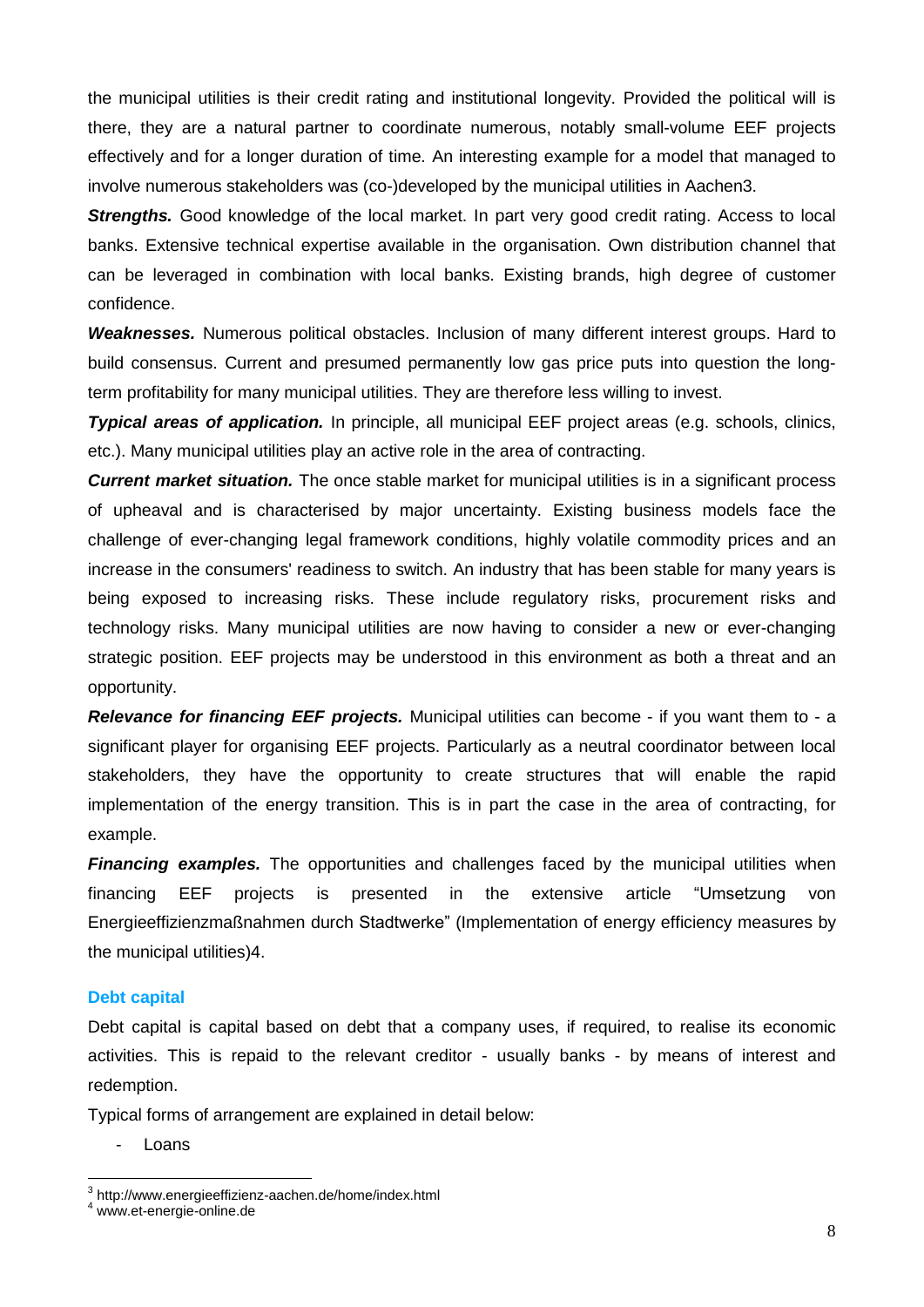- Bonds
- Promissory note loans.

## <span id="page-9-0"></span>**Loan**

## (Bach; von Schilling (2014), p.14-18)

**Definition.** A loan is a money transfer for use over time, mostly against interest and the provision of collateral (e.g. mortgage, transfer of property rights). The borrower is obliged to pay back the loan. Interest must be paid for the transfer of funds. In Germany, most loans are granted by banks and this is regulated in the German Banking Act (KWG). The private granting of loans is heavily restricted by law.

*Form.* Typical examples of loans include loan agreements, purchases on account, deferments and bills of exchange.

*Function.* With an appropriate credit rating and sufficient collateral, the entrepreneur or project sponsor/project developer can increase the funds available to him by a factor of two to four based on the equity available (leverage effect).

*Volumes.* You can apply for a loan from a few thousand euros. In principle, there is no upper limit for financing EEF measures. However, it can result in financing constraints at a local level (e.g. if a small savings bank or credit union had to finance a large wind park project). Risk management is also placing further restriction on volumes available as a result of the financial crisis and the implementation of Basel II and Basel III. An inadequate credit rating, a lack of collateral and history, and numerous other factors can impede the procurement of a loan.

*Providers.* There are numerous providers for loans. These include commercial banks, savings banks and credit unions and a relatively low number of specialist banks. They often have teams available that specialise in the area of renewable energies or cleantech. These specialists are good contacts for EEF projects.

**Strengths.** A loan is a standardised financial product. It is suitable for EEF projects because repayments are made through savings and so there is no need for new or additional budgets to be approved. Projects are often easy to calculate.

*Weaknesses.* Difficulties can arise with the provision of collateral. Many EEF projects cannot be implemented in publicly accessible areas (e.g. lighting in a factory building or insulation in a production line). Companies or institutions cannot implement such projects independently from their own credit rating. Financing EEF projects is harder if the credit rating is low.

*Typical areas of application.* EEF can be funded by loans in numerous different contexts. For example, the EEF of residential buildings, production facilities and transport can be financed through loans. The financing of software and sensor use (e.g. to reduce the use of resources in manufacturing processes), however, can also be of an EEF nature.

*Current market situation.* There are numerous private banks, cooperative banks and savings banks available for EEF investment. However, the restrictions mentioned (lack of credit history, not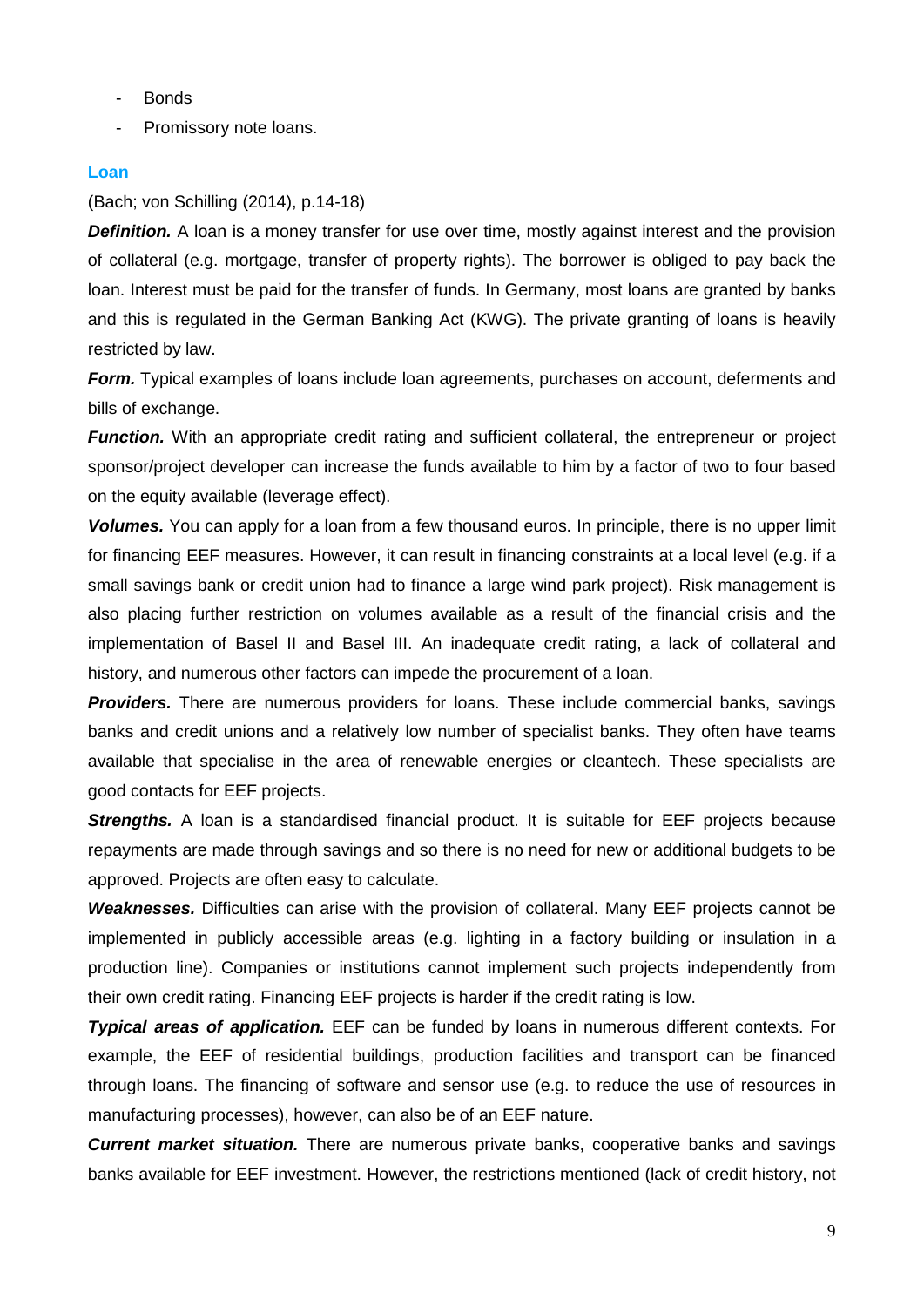enough company history, low margins, limited equity) apply. With large projects in particular, it is worth including development loans, surety bonds, guarantees or insurances.

*Relevance for financing EEF projects.* Without loans, it may be almost impossible to finance EEF projects. The current low-interest phase makes financing EEF projects particularly attractive. In addition to this, there are numerous development loans available from KfW5.

*Financing examples.* The number of examples where EEF investment is available to the public is relatively low. Good examples can be found, for instance, at dena6.

## <span id="page-10-0"></span>**Promissory note loan**

## (Bach; von Schilling (2014), p.14-18)

**Definition.** In addition to bank loans and bonds, the promissory note loan is another form of debt financing for public authorities and most companies with a high credit rating. It refers to a long-term loan issued by banks, savings banks and insurance companies in relatively large tranches via a promissory note to debtors with a predominantly good credit rating.

*Form.* Banks, savings banks, cooperative banks and insurance companies issue a promissory note loan to a company with a good credit rating in the form of a private placement. Early termination is not possible in most cases. There is an informal secondary market. Promissory notes are not traded on the stock exchange.

**Function.** Promissory note loans are mostly unsecured loans. Institutional investors with large portfolios of fixed-income securities use them to diversify their risk and stabilise their portfolio.

*Volumes.* The lower limit of the placement volume is approx. 10 million euros; the upper limit is several hundred million euros. The savings bank group, for example, can issue small-volume promissory notes for SMEs from half a million euros.

**Providers.** Medium-sized companies and corporations with a good credit rating, recently also healthy, fast-growing SMEs with a good credit rating.

*Customers.* Promissory note loans are signed by many banks, savings banks, credit unions, insurance companies and other financial intermediaries. Insurance companies, in particular, like promissory note loans as they can be accounted for as amortised costs even if the company's credit rating (if available) or situation worsens and no write-downs are necessary.

**Strengths.** Cost-effective; significantly reduced outlay in comparison to a syndicated loan or a bond issue. Low level of legal complexity. Quick to implement. The market for promissory note loans was also "open" in the financial crisis. The promissory note loan gives smaller companies with the appropriate credit rating - access to the institutional capital market. There is no obligation to publish, unlike bonds. It gives the creditor a slightly higher interest rate than a bond with a comparable level of risk.

<sup>1</sup> 5 https://www.kfw.de/kfw.de.html

<sup>6</sup> http://www.dena.de/presse-medien/pressemitteilungen/von-pinakothek-bis-grundschule-viermal-gute-leistungen-inenergieeffizienz.html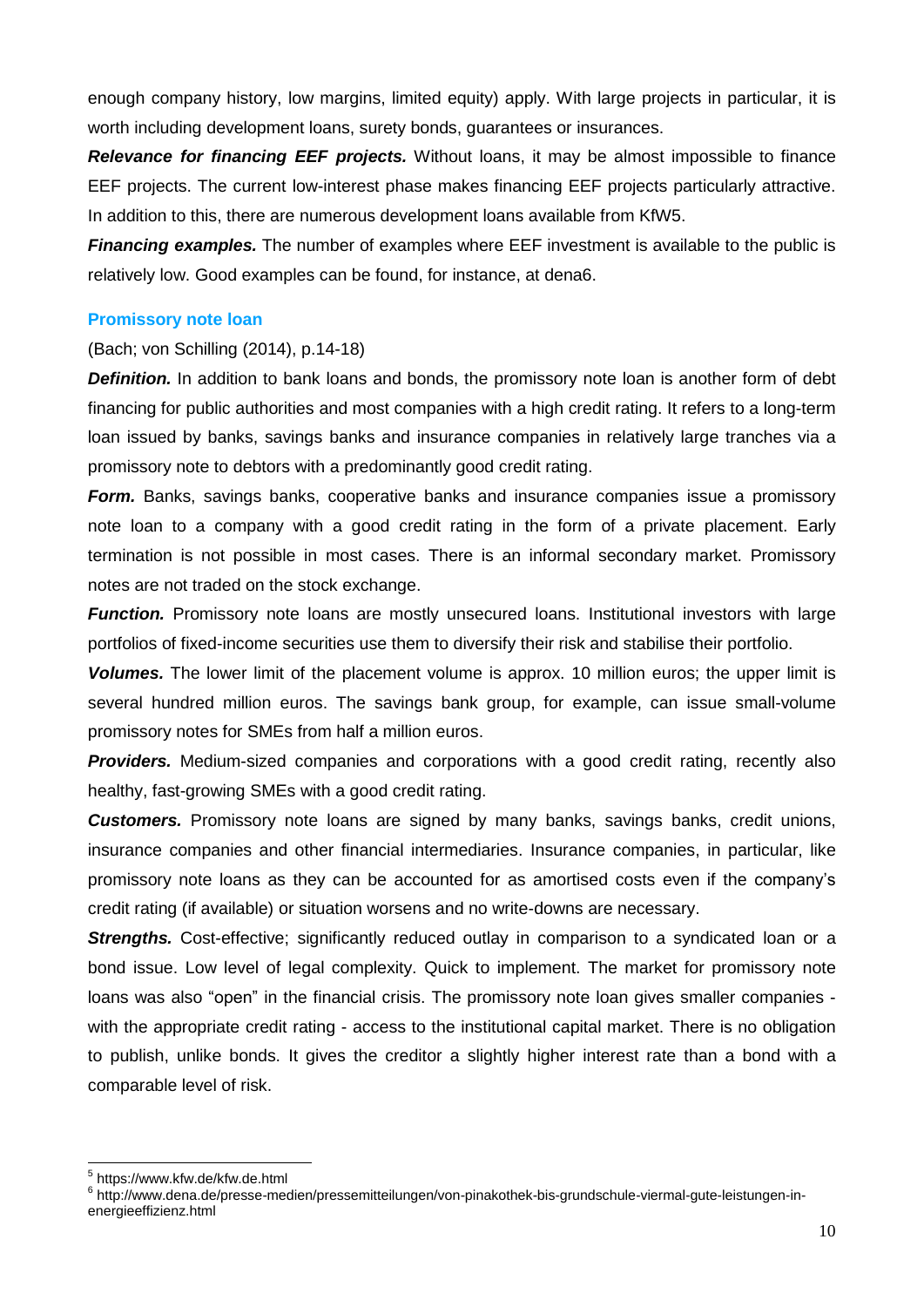*Strengths***.** Minimum volume. A rating is a prerequisite for a straightforward placement. No marketing effect. Secondary market is not institutionalised.

*Typical areas of application.* Alternative sources of financing for established medium-sized companies and corporations, recently also for towns and cities (e.g. Dortmund).

*Current market situation.* The market for promissory notes is an attractive growth market7.

*Relevance for financing EEF projects.* In principle, promissory note loans are well suited for financing municipal EEF projects.

**Financing examples.** Dortmund issued a promissory note in 2013 with an issue volume of 100 million euros (general budget fund, not focused on EEF). The issue volume was increased to 120 million during issuance due to considerable demand. Three tranches of five, seven and ten years were placed. Demand was distributed equally across all maturities. Thüga AG (www.thuega.de) used several promissory note loans to broaden its financial base in 2010 and over subsequent years. These funds are also indirectly financing EEF programmes (via the balance sheet). In the past, JUWI has been able to place a promissory note with a subscription volume of 74 million euros8.

## <span id="page-11-0"></span>**Bonds**

(Bach; von Schilling (2014), p.14-18)

**Definition.** A bond is an interest-bearing security listed on the exchange. Bonds are mainly issued for a certain maturity period. Most bonds must be paid back at the end of the maturity period.

*Form.* Bonds are issued in many different forms. They vary in terms of volume, maturity, interest rate, collateral security and repayment terms, amongst other things.

*Function.* The bond is an alternative form of debt financing. In addition to banks, it opens up another financing option for a company. Generally, bonds are purchased by institutional investors (e.g. insurance companies, pension funds, etc.) via the stock exchange.

*Volumes.* It is not really worth issuing bonds under 10 million euros for cost reasons; a minimum volume of 25 million euros is recommended. As when issuing shares, the costs are considerable. Very often, they will be significantly more than 100,000 euros. For large issues, costs can amount to several million euros.

*Providers.* Bond providers are the relevant companies. In order to be able to offer a bond on the capital market, it is necessary to determine the company's "readiness for the capital market". This is usually given if a company has an investment grade rating of at least BB. According to S&P, the long-standing, weighted default risk for this rating class is less than 1%9.

**Strengths.** No practical limits regarding the take-up volume of capital. Possible to repeat to raise more capital. Creates partial independence from banks. Raises awareness of the company.

 7 http://www.faz.net/aktuell/finanzen/schuldscheine-wachstum-unter-ausschluss-der-oeffentlichkeit-11713451.html 8 http://www.finance-magazin.de/fileadmin/PDF/Events/SF/SF9-2013/Session-

V/SF2013 Kredit\_Schuldschein\_Bond\_Bank\_oder\_Kapitalmarkt\_Roeber.pdf

<sup>9</sup> S&P Default, Transition, and Recovery: 2012 Annual Global Corporate Default Study And Rating Transitions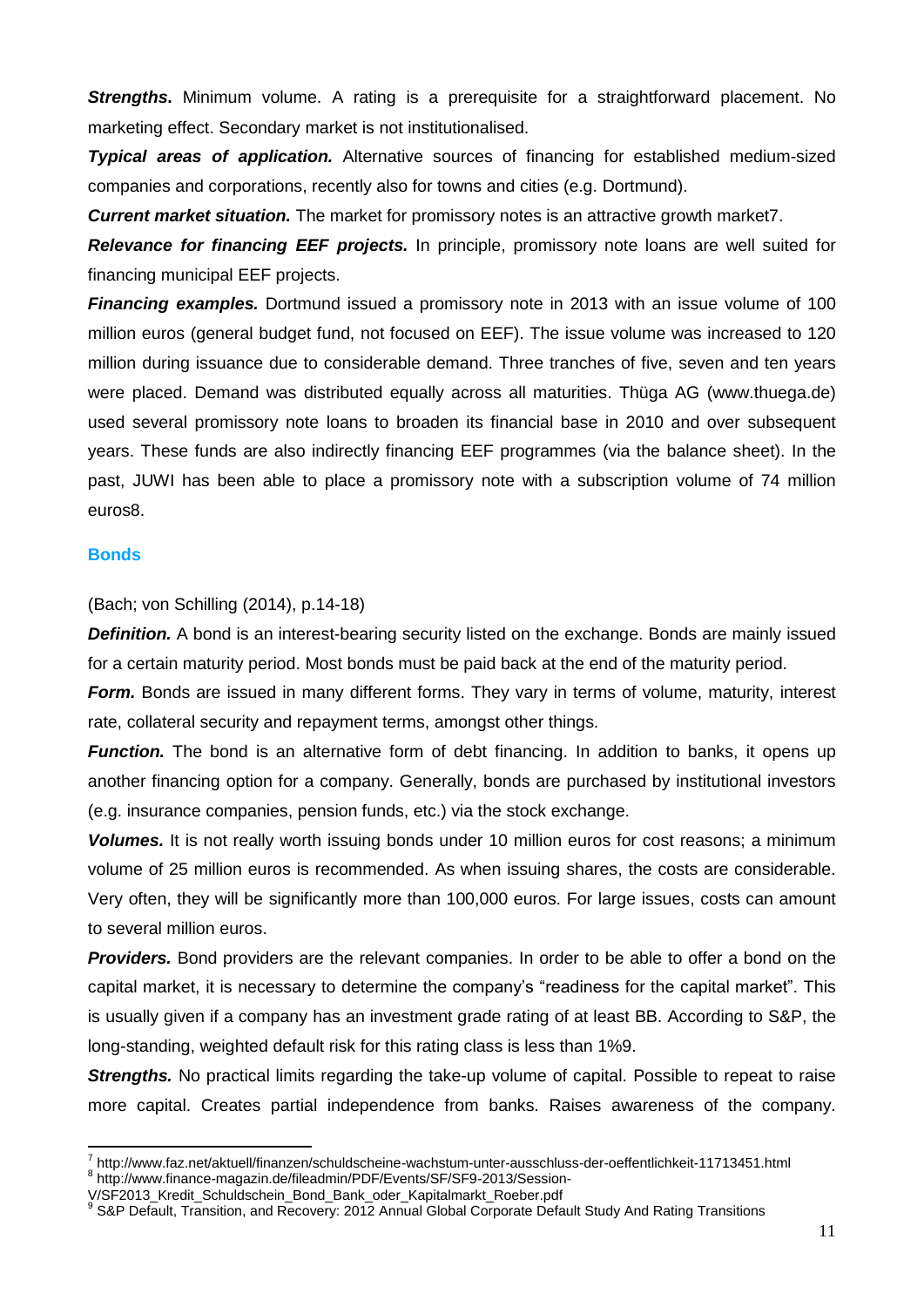Continuous professionalisation. High levels of flexibility and individual tailoring possible. Opens up the national and, where applicable, international capital market as a supplement to bank financing.

*Weaknesses.* A bond listing requires significant preliminary costs. Successful management requires high levels of professionalism. There are considerable costs involved in remaining on the stock exchange. Considerable communication effort. Rating required. Transparency requirements from investors and the capital market. Tightened liability regime for the management and supervisory board.

*Typical areas of application.* A desire to improve the balance sheet structure, broaden the financial independence, build up capacity, introduce new products, expand abroad, open up new growth areas, prepare for the purchase of other companies, spin off a company division, a generation change, introduce the sale of shares of a venture capital provider or a private equity company, equity participation of employees or to increase the company's or brand's prominence.

*Current market situation.* There is a demand in Germany for corporate bonds. In 2013, a total of almost 1.5 billion euros were placed. Due to several insolvencies in the area of renewable energies, further developments remain to be seen.

*Relevance for financing EEF projects.* Financing specific EEF projects is not yet known. For a certain period of time, demand for special bonds in renewable energies in particular was high among investors.

*Financing examples.* In May 2013, for example, a bond of over 25 million euros was issued by SANHA (www.sanha.com). The manufacturer of piping systems and fittings in the sanitary, heating and air conditioning systems segment plans to profit from sustainable market trends, including EEF, environment, building safety and health.

## <span id="page-12-0"></span>**Mezzanine capital**

Depending on how it is structured, mezzanine capital is economic equity with a repayment obligation or unsecured debt capital ("unsecured loan", "interest-bearing equity"). The structure is the result of negotiations held between the contracting parties and, in practice, depends on the individual case. The investor does not acquire any shares in the financed company. As is the case with actual debt capital (loan), mezzanine capital has to be paid back, mostly after five to eight years. Mezzanine capital often has a mix of fixed and variable interest rates, whose calculated level is based on profit (distribution, dividends, many different individual forms). The mezzanine lender has more or less limited participation rights to take important company decisions. Collateral is usually not provided for mezzanine capital. A higher risk incurs a higher rate of interest. Currently, interest rates range between 8% and 18% total interest10. Mezzanine capital is used, for example, if the equity is not sufficient but the company does not want to sell shares and its profit margin is sufficient to make high interest payments.

-

<sup>10</sup> Mezzanine Panel 2012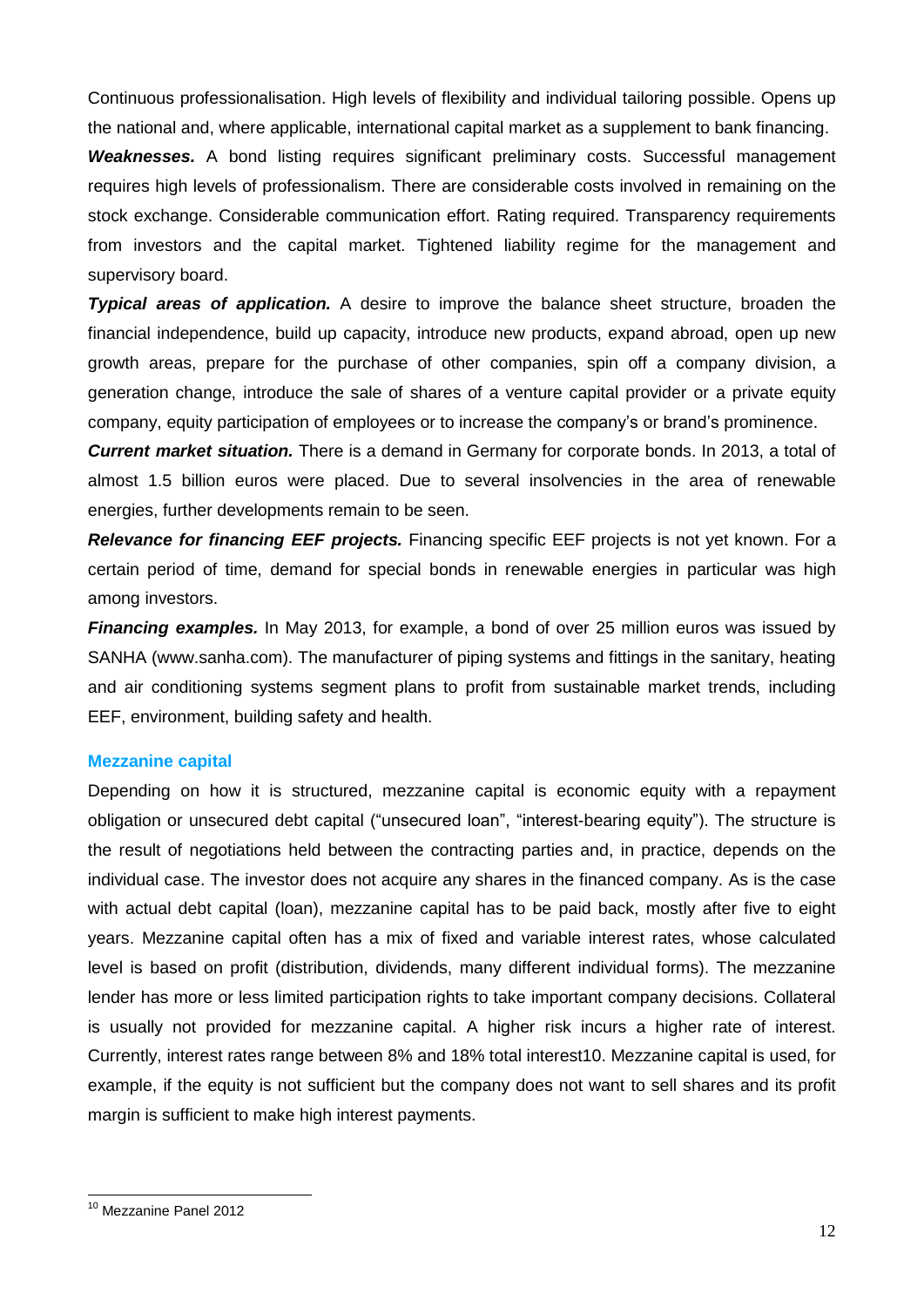#### <span id="page-13-0"></span>**Leasing**

## (Bach; von Schilling (2014), p.18-20)

**Definition.** Leasing is the purchase and transfer of an asset to a third party for economic use. The third party funds the purchase and transfer by means of a leasing fee. This transfer can be made with or without transferring property rights under civil law.

**Form.** There are numerous forms of leasing. They differentiate mostly by transfer type, property rights and tax considerations. Since 2008, finance leasing in Germany has been a financial service subject to approval within the meaning of the KWG (German Banking Act). Thus, risk is assessed analogously to the assessment by the bank. Basel II and III also apply.

*Function.* The essential characteristic of leasing is the use of a leasing company's financial capacity to finance your own investment. The leasing company acquires the machine, for example, required by the entrepreneur. The entrepreneur receives full usage rights and pays the leasing company their cost through the leasing rate. Leasing makes it easier for the entrepreneur to "afford" the machine. It requires neither capital nor bank finance. The relationship between equity and debt capital does not change, the credit rating stays the same and liquidity is preserved. It may be possible to realise tax advantages.

*Volumes.* The leasing volume available in Germany is vast with leasing contracts signed worth approx. 50 billion euros annually.

*Providers.* According to the Federal Association of German Leasing Companies (BDL), there are around 180 leasing companies in Germany. In addition to this, there are numerous group-owned leasing companies, some of which specialise in financing EEF projects (e.g. DAL - Deutsche Anlagen-Leasing from the savings bank group). Specialisation in the area of EEF is not known.

*Strengths.* Leasing is a flexible form of finance. When drawing it up, the individual needs and circumstances of the company can be taken into proper account. A comprehensive range of products has developed over recent decades - also as a result of certain tax advantages. In addition to the aforementioned financial advantages for the entrepreneur, some of the specialised leasing companies have considerable market expertise.

*Weaknesses.* As a result of the financial crisis and the more recent financial market regulation, the leasing business has in many cases assumed the character of bank finance. In the past, the former securitisation of leasing receivables and their placement on the capital market had enabled companies to take on significantly higher levels of risk through the leasing company. Leasing did in part take on a substitute equity function. Today, the refinancing of leasing companies is predominantly done through the banks. The banks' comparably high requirements for the borrower's equity base, margins, age and credit rating are passed on accordingly.

*Typical areas of application.* The core area of leasing is investment financing. Over time, there has been a large increase in assets being financed. Today, the financing of software, computers and, for example, solar panels - provided the lessee has an adequate credit rating - is standard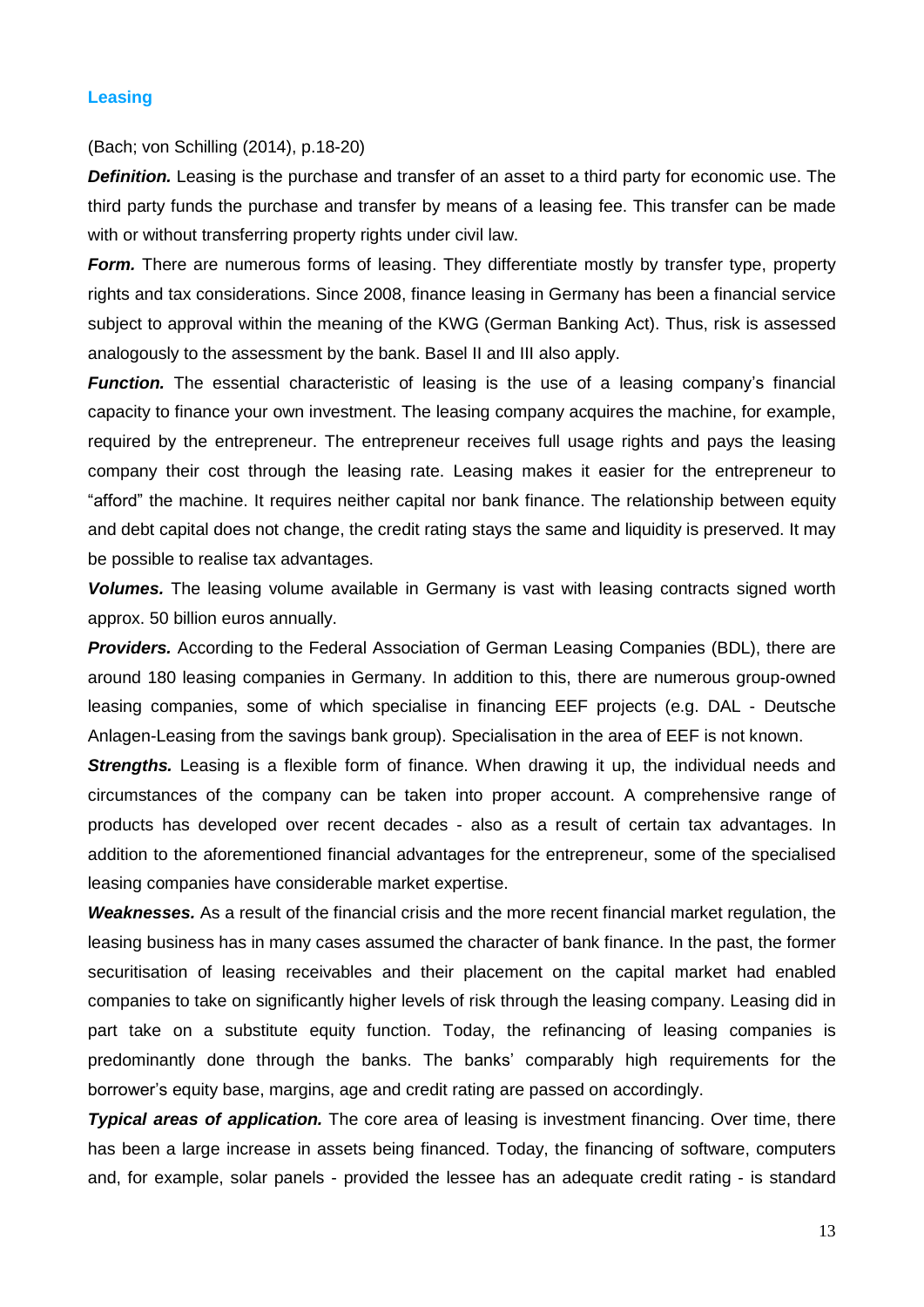business. Leasing finance is often implemented in the area of EEF (e.g. through the acquisition of an energy-saving machine) without the issue of EEF being the focus.

*Current market situation.* Over the past few years, the leasing industry has not developed as market participants may have liked. The main reason for this is the sharply increased demand for the lessee to have a good credit rating. Due to the risk management systems as prescribed by law in the leasing companies, a lessee's credit rating must be taken into account when setting up leasing finance. Subsequently, numerous, economically viable projects have not been able to get financing (e.g. because the finance volume was far too big in comparison to the company's balance sheet total). The Association of German Leasing Companies (BDL) is tackling this challenge. Together with the EIF (European Investment Fund, a subsidiary of the European Investment Bank), a 150 million euro funding line for leasing sureties was developed. This surety has been available since the start of 2014 via the surety banks in the respective federal states11.

*Relevance for financing EEF projects.* In principle, leasing is suitable for financing EEF projects. This is particularly applicable if there is a need to finance investments that simultaneously allow for EEF profits. Here, leasing is in competition with contracting. Issues of collateralisation, especially for EEF measures on buildings, are sometimes a challenge.

*Financing examples.* Companies like Mainzer Mittelständler Werner & Mertz, (manufacturer of brand hygiene products including Erdal and Frosch) opened a new administrative building in 2010. The new building, which cost 15 million euros, uses several small wind turbines, a photovoltaic system and a geothermal energy system, all of which provide the entire energy required for heating and cooling. Werner & Mertz has leased the building together with the geothermal system. Unlike investment loans, no additional sureties are required because the systems remain the property of the lessor. The main advantages are liquidity protection and balance sheet neutrality. Both have a positive effect on the bank rating and increase the scope for further financing. Since it eliminates the initial investment and the instalments come in part from savings achieved, actual costs are considerably reduced12.

## <span id="page-14-0"></span>**Contracting**

-

(Bach; von Schilling (2014), p.20 et seq.)

**Definition.** Is (1) the arrangement of a service contract for the provision or supply of consumables and the operation of corresponding facilities. Contracting is (2) the contract to fulfil an (energy) savings guarantee given by the contractor. Contracting represents a form of energy service (see also Blömer; Pehnt; Rechsteiner (2015), p.11-13).

*Form*. Typically, the contractor takes on the necessary investment costs in connection with the technical and, in some cases, also the commercial support of the project. The contractor's

<sup>&</sup>lt;sup>11</sup> http://bdl.leasingverband.de/presse/pressemitteilungen/neues-buergschafts-programm-unterstuetzt-leasinginvestitionen-fuer-kleine-und-mittlere-unternehmen

<sup>&</sup>lt;sup>12</sup> http://www.marktundmittelstand.de/nachrichten/finanzierung/mit-leasing-zu-mehr-energieeffizienz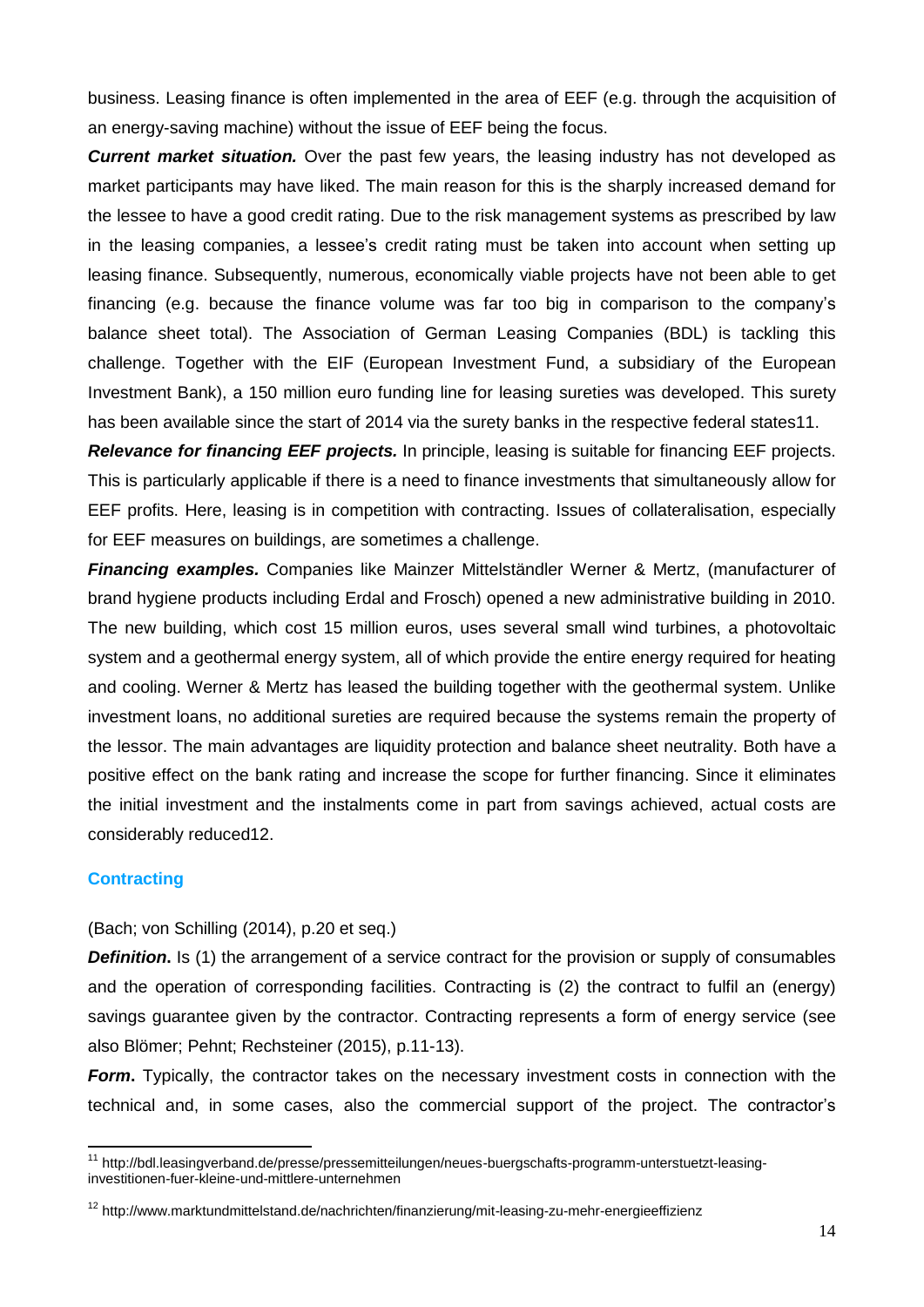investment costs as well as project and operational costs are generated from cost savings. These cost savings usually result from the use of new technology that is significantly more energy efficient. Smaller projects, in particular, are often only economically viable by optimising several trades. In addition to energy saving contracting, there is also energy supply contracting, which ensures the provision of a certain amount of energy (see also Blömer; Pehnt; Rechsteiner (2015), p.11-13).

*Function.* The contractor's technical skill and credit rating is used, for example, to significantly improve the existing EEF of a building or to significantly increase the effectiveness and environmental balance of a hospital.

*Volumes.* Up to a higher double-digit million euro amount13.

**Providers.** Specialised contracting companies. It can involve independent SMEs (e.g. www.enversum.de) as well as subsidiaries of municipal utilities or group companies (e.g. www.cofely.de).

**Strengths.** Preserves liquidity and the balance sheet of the contractee. Enables the contractee to profit from technical progress in the area of energy management and the expertise of the contractor. Enables cost savings without having to provide the necessary investment funds. On average, 20-25% of energy costs are achieved by means of energy saving (see also Blömer; Pehnt; Rechsteiner (2015), p.11-13).

*Weaknesses.* Due to the long-standing contractual obligation between the contractee and the contractor, there is considerable counterparty risk. Possible concerns regarding the loss of jobs and/or outsourcing, etc. can lead to resistance within the organisation. Contracting projects are difficult to scale. Default risks on both sides, liability and insurance issues in the case of insolvency or damages (see also Blömer; Pehnt; Rechsteiner (2015), p.11-13). Due to relatively high transaction costs, contracting requires considerable minimum size/high level of initial investment in order to be economically viable. This financing option is therefore not applicable to a large section of private residential housing.

*Typical areas of application.* Is mostly used in public buildings, hospitals (e.g. cogeneration units) and other complex real estate. Suitable for larger individual buildings or building complexes with energy costs over 150,000 euros per year (see also Blömer; Pehnt; Rechsteiner (2015), p.11-13).

*Current market situation.* The contracting market in Germany is an established market with a healthy market growth of approx. 5%, after a double-digit growth rate was achieved for several years running (Prognos). Due to increased financing requirements under Basel II and III, the contractor's credit rating has become more and more important. Smaller contractors sometimes face significant financing obstacles. For SMEs, energy contracting has so far played a minor role. Energy supplier contracting is only used by 6% of the companies surveyed. Other contracting models like savings contracting, financing contracting or management contracting are not really

 13 Prognos et. al, market analysis and market valuation as well as the development of a concept to monitor the market for selected services in the energy efficiency field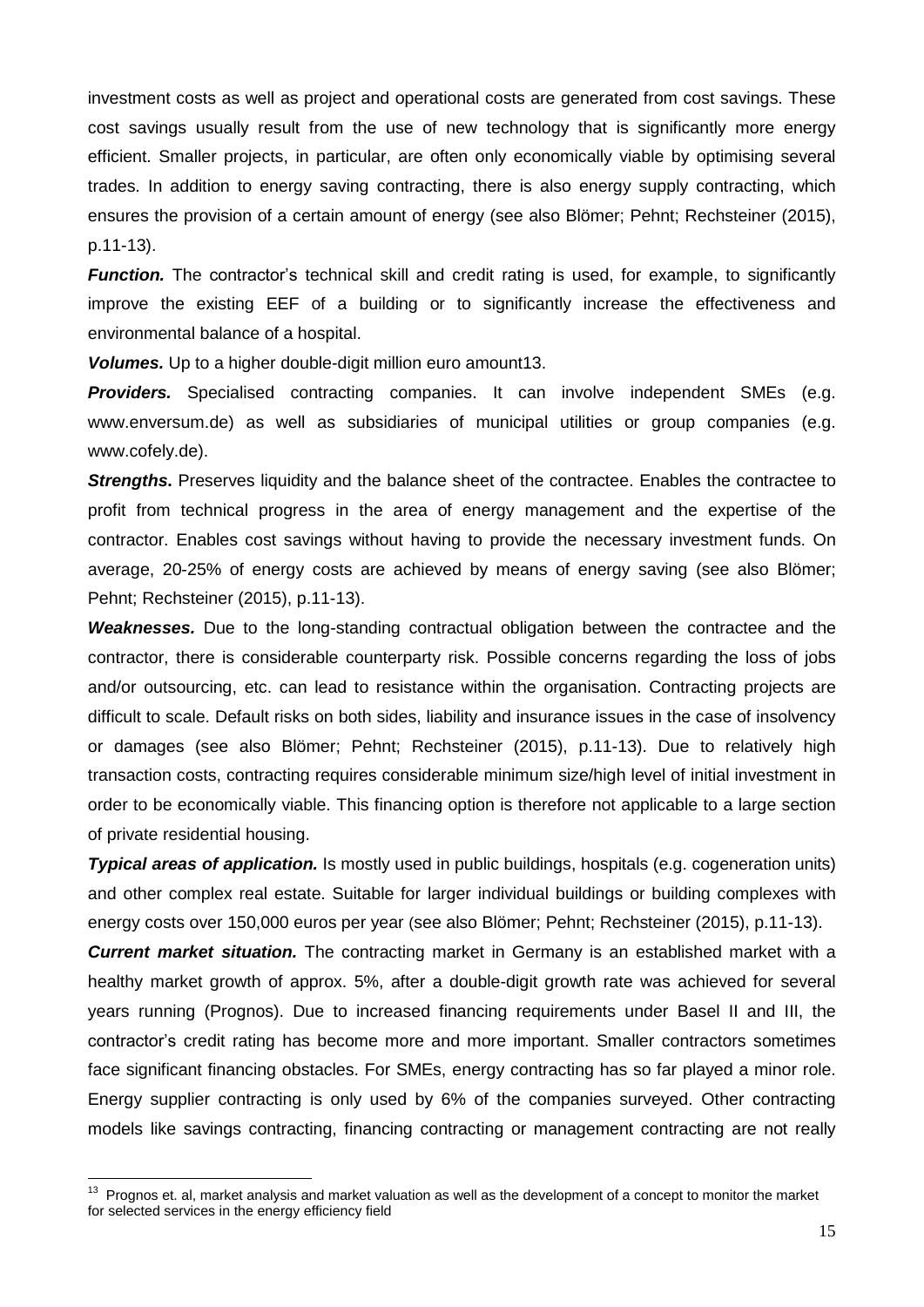used at all. However, around 3% of companies plan to implement one of the contracting models surveyed. A good quarter, at least, of all companies who have not yet used any energy contracting are interested in energy contracting (Thamling, Seefeldt, Glöckner (2010), p.40).

*Relevance for financing EEF projects.* The essence of energy savings contracting is to achieve higher EEF. In the past, numerous contracting projects were implemented for EEF measures, some in the structure of PPP as well (see 3.3.4). A more detailed account of energy savings contracting with other source references can be found in the brochure by the Wuppertal Institute entitled "Einsparcontracting für Fortgeschrittene" (Energy saving contracting for advanced users)14.

**Financing examples.** The Foreign Office in Berlin was able to determine and tap into considerable savings potential in an extensive contracting project15.

## <span id="page-16-0"></span>**Project finance**

1

(Bach; von Schilling (2014), p.21 et seq.)

**Definition.** Project finance mostly concerns specific (e.g. building and operation of a large-scale photovoltaic plant), temporary financing based on the cash flow generated by the project. The initiator's credit rating is not negatively impacted by project financing. For risk management reasons, it is helpful if the finance structure can be continued by a third party in the event that the initiator defaults on payment. In the SME segment, the term is usually between seven and 15 years.

*Form.* Project finance is typically awarded to a legally independent special-purpose vehicle. This special-purpose vehicle is provided with equity from the project sponsor. Any recourse the financing banks have to the sponsor or the initiator is generally limited to the equity that has been paid into the special-purpose vehicle. Additional sureties can be demanded.

*Function.* Project finance is used for projects whose initial capital requirement is high, but whose risk is relatively low ("essential goods") and which at the same time generate highly predictable cash flows that are stable over the long term.

*Volumes.* Project finance volumes typically start at 30 million euros. Finance in the single-digit billion euro region is not uncommon. For renewable energy projects, project finance - sometimes under a different name - is most frequently provided by credit unions and savings banks. At the same time, the implicit state turnover guarantee of the feed-in tariff is used. Depending on the institute, finance volumes start at several hundred thousand euros. This project finance is often covered by comprehensive sureties from the initiator, however, and is therefore non-recourse or recourse-limited project finance.

*Providers.* On the equity side, there are numerous infrastructure funds available for large projects. On the debt capital side, financing is made through banks that specialise in project finance. In the

<sup>14</sup> http://wupperinst.org/uploads/tx\_wupperinst/einspar-contracting.pdf

<sup>15</sup> http://www.dena.de/presse-medien/pressemitteilungen/mit-contracting-spart-auswaertiges-amt-dauerhaftenergiekosten.html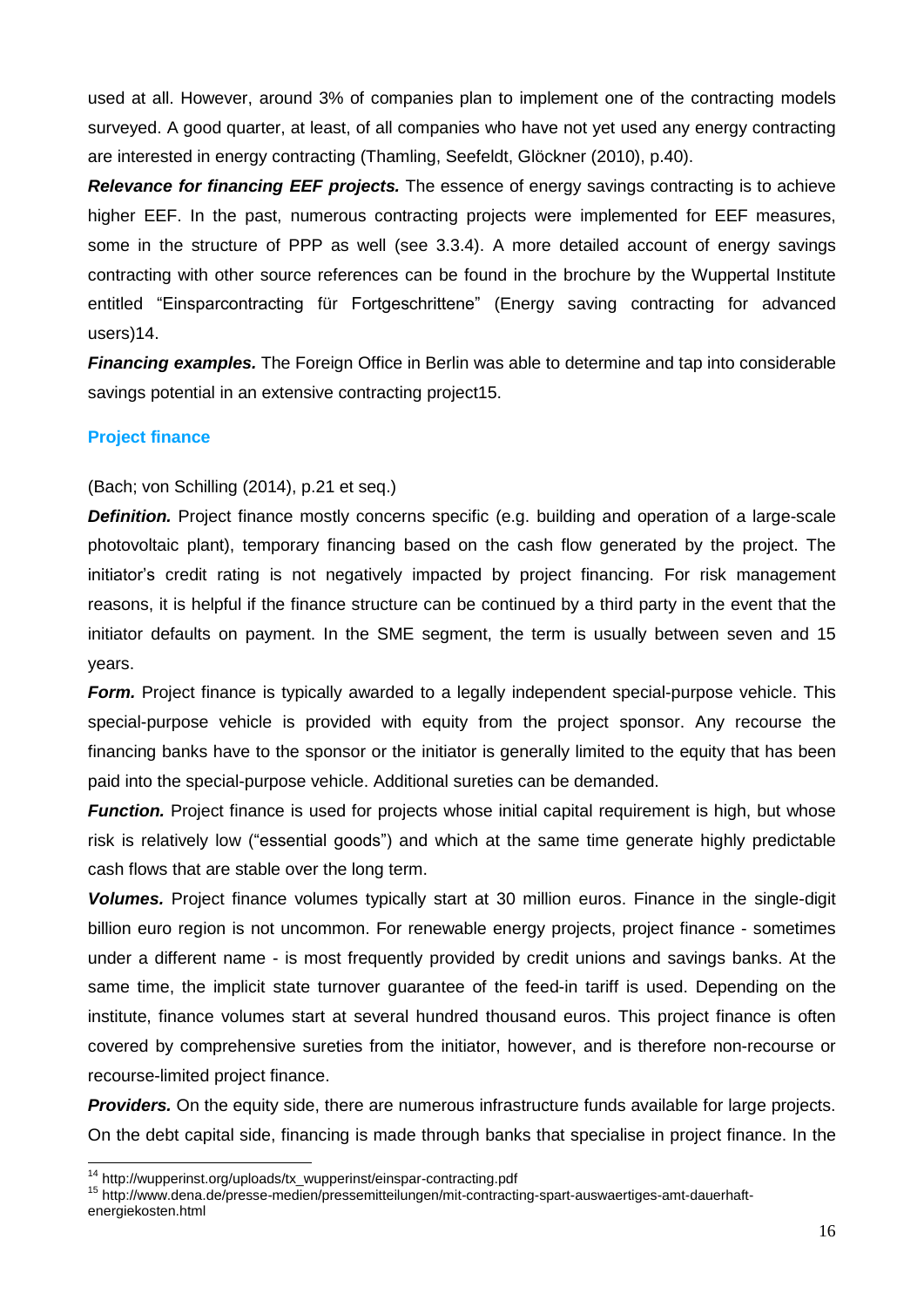SME segment, equity is generally provided by sponsors. Up until the implementation of the German Capital Investment Code (KAGB) in the summer of 2013, numerous projects were financed via so-called closed funds16, which were distributed by savings banks and credit unions as well as financial market participants.

**Strengths.** Genuine project finance is based on cash flow rather than the initiator's credit rating. It is well suited for the EE sector. If it is of sufficient size, it is also suitable for EEF projects.

*Weaknesses.* Relatively high complexity, considerable start-up and consultancy costs, long lead time. There is no transparent market in Germany for smaller project finance.

*Typical areas of application.* In the last few years, renewable energy projects (e.g. solar, wind, etc.) have focused on smaller project finance. With a fall in the provision of equity as a result of the KAGB coming into force half way through 2013, there has been a sharp decrease in associated finance from private investors.

*Current market situation.* The current market situation is relatively favourable. With sufficient equity available and established technology, loans can be obtained at attractive terms. Some banks have limited the loans granted for EE projects because, from a risk management perspective, they represent a considerable cluster risk in the banks' balance sheets. This can lead to local financing constraints.

*Relevance for financing EEF projects.* Smaller project finance can be (and is) implemented for financing EEF projects.

*Financing examples.* In the past, numerous, smaller photovoltaic and wind energy projects were implemented by the issuing bank as project finance. Another example was the project finance of a cogeneration unit for a medium-sized industry company in the amount of 800,000 euros.

## <span id="page-17-0"></span>**Public Private Partnership (PPP)**

## (Bach; von Schilling (2014), p.22-24)

**Definition.** PPP is project finance that is implemented through cooperation between the public authorities and one or more private companies. With PPPs, private companies are contractually obliged to undertake public tasks on their behalf (e.g. building, maintenance and operation of a bridge).

**Form.** PPP can be backed by subsidies, state quarantees and sureties, and long-term purchase agreements. As with project finance, careful analysis and fair distribution of risks is crucial for success.

*Function.* Due to the relatively high burden of debt, many public authorities are not able to finance capital-intensive projects themselves. If this is the case, private finance is a possible solution. As part of such private finance, the public authority is obliged to accept a fixed number of infrastructure measures or services. The public authority's good credit rating makes it possible to

-

<sup>&</sup>lt;sup>16</sup> http://de.wikipedia.org/wiki/Geschlossener\_Fonds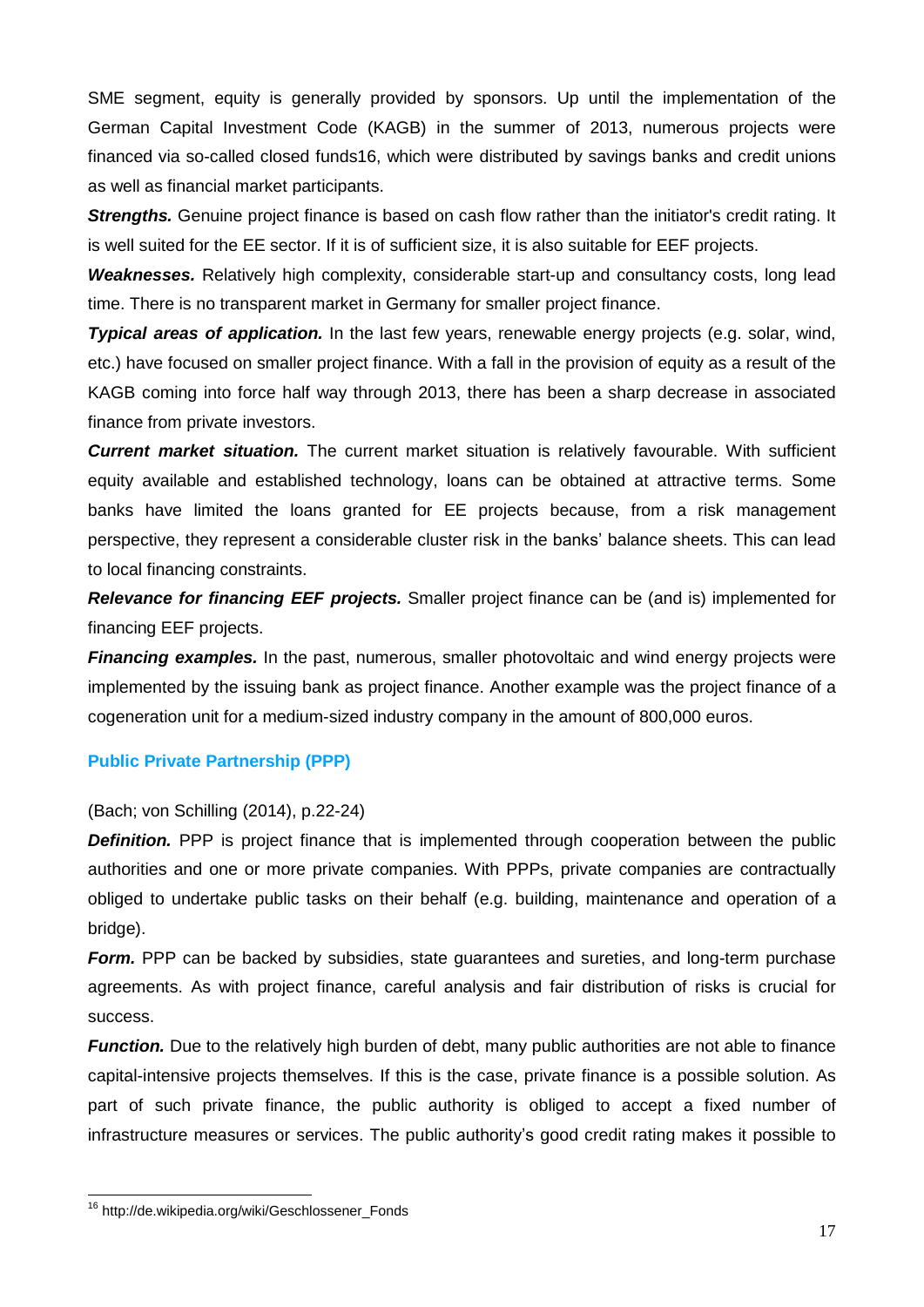get urgently required capital-intensive investment and, at the same time, use private-sector expertise.

*Volumes.* The volume of PPPs varies from a few million to well above a billion euros. The market in Germany is relatively fragmented. In terms of volume, most projects are in the single-digit to mid-double digit million euros region17.

**Providers.** In the vast majority of cases, providers of PPP projects are municipalities with a local financing need (e.g. ring road).

**Strengths.** Enables public authorities to realise capital-intensive projects even when public budgets are tight. Involves specific sector expertise.

*Weaknesses.* Public authorities are faced with limited resources and often a lack of experience and uncertain tax revenues. Due in part to negative experiences with PPP projects, treasurers are often highly sceptical. Complex contracts, a fear of losing control, but also the capacity to be able to provide certain services themselves at a sufficient level of quality, often prevents the rapid implementation of PPP projects18.

*Typical areas of application.* Typical areas of application are, for example, university and school buildings, office complexes, motorways, streets and ring roads as well as military institutions.

*Current market situation.* On the one hand, there is a great need in Germany for the financing of municipal functions. On the other hand, the public authorities are exercising noticeable restraint in terms of implementing PPP projects. In 2013, PPP projects accounted for only around 3% of the total volume invested by the public authorities 19 . By international standards, particularly in England, the volume of the German PPP market is low.

*Relevance for financing EEF projects.* Generally, PPP structures are suitable for financing medium-sized and larger EEF projects. There are numerous successful examples, particularly in the EEF segment. "Energy costs for over 30 federal contracting projects already carried out by dena fell on average by 37%. At the same time, over 30 million euros were invested by private companies in real estate. The financial cost to the contractor is refinanced from the energy costs saved. This eases the federal Government's budget, however, by more than one million euros each year20.

*Financing examples.* The so-called "Hagener Model" 21 and towns such as Dormagen, Mechernich and Neunkirchen-Seelscheidt can be used as financing examples22.

## <span id="page-18-0"></span>**Crowdfunding**

1

(Bach; von Schilling (2014), p.24 et seq.)

<sup>&</sup>lt;sup>17</sup> www.ppp-projektdatenbank.de

<sup>18</sup> Dr Hans-Georg Napp, The financing of public-private partnerships (PPP) – principles and current developments

<sup>19</sup> www.partnerschaften-deutschland.de/oepp-markt

<sup>&</sup>lt;sup>20</sup> http://www.partnerschaften-deutschland.de/oepp-markt/oepp-im-fokus/oepp-und-energieeffizienz

<sup>21</sup> http://www.stadtbeleuchtung-hagen.de/public-private-partnership

<sup>&</sup>lt;sup>22</sup> http://www.energieagentur.nrw.de/contracting/themen/projektbeispiele-.beleuchtungs-contracting-15842.asp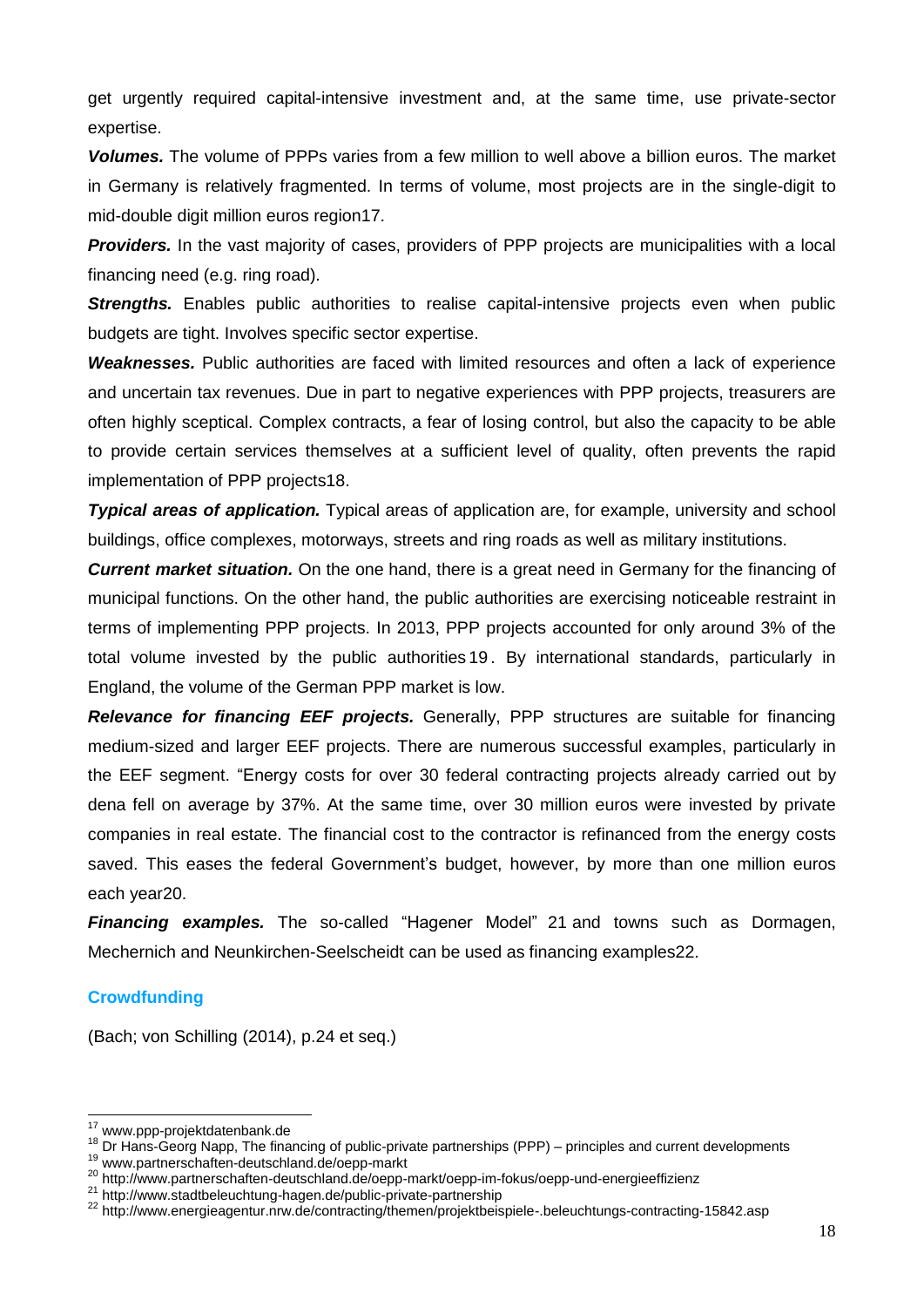**Definition.** Crowdfunding is a relatively new form of project-specific, campaign-like financing through a collective. Initiators and investors make direct contact via an internet-based communication platform. There is no anonymisation via a financial intermediary (e.g. a bank). Contributions provided by individual funders are relatively small and often amount to less than 500 euros.

**Form.** In principle, all existing types of finance can be represented via the crowdfunding mechanism (e.g. equity, mezzanine, debt capital, leasing, etc.).

*Function.* The function of crowdfunding results, on the one hand, from the brokered type of financing (equity, mezzanine, debt capital, leasing, etc.), the intention of the investors (donation or "for profit") and, on the other hand, from aspects unique to crowdfunding.

Crowdfunding is based on the concept of a campaign. The initiator drums up enthusiasm and support for their concept from a crowd of people. In essence, crowdfunding is emotionally rich financing, which goes well beyond the pure consideration of "is it useful?". In addition to the financial investment itself, a number of aspects play a key role, including personal interest (cool idea), personal benefit (production of a product that the investor has always wanted to buy), belief in the product (believer or fan), concept of support and sponsorship, and the aspect of entertainment. Interaction between the project initiators and the investors is becoming more and more important.

Depending on the operator, target group and financing type of the respective platform, there are other added benefits, including the considerable publicity, the market test with end customers associated with raising capital, expanding business networks, uncomplicated processing, social aspects associated with crowdfunding as well as entertainment and learning (e.g. being able to act as a banker or venture capitalist). It also opens up new, previously unknown markets. Private customers can make venture capital investments (e.g. www.seedmatch.de); entrepreneurs from poorer countries can obtain finance (e.g. www.kiva.org). Essentially, crowdfunding is a new allocation mechanism in between private capital and private capital demand. Internet technology thus coordinates financing and investment needs in a new way.

*Volumes.* Previous volumes have been relatively low and typically range between 50,000 and 500,000 euros. In 2013, svs Capital Partners supported the second largest German crowdfunding to date23. As part of this transaction, 1.2 million euros were obtained within just over three days.

**Providers.** The number of providers is (still) limited. In Germany, between ten and 15 serious providers may be active on the market. Meanwhile, there are now providers specialised in the energy transition sector and projects in this sector24.

**Strengths.** Financing is possible for good concepts with an inadequate credit rating. The emotional aspect creates a direct, increasingly personal relationship between the funders and the entrepreneurs. Uses the intelligence of a crowd. Enables people to "vote with their wallet". Private

-

 $^{23}$  http://www.wsj.de/article/SB10001424052702303562904579224102922785702.html, www.e-volo.de

<sup>&</sup>lt;sup>24</sup> Wirtschaftswoche from 24 February 2014 on page 78 et seq.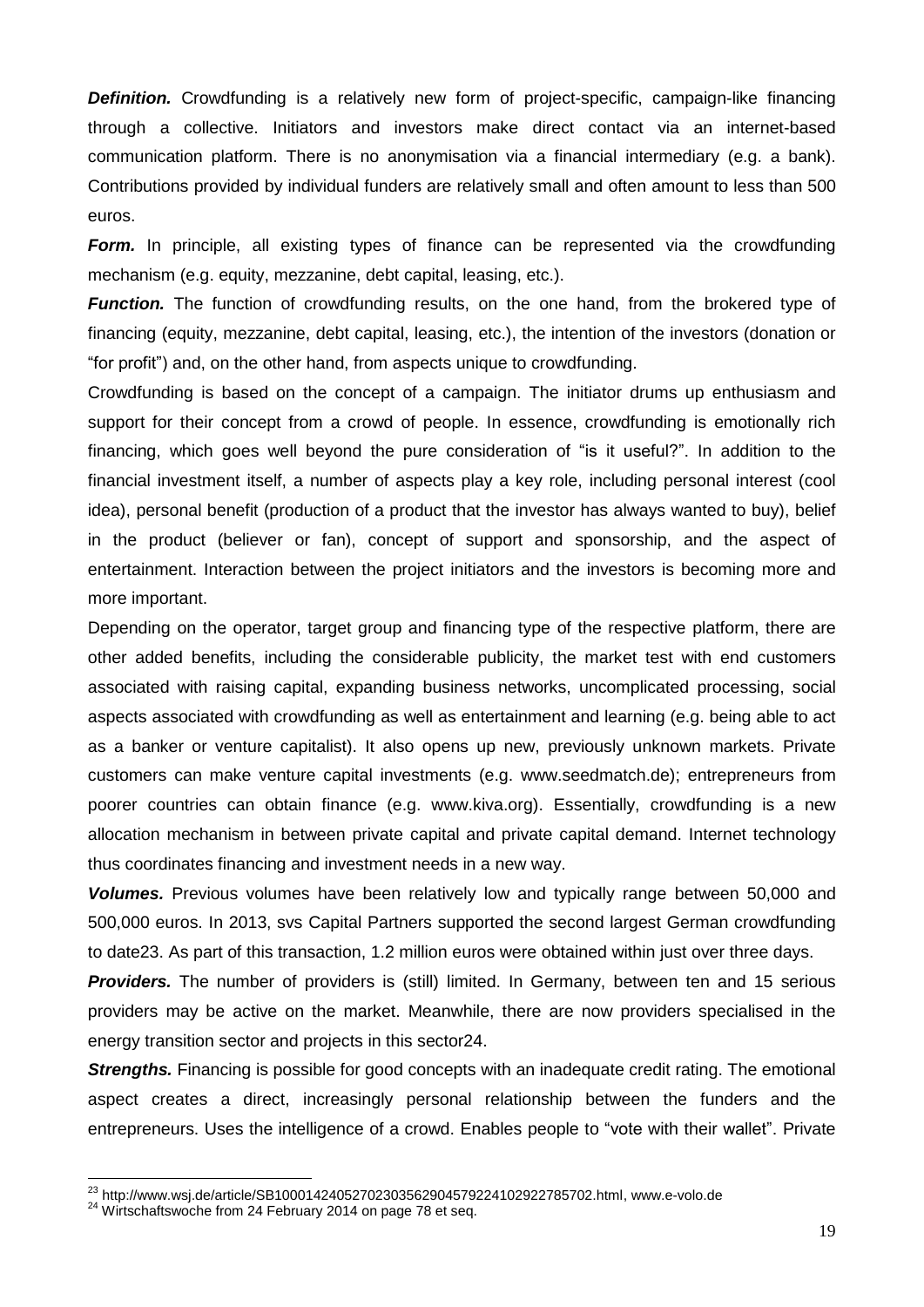people gain access to projects that could not previously be financed. Platform operators know their investors really well. Therefore, present high transaction security. For the leading platforms, this is over 90%. Can be used to prepare for future venture capital financing.

*Weaknesses.* Young form of financing. No reliable statutory regulation. Complex crowdfunding management. Management costs for the entrepreneur in terms of maintaining investor relations. The investors' current appetite for risk can lead to increased defaults in a few years' time.

*Typical areas of application.* Financing of innovative projects that the investor has an emotional affinity for.

*Current market situation.* The young market is characterised by a high growth rate that is often over 30%. The German crowdinvesting market leader seedmatch provided just over 10 million euros up until the end of 2013.

*Relevance for financing EEF projects.* Financing EEF projects via crowdfunding has already been implemented in a small number of cases. In principle, there is no reason for it not to substantially expand.

*Financing examples.* Initial financing examples for EEF projects can be found on www.econeers.de **or** or or [www.bettervest.de](http://www.bettervest.de/)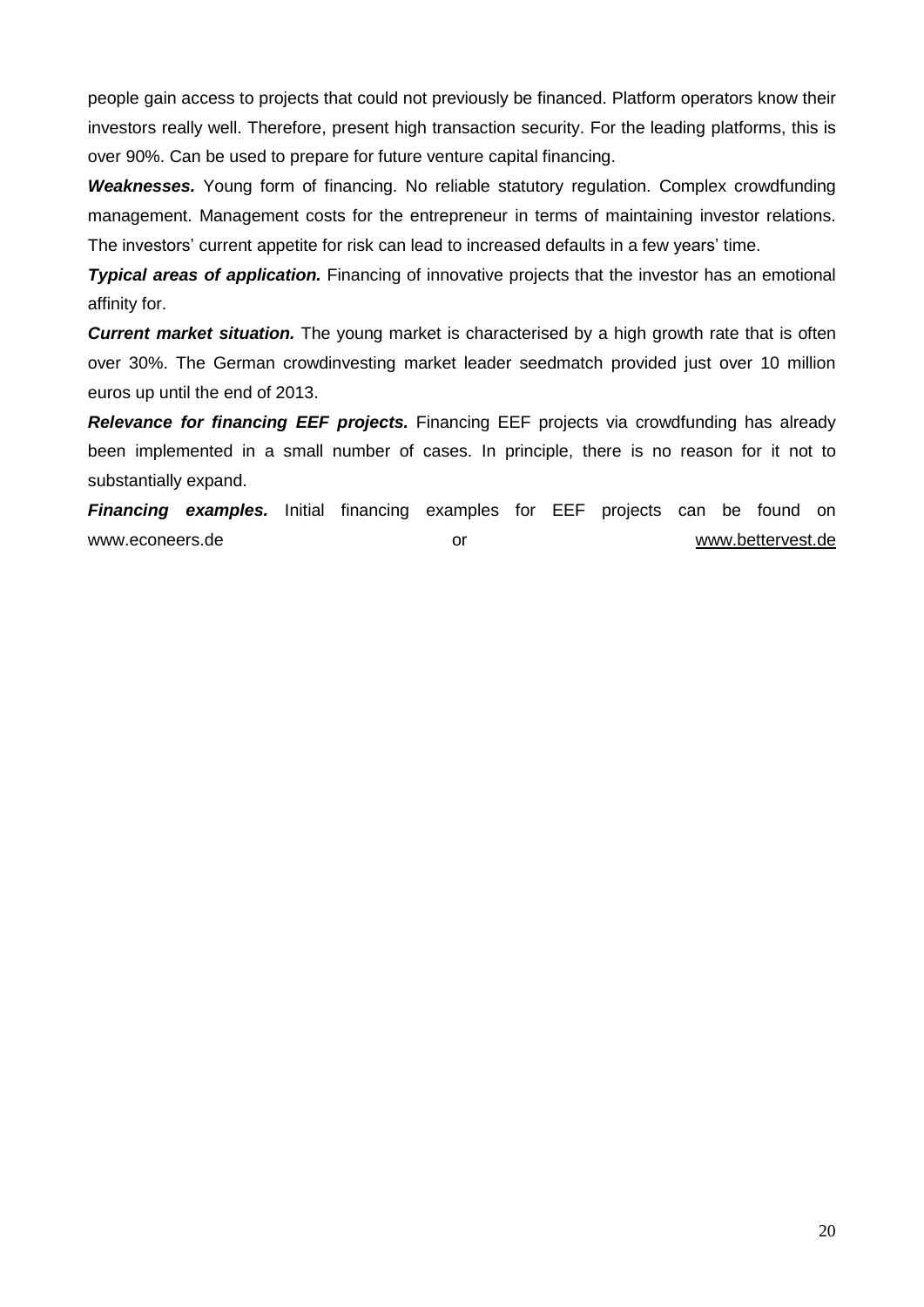<span id="page-21-0"></span>

|                         | <b>Legal form comparison</b>                                                                                                                                                              |                                                                                                                                                                     |                                                                                                                                         |                                                                                                                                                                                  |                                                                                                                                                                                                                                                                                                   |                                                                                                                                                                                                           |
|-------------------------|-------------------------------------------------------------------------------------------------------------------------------------------------------------------------------------------|---------------------------------------------------------------------------------------------------------------------------------------------------------------------|-----------------------------------------------------------------------------------------------------------------------------------------|----------------------------------------------------------------------------------------------------------------------------------------------------------------------------------|---------------------------------------------------------------------------------------------------------------------------------------------------------------------------------------------------------------------------------------------------------------------------------------------------|-----------------------------------------------------------------------------------------------------------------------------------------------------------------------------------------------------------|
|                         | Eingetragene<br>Genossenschaft (eG)<br>[registered<br>cooperative]                                                                                                                        | Eingetragener Verein<br>(eV) [registered<br>association]                                                                                                            | Gesellschaft<br>bürgerlichen Rechts<br>(GbR) [civil law<br>partnership]                                                                 | Gesellschaft mit<br>beschränkter Haftung<br>(GmbH) [limited liability<br>company LLC]                                                                                            | <b>GmbH &amp; Co. KG [limited</b><br>partnership]                                                                                                                                                                                                                                                 | <b>Partnerschaftsgesells</b><br>chaft [professional<br>partnership]                                                                                                                                       |
| <b>Purpose</b>          | boosting the earning<br>capacity or economy of the<br>members or their social or<br>cultural interests through<br>joint business activities                                               | all, but strictly no<br>commercial business<br>activities                                                                                                           | the pursuance of<br>random common<br>interests                                                                                          | public limited company for<br>the achievement of any<br>legally permissible purpose                                                                                              | commercial trading by<br>equal partners who are<br>generally all employed by<br>the company                                                                                                                                                                                                       | association of<br>freelancers, no<br>commercial trading                                                                                                                                                   |
| Formation               | at least 3 members who are<br>required to stipulate bylaws<br>in writing, no notarial<br>certification<br>formation audit<br>established upon entry in<br>the Register of<br>Cooperatives | at least 7 members who are<br>required to stipulate bylaws<br>in writing, no notarial<br>certification established<br>upon entry in the Register<br>of Associations | at least 2 shareholders who<br>may also conclude an<br>informal or written contract<br>not entered in the<br><b>Commercial Register</b> | notarial certification of a<br>Memorandum of<br>Association that does not<br>necessarily require several<br>shareholders<br>established upon entry in<br>the Commercial Register | at least 2 shareholders who<br>may also draw up informal<br>or written Articles of<br>Association<br>GmbH as general partner<br>(see GmbH), additionally<br>one limited partner<br>established upon the<br>commencement of<br>business, at the latest upon<br>entry in the Commercial<br>Register | at least 2 partners,<br>written Partnership<br>Agreement established<br>upon entry in the<br>Partnership Register                                                                                         |
| Legal<br>responsibility | legally responsible as a<br>legal entity                                                                                                                                                  | legally responsible as a<br>legal entity                                                                                                                            | not a legal entity, but<br>with partial legal<br>responsibility                                                                         | legally responsible as a<br>legal entity                                                                                                                                         | not a legal entity, but rights<br>can be acquired and<br>liabilities assumed under its<br>business name, can be<br>entered in the cadastral<br>register and is capable of<br>acting before a court of law                                                                                         | not a legal entity, but rights<br>can be acquired and<br>liabilities assumed under its<br>business name, can be<br>entered in the cadastral<br>register and is capable of<br>acting before a court of law |
| List of<br>shareholders | maintained by the eG itself                                                                                                                                                               | maintained by the eV itself                                                                                                                                         | in practice, as with the eG                                                                                                             | all changes to be reported<br>immediately to the<br><b>Commercial Register</b>                                                                                                   | entry of the shareholders in<br>the Commercial Register (in in the Partnership<br>addition to requirement for<br>GmbH)                                                                                                                                                                            | entry of the partners<br>Register                                                                                                                                                                         |

 $\mathbf{I}$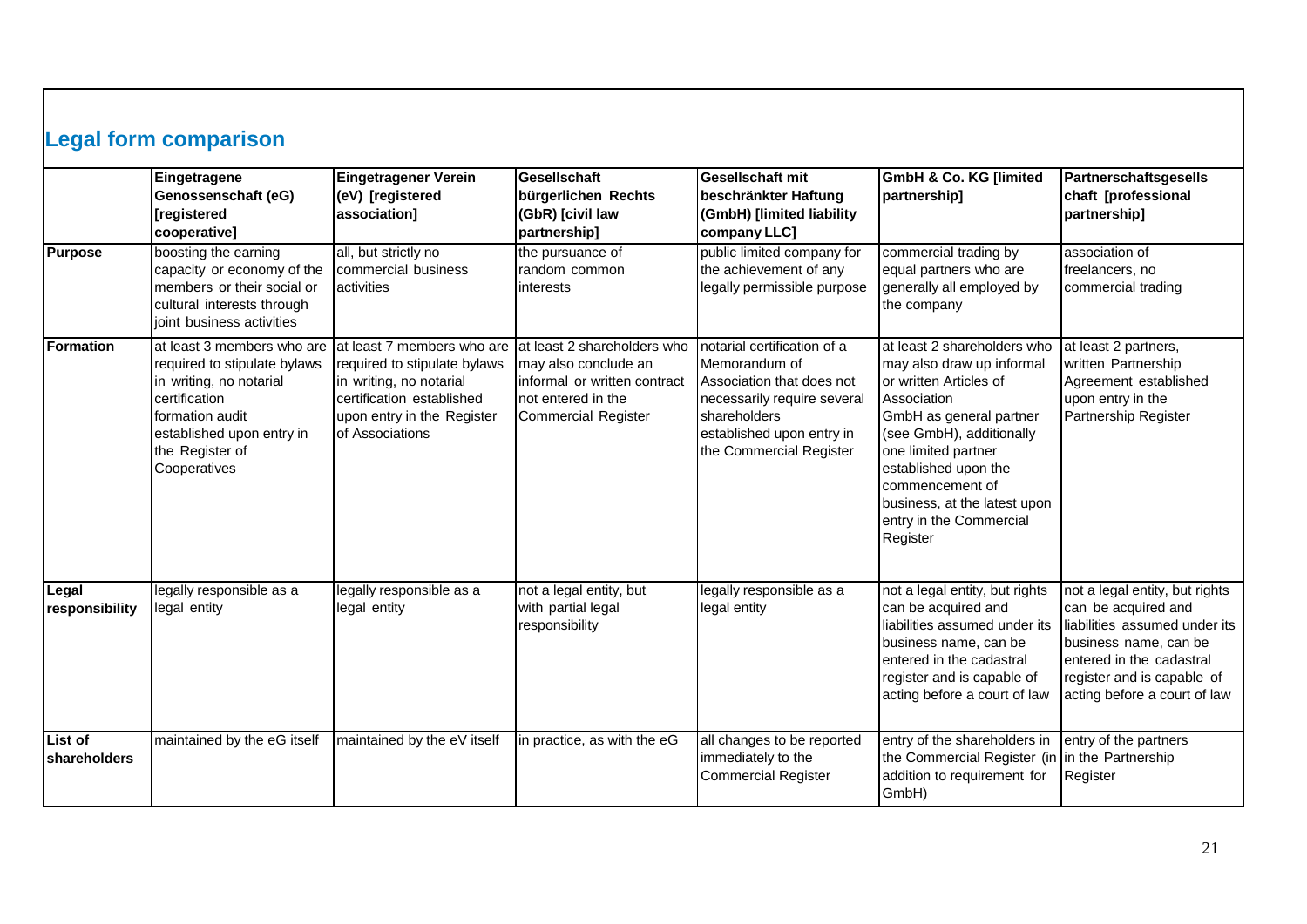| <b>Capital</b>                   | no fixed capital<br>each member shall<br>subscribe for a share in the<br>business for which deposits<br>must be paid no minimum<br>amount for the share                                                                                                                                                                                                                                                                                        | no fixed capital<br>membership fees according<br>to the bylaws                                                                                         | no fixed capital<br>no minimum<br>deposits<br>stipulated                                                        | fixed share capital of at<br>least € 25,000<br>minimum deposit of 25%<br>on each initial contribution,<br>however at least $\epsilon$ 12,500<br>in total<br>minimum share<br>€ 1 | no fixed capital (but share<br>capital held by the general<br>partner GmbH)<br>no minimum deposits<br>stipulated<br>(with regard to the GmbH,<br>see requirements for<br>GmbH) | no fixed capital<br>no minimum deposits<br>stipulated                                                                                                                                                                                                                                   |
|----------------------------------|------------------------------------------------------------------------------------------------------------------------------------------------------------------------------------------------------------------------------------------------------------------------------------------------------------------------------------------------------------------------------------------------------------------------------------------------|--------------------------------------------------------------------------------------------------------------------------------------------------------|-----------------------------------------------------------------------------------------------------------------|----------------------------------------------------------------------------------------------------------------------------------------------------------------------------------|--------------------------------------------------------------------------------------------------------------------------------------------------------------------------------|-----------------------------------------------------------------------------------------------------------------------------------------------------------------------------------------------------------------------------------------------------------------------------------------|
| <b>Business</b><br>name          | name derived from the<br>object of the enterprise or<br>personal name<br>"eingetragene<br>Genossenschaft<br>[registered cooperative]"<br>or "eG" affix required                                                                                                                                                                                                                                                                                | name derived from the<br>object of the enterprise and<br>personal name<br>eingetragener Verein"<br>[registered association]"<br>or "eV" affix required | company has no own<br>business name                                                                             | name derived from the<br>object of the enterprise or<br>personal name<br>"with limited liability"<br>addendum required                                                           | business name of the<br>GmbH (see requirements<br>for GmbH)                                                                                                                    | personal name, which<br>must include the name of<br>a partner, the affix "and<br>partner" or "<br>partnership", and the<br>names of<br>all professions represented                                                                                                                      |
| Company<br>assets                | own assets of the<br>company as a legal entity                                                                                                                                                                                                                                                                                                                                                                                                 | own assets of the company<br>as a legal entity                                                                                                         | special jointly-held assets                                                                                     | own assets of the company<br>as a legal entity                                                                                                                                   | jointly-held total assets of<br>the shareholders                                                                                                                               | jointly-held total assets<br>of the partners                                                                                                                                                                                                                                            |
| <b>Change of</b><br>shareholders | unrestricted number of<br>members, members free<br>to join or leave<br>admission with the<br>approval of the eG<br>termination of membership<br>to the end of a fiscal year in<br>compliance with the<br>cancellation period<br>stipulated in the bylaws<br>cancellation of<br>membership by<br>transferring the business<br>assets, partial transfer<br>possible<br>exclusion from the<br>cooperative possible to<br>the end of a fiscal year | admission with the approval<br>of the eV<br>termination of membership<br>in compliance with the<br>cancellation period<br>stipulated in the bylaws     | only with the consent of<br>all shareholders,<br>Articles of Association<br>may include differing<br>provisions | no termination possible<br>shares may be sold<br>(notarial certification) and<br>are inheritable                                                                                 | only with the consent of all<br>shareholders, Articles of<br>Association may include<br>differing provisions<br>entry in the Commercial<br>Register                            | as with GmbH & Co. KG,<br>inheritability by third parties,<br>who may be partners within<br>the meaning of the<br>respective definition of the<br>freelance professions of the<br>professional partnership,<br>may be stipulated by<br>contract<br>entry in the Partnership<br>Register |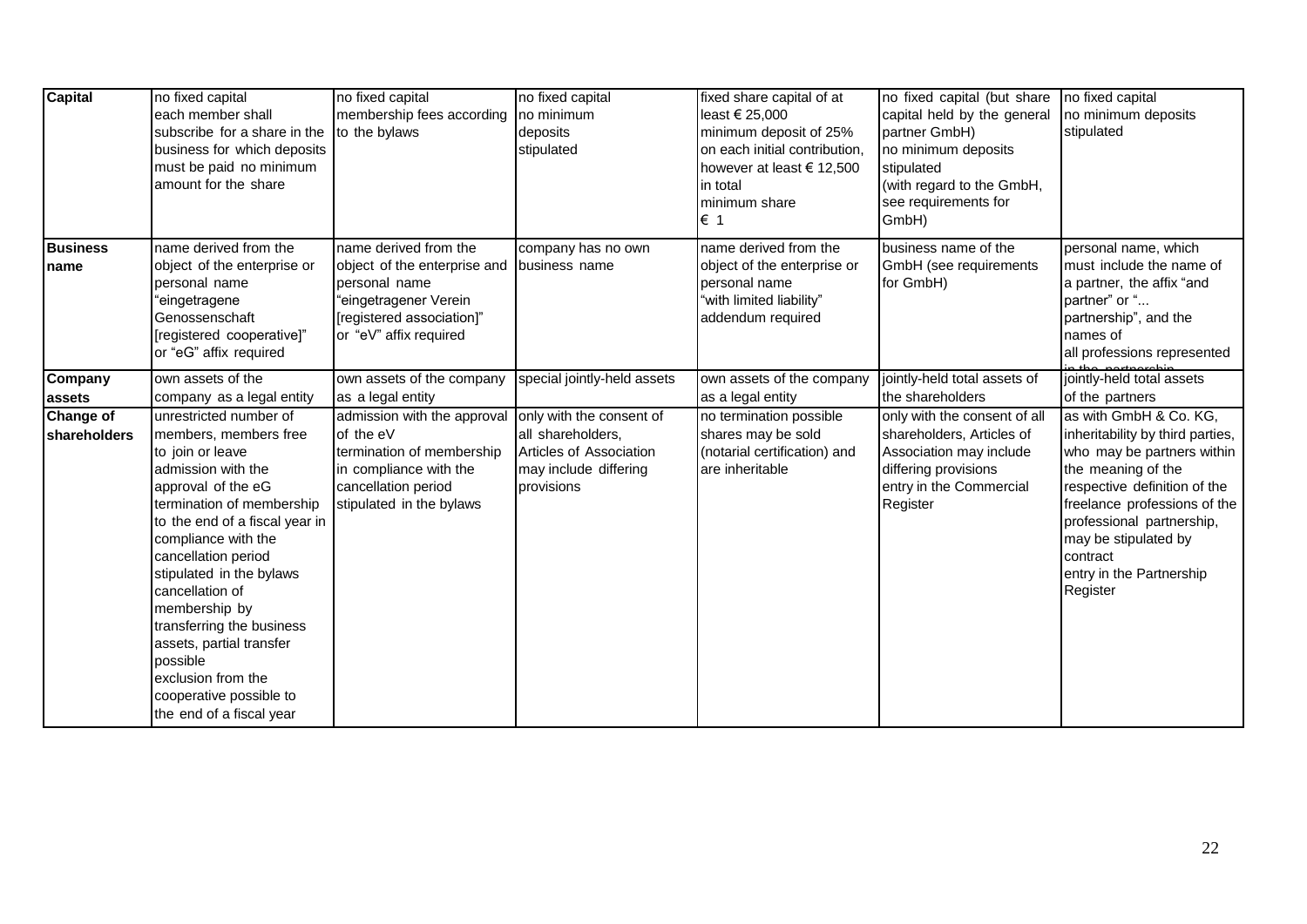| <b>Disputes</b>                 | entitlement of the resigning<br>member to reimbursement<br>of the deposit (business<br>assets)                                                                                                                                | no claims against eV                                                                          | entitlement according to<br>the Articles of<br>Association,<br>upon repayment of the<br>deposit, 5-year risk of<br>extended liability                                     | entitlement according to<br>the Articles of Association,<br>maintenance of capital                                                                                         | entitlement according to<br>the Articles of Association,<br>upon repayment of the<br>deposit, 5-year risk of<br>extended liability                                 | entitlement according<br>to the Partnership<br>Agreement,<br>upon repayment of the<br>deposit, 5- year risk of<br>extended liability                                                                                                                      |
|---------------------------------|-------------------------------------------------------------------------------------------------------------------------------------------------------------------------------------------------------------------------------|-----------------------------------------------------------------------------------------------|---------------------------------------------------------------------------------------------------------------------------------------------------------------------------|----------------------------------------------------------------------------------------------------------------------------------------------------------------------------|--------------------------------------------------------------------------------------------------------------------------------------------------------------------|-----------------------------------------------------------------------------------------------------------------------------------------------------------------------------------------------------------------------------------------------------------|
| Liability                       | cooperative assets liable<br>to the creditors<br>in case of insolvency, an<br>obligation on the part of the<br>members to make an<br>additional contribution can<br>be regulated in the bylaws                                | assets of the association<br>only                                                             | joint, i.e. direct and<br>unlimited, liability by all<br>shareholders, liability may<br>be limited to the company<br>assets by agreement with<br>each individual creditor | company assets liable to<br>the creditors<br>obligation by the<br>shareholders to make an<br>additional contribution can<br>be regulated in the Articles<br>of Association | joint liability by all<br>shareholders (in the case<br>of the GmbH, limited to its<br>assets; for the limited<br>partner, limited to the<br>amount of the deposit) | generally joint, i.e. direct<br>and unlimited, liability by all<br>partners, liability due to<br>deficient professional<br>practice limited to the<br>partner providing the<br>professional service                                                       |
|                                 |                                                                                                                                                                                                                               |                                                                                               |                                                                                                                                                                           |                                                                                                                                                                            |                                                                                                                                                                    | limitation, e.g. to<br>maximum amount,<br>possible; personal liability<br>can be excluded. limited<br>to the company assets.<br>preconditions are<br>professional indemnity<br>insurance and name affix,<br>e.g. "with limited<br>professional liability" |
| Legally<br>stipulated<br>organs | board of directors (at least<br>2 people), supervisory<br>board (at least 3 people)<br>and general meeting, for<br>cooperatives with less than<br>20 members: board of<br>directors (1 person),<br>supervisory board optional | board of directors,<br>members' meeting                                                       | none                                                                                                                                                                      | managing directors and<br>shareholders' meeting,<br>supervisory board optional                                                                                             | none<br>(with regard to the GmbH,<br>see requirements for<br>GmbH)                                                                                                 | no particular organs                                                                                                                                                                                                                                      |
| Management                      | power of joint<br>management by the<br>board of directors,<br>differing regulations may<br>apply                                                                                                                              | power of joint management<br>by the board of directors,<br>differing regulations may<br>apply | power of joint management power of joint management<br>by the board of directors,<br>differing regulations may<br>apply                                                   | by the board of directors,<br>differing regulations may<br>apply                                                                                                           | power of sole management<br>by the general partner (see<br>requirements for GmbH),<br>differing regulations may<br>apply                                           | power of sole<br>management by each<br>partner, differing<br>regulations may apply                                                                                                                                                                        |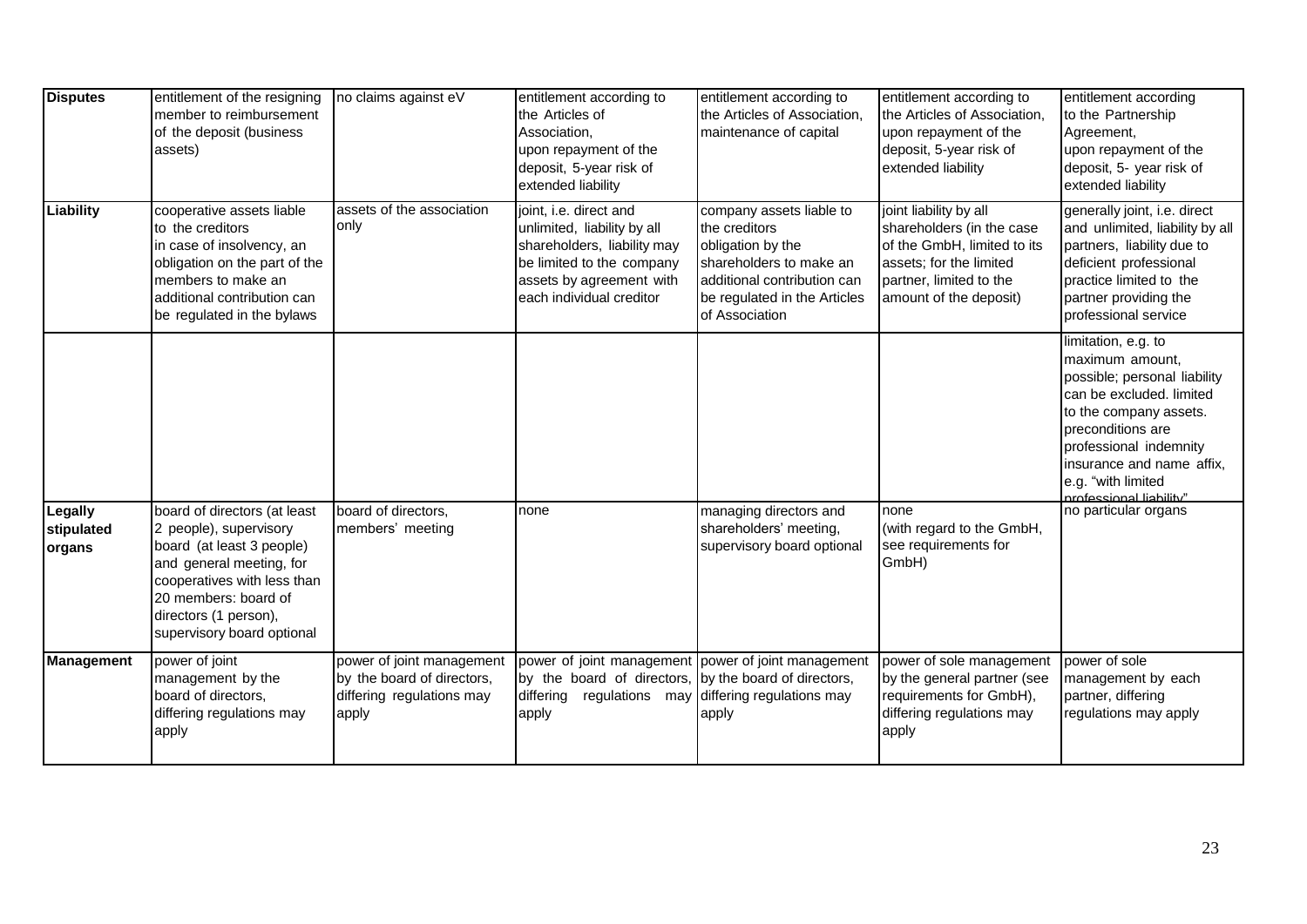| Representation   power of joint              | representation by the<br>board of directors, differing                                                                                                                                                                                                                     | power of joint representation power<br>by the board of directors,<br>differing regulations may      | οf<br>joint<br>representation<br>by<br>all<br>differing<br>shareholders,                                                                                                               | power of joint<br>representation by the<br>managing directors,                                                                                                                                                                                                                                                                                                                                   | power of sole<br>representation by the<br>GmbH                                      | power of sole<br>representation by each<br>partner, differing                                                                                                                       |
|----------------------------------------------|----------------------------------------------------------------------------------------------------------------------------------------------------------------------------------------------------------------------------------------------------------------------------|-----------------------------------------------------------------------------------------------------|----------------------------------------------------------------------------------------------------------------------------------------------------------------------------------------|--------------------------------------------------------------------------------------------------------------------------------------------------------------------------------------------------------------------------------------------------------------------------------------------------------------------------------------------------------------------------------------------------|-------------------------------------------------------------------------------------|-------------------------------------------------------------------------------------------------------------------------------------------------------------------------------------|
|                                              | regulations may apply                                                                                                                                                                                                                                                      | apply                                                                                               | regulations may apply                                                                                                                                                                  | differing regulations may<br>apply                                                                                                                                                                                                                                                                                                                                                               |                                                                                     | regulations may apply                                                                                                                                                               |
| information<br>rights of the<br>shareholders | Monitoring and   monitoring rights only<br>through the appointed<br>supervisory board, right of<br>all members to information<br>only in the general meeting<br>10% of the members<br>can request that a<br>general meeting be<br>convened (protection of<br>minorities)   | only in the members'<br>meeting, details in the<br>Articles of Association<br>where applicable      | further monitoring rights<br>through personal<br>notification about the<br>business of the company<br>and inspection of the<br>books.<br>agreements to the<br>contrary shall not apply | personal right of all<br>shareholders to information<br>that can be exercised at any Association<br>time, agreements to the<br>contrary shall not apply<br>shareholders, whose shares<br>are equivalent to 10% of the<br>share capital, may request<br>that a general meeting be<br>convened (protection of<br>minorities), monitoring<br>rights through a supervisory<br>board, where available | monitoring rights generally<br>according to the Articles of                         | further monitoring rights<br>through personal<br>notification about the<br>business of the company<br>and inspection of the<br>books, agreements to the<br>contrary shall not apply |
| Shareholders'<br>resolution                  | each member has one vote,<br>resolutions passed in the<br>general meeting, in the case the votes is basically<br>of business cooperatives 1<br>member can be granted up<br>to 10% of all designated<br>votes, a simple majority of<br>the votes is basically<br>sufficient | each member has one<br>vote, a simple majority of<br>sufficient, differing<br>regulations may apply | each shareholder has<br>one vote, decisions<br>must be unanimous,<br>differing regulations may<br>apply                                                                                | voting right exercised<br>according to shares,<br>resolutions passed strictly in Association (usually<br>the shareholders' meeting,<br>majority decisions are<br>common                                                                                                                                                                                                                          | voting right generally<br>according to the Articles of<br>depending on the capital) | each shareholder has one<br>vote, decisions must be<br>unanimous, differing<br>regulations may apply                                                                                |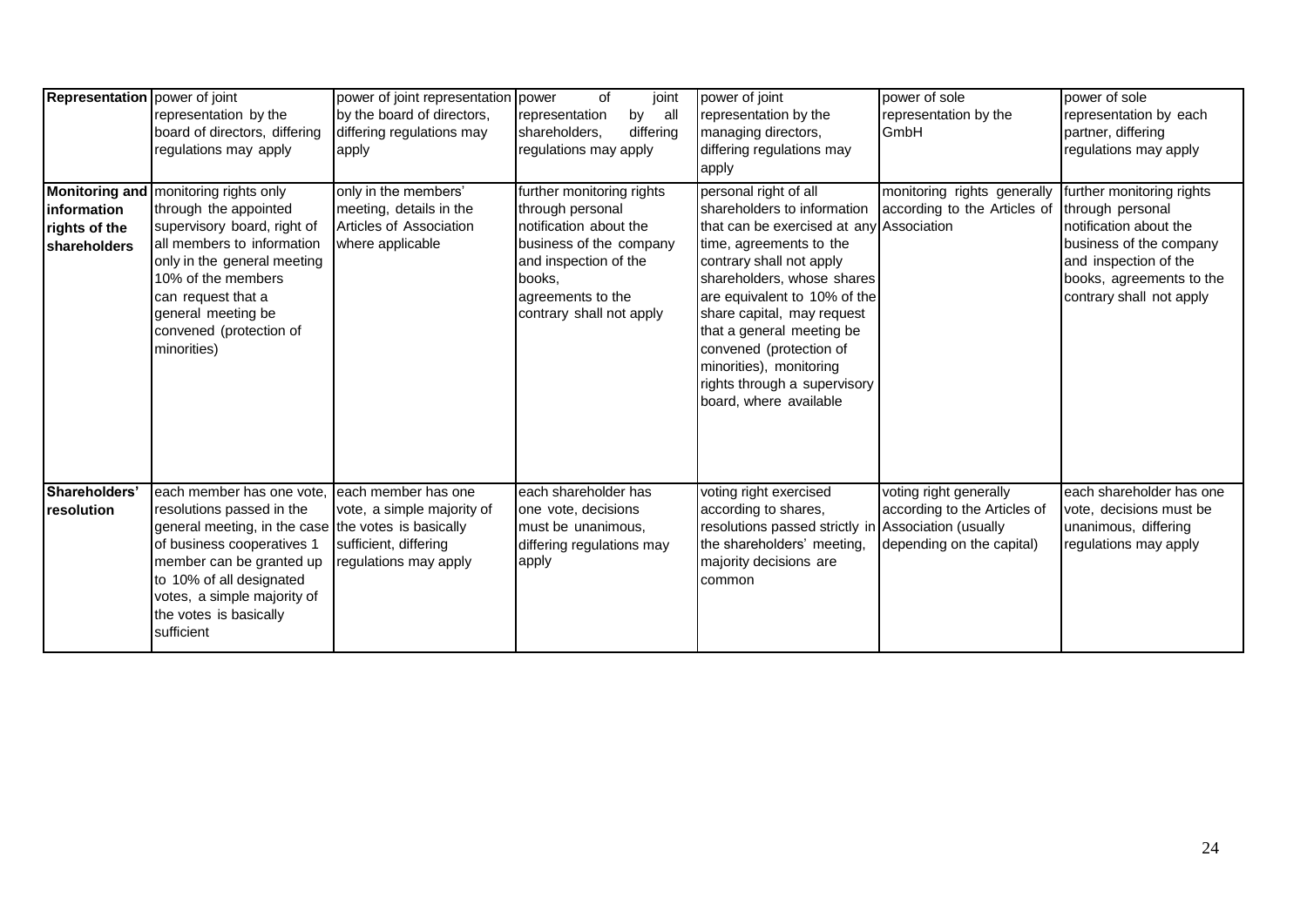| <b>Annual</b><br>statement             | drawn up by the board of<br>directors within 5 months of<br>the end of the fiscal year,<br>determined by the general<br>meeting within 6 months,<br>consisting of balance sheet,<br>profit and loss statement<br>with appendix | no statutory requirements | no statutory requirements                                                                 | drawn up by the board of<br>directors within 3 months<br>of the end of the fiscal<br>year, determined by the<br>company within 8 months<br>(for small GmbHs, 6 or 11<br>months),<br>consisting of balance<br>sheet, profit and loss<br>statement with appendix | drawn up by the board of<br>directors within 3 months of<br>the end of the fiscal year,<br>determined by the company<br>within 8 months (for small<br>GmbHs, 6 or 11 months),<br>consisting of balance<br>sheet, profit and loss<br>statement with appendix | no statutory requirements                                                                 |
|----------------------------------------|--------------------------------------------------------------------------------------------------------------------------------------------------------------------------------------------------------------------------------|---------------------------|-------------------------------------------------------------------------------------------|----------------------------------------------------------------------------------------------------------------------------------------------------------------------------------------------------------------------------------------------------------------|-------------------------------------------------------------------------------------------------------------------------------------------------------------------------------------------------------------------------------------------------------------|-------------------------------------------------------------------------------------------|
| <b>Reserves</b>                        | statutory reserve required<br>to cover balance sheet<br>losses, other revenue<br>reserves possible, bylaws<br>regulate minimum funding                                                                                         | possible                  | possible                                                                                  | reserve required for own<br>shares, on the other hand<br>no statutory reserve, other<br>profit reserves possible,<br>Articles of Association<br>regulate minimum funding                                                                                       | possible, with regard to the<br>GmbH, see requirements<br>for GmbH                                                                                                                                                                                          | possible                                                                                  |
| <b>Profit and loss</b><br>distribution | profit distribution decision<br>by the general meeting,<br>distribution to the members<br>according to allocation to<br>reserves in relation to the<br>deposits paid by them on<br>their shares                                | strictly not provided for | distribution to the<br>shareholders in equal parts,<br>differing regulations may<br>apply | profit distribution decision<br>by the shareholders'<br>meeting, distribution<br>according to allocation to<br>reserves in relation to the<br>deposits paid by them on<br>their shares, differing<br>regulations may apply                                     | generally according to the<br>Articles of Association                                                                                                                                                                                                       | distribution to the<br>shareholders in equal parts,<br>differing regulations may<br>apply |
| <b>Tax</b><br>particularity            | reimbursement as<br>business expense                                                                                                                                                                                           |                           |                                                                                           |                                                                                                                                                                                                                                                                |                                                                                                                                                                                                                                                             |                                                                                           |
| <b>Audit</b>                           | statutory audit by<br>cooperative association in<br>the interest of the<br>members, no audit of the<br>annual statement, inclusion<br>of the books and the<br>management report for                                            | no audit requirement      | no audit requirement                                                                      | no audit requirement for<br>small GmbHs, audit<br>requirement for medium-<br>sized and large GmbHs,<br>audit by auditor or<br>chartered accountant                                                                                                             | no audit requirement for<br>small GmbHs, audit<br>requirement for medium-<br>sized and large GmbHs,<br>audit by auditor or<br>chartered accountant                                                                                                          | no audit requirement                                                                      |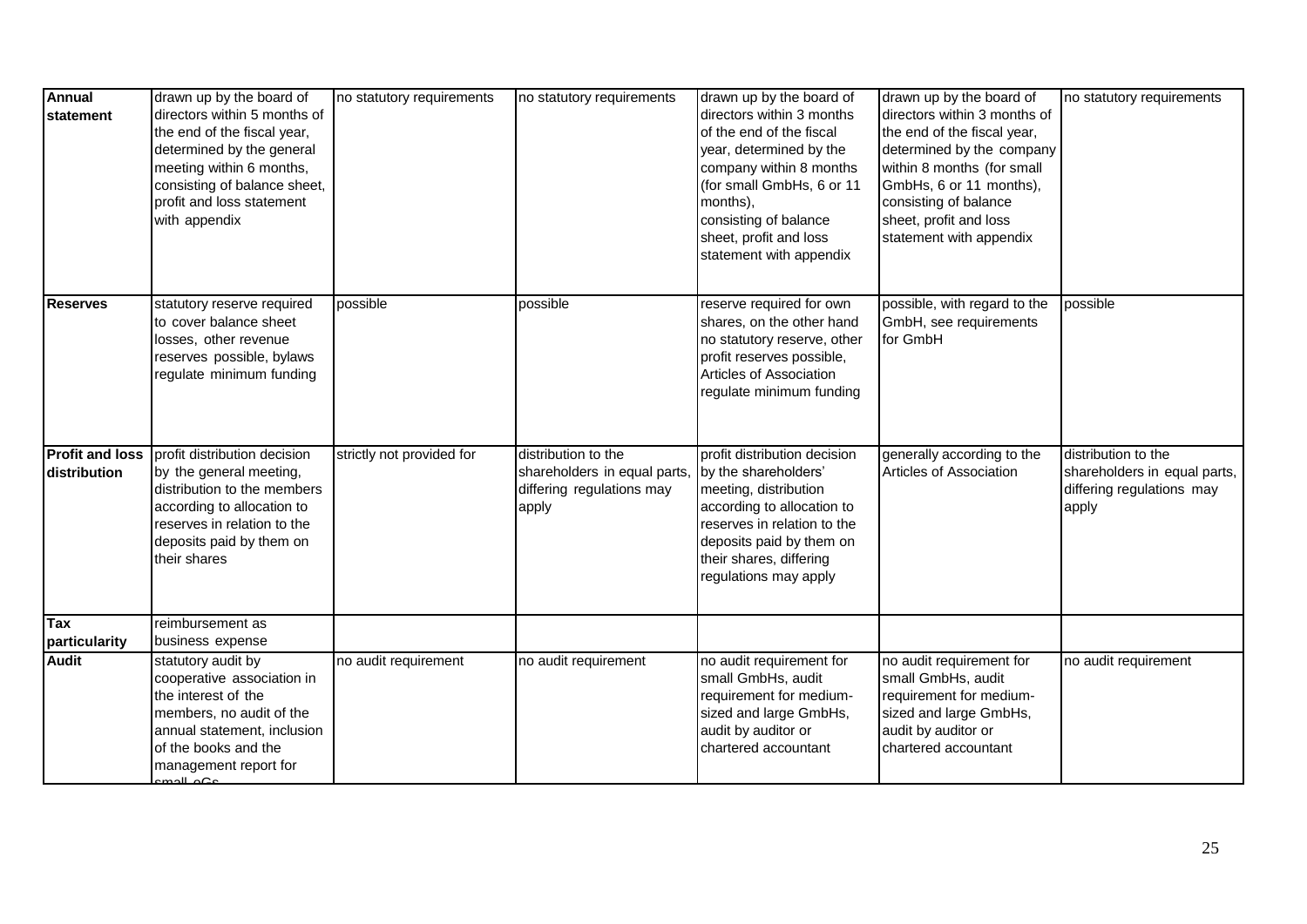| <b>Advice and</b>  | from cooperative               | not provided for            | not provided for             | not provided for             | not provided for            | not provided for            |
|--------------------|--------------------------------|-----------------------------|------------------------------|------------------------------|-----------------------------|-----------------------------|
| support            | association, particularly with |                             |                              |                              |                             |                             |
|                    | regard to economic, legal      |                             |                              |                              |                             |                             |
|                    | and tax- related issues        |                             |                              |                              |                             |                             |
| <b>Publication</b> | submission of annual           | no publication or publicity | no publication or publicity  | submission of annual         | submission of annual        | no publication or publicity |
| and publicity      | statements, management         |                             |                              | statements, management       | statements, management      |                             |
| of annual          | report and report of the       |                             |                              | report and proposal and      | report and proposal and     |                             |
| statements         | supervisory board to the       |                             |                              | decision on the              | decision on the             |                             |
| land               | Register of Cooperatives,      |                             |                              | appropriation of the profit  | appropriation of the profit |                             |
| management         | duty to publish for large      |                             |                              | to the Commercial            | to the Commercial           |                             |
| report             | cooperatives only,             |                             |                              | Register,                    | Register,                   |                             |
|                    | submission to electronic       |                             |                              | notice in Federal Gazette    | notice in Federal Gazette   |                             |
|                    | Federal Gazette,               |                             |                              | of submission to the         | of submission to the        |                             |
|                    | publication in the             |                             |                              | Commercial Register,         | Commercial Register,        |                             |
|                    | electronic Federal Gazette     |                             |                              | publication in the Federal   | publication in the Federal  |                             |
|                    | for all to read.               |                             |                              | Gazette for large GmbHs      | Gazette for large GmbHs     |                             |
|                    |                                |                             |                              |                              |                             |                             |
| <b>Dissolution</b> | Dissolution for example by     | essentially as with the eG  | company closes down, for     | company closes down, for     | dissolution due to lapse of | essentially as with the     |
| land               | a resolution passed by the     |                             | example, due to notice of    | example, due to lapse of     | time, shareholders'         | GbR after liquidation is    |
| termination        | general meeting, lapse of      |                             | termination, achievement of  | time, shareholders'          | resolution, notice of       | completed, registration     |
|                    | time, liquidation usually by   |                             | or inability to achieve the  | resolution, court judgement, | termination, court decision | for deletion of the         |
|                    | the board of directors on      |                             | business objective, lapse of | opening of insolvency        | liquidation usually by the  | business                    |
|                    | grounds of statutory           |                             | time, opening of insolvency  | proceedings liquidation by   | GmbH, additional            |                             |
|                    | regulations                    |                             | proceedings on the assets    | the managing directors on    | liquidation of the GmbH     |                             |
|                    | liquidation<br>after<br>is     |                             | of a shareholder or the      | grounds of statutory         | after liquidation is        |                             |
|                    | completed, registration for    |                             | death of a shareholder       | regulations                  | completed, registration for |                             |
|                    | deletion of the business       |                             | liquidation is determined by | after liquidation is         | deletion of the business    |                             |
|                    | distribution of net equity     |                             | the shareholders             | completed, registration for  | distribution of net equity, |                             |
|                    | among the members after        |                             |                              | deletion of the business     | possible 5-year risk of     |                             |
|                    | a twelve-month restrictive     |                             |                              |                              | extended liability          |                             |
|                    | period                         |                             |                              |                              |                             |                             |
|                    |                                |                             |                              |                              |                             |                             |
|                    |                                |                             |                              |                              |                             |                             |

This overview is consistent with the legal situation as of October 2013. Amendments made at a later date have not been taken into account.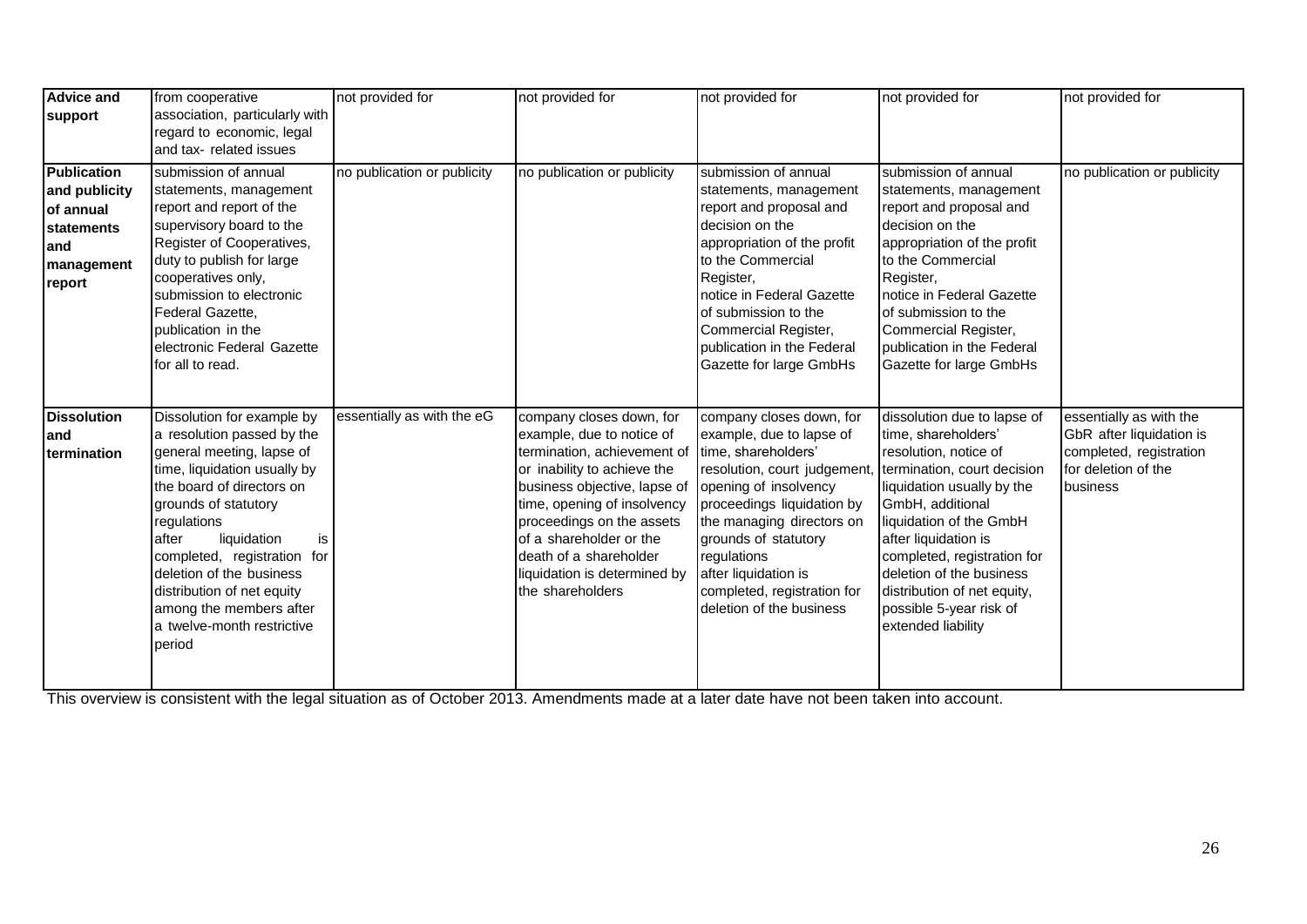<span id="page-27-0"></span>

|                                  | <b>European Cooperative Society (SCE)</b>                                                                                                                                                                                                                                                                                                  | <b>Private Limited Company (Ltd.)</b>                                                                                                                                                                                                                                                                                                                                                                                                                            | Unternehmergesellschaft                                                                                                                                                |
|----------------------------------|--------------------------------------------------------------------------------------------------------------------------------------------------------------------------------------------------------------------------------------------------------------------------------------------------------------------------------------------|------------------------------------------------------------------------------------------------------------------------------------------------------------------------------------------------------------------------------------------------------------------------------------------------------------------------------------------------------------------------------------------------------------------------------------------------------------------|------------------------------------------------------------------------------------------------------------------------------------------------------------------------|
|                                  |                                                                                                                                                                                                                                                                                                                                            |                                                                                                                                                                                                                                                                                                                                                                                                                                                                  | (haftungsbeschränkt) [entrepreneurial<br>company with limited liability], UG                                                                                           |
| <b>Purpose</b>                   | supporting the needs of its members and/or their<br>commercial and/or social activities                                                                                                                                                                                                                                                    | public limited company under English law for the<br>achievement of any legally permissible purpose                                                                                                                                                                                                                                                                                                                                                               | as with the GmbH                                                                                                                                                       |
| Formation                        | at least 5 natural persons or 2 legal entities whose<br>permanent abode or company heaquarter is<br>located in 2 member states or fondation in the<br>process of change<br>established upon entry in the Register of Cooperatives                                                                                                          | in England under English law in the English<br>language Application for entry in the English<br>Commercial register with necessary documents<br>(articles of association, comprising two parts,<br>founding declaration)<br>or shell company acqusition<br>as long as centre of administration is in Germany<br>and a branch office is existing, obligation to register<br>in the German Commercial Register<br>established upon entry in the English Commercial | Notarial certification of an article of partnership,<br>which does not necessarily require several<br>sharholders<br>established upon entry in the Commercial Register |
| Legal<br>responsibility          | legally responsible as a legal entity                                                                                                                                                                                                                                                                                                      | legally responsible as a legal entity under English law                                                                                                                                                                                                                                                                                                                                                                                                          | legally responsible as a legal entity                                                                                                                                  |
| List of<br><b>shareholders</b>   | maintained by the SCE itself                                                                                                                                                                                                                                                                                                               | maintained by the English Commercial<br>Register, annual obligation to update                                                                                                                                                                                                                                                                                                                                                                                    | as with the GmbH                                                                                                                                                       |
| Kapital                          | no fixed capital<br>each member shall subscribe for a share in the<br>business for which deposits must be paid<br>minimum of 30.000 EUR                                                                                                                                                                                                    | In general 100 GBP, but 1 GBP sufficient to found                                                                                                                                                                                                                                                                                                                                                                                                                | Basically fixed share capital of 1-24,999 EUR, up to<br>the amount of 25.000 EUR obligation to establish<br>reserves                                                   |
| <b>Business name</b>             | name derived from the object of the enterprise or<br>personal name "SCE" affix required                                                                                                                                                                                                                                                    | name derived from the object of the enterprise or<br>personal name "Ltd." affix required                                                                                                                                                                                                                                                                                                                                                                         | name derived from the object of the<br>enterprise or personal name "UG (limited<br>liability)" affix required                                                          |
| <b>Company assets</b>            | own assets of the company as a legal entity                                                                                                                                                                                                                                                                                                | own assets of the company as a legal entity                                                                                                                                                                                                                                                                                                                                                                                                                      | as with the GmbH                                                                                                                                                       |
| <b>Change of</b><br>shareholders | unrestricted number of members, members free to<br>join or leave admission with the approval of the SCE<br>termination of membership to the end of a fiscal year<br>in compliance with the cancellation period stipulated<br>in the bylaws cancellation of membership by<br>transferring the business assets, partial transfer<br>possible | restricted number of members<br>entry only with the consent of all shareholders<br>and/or directors shares are freely transferable                                                                                                                                                                                                                                                                                                                               | as with the GmbH                                                                                                                                                       |

 $\mathbf{I}$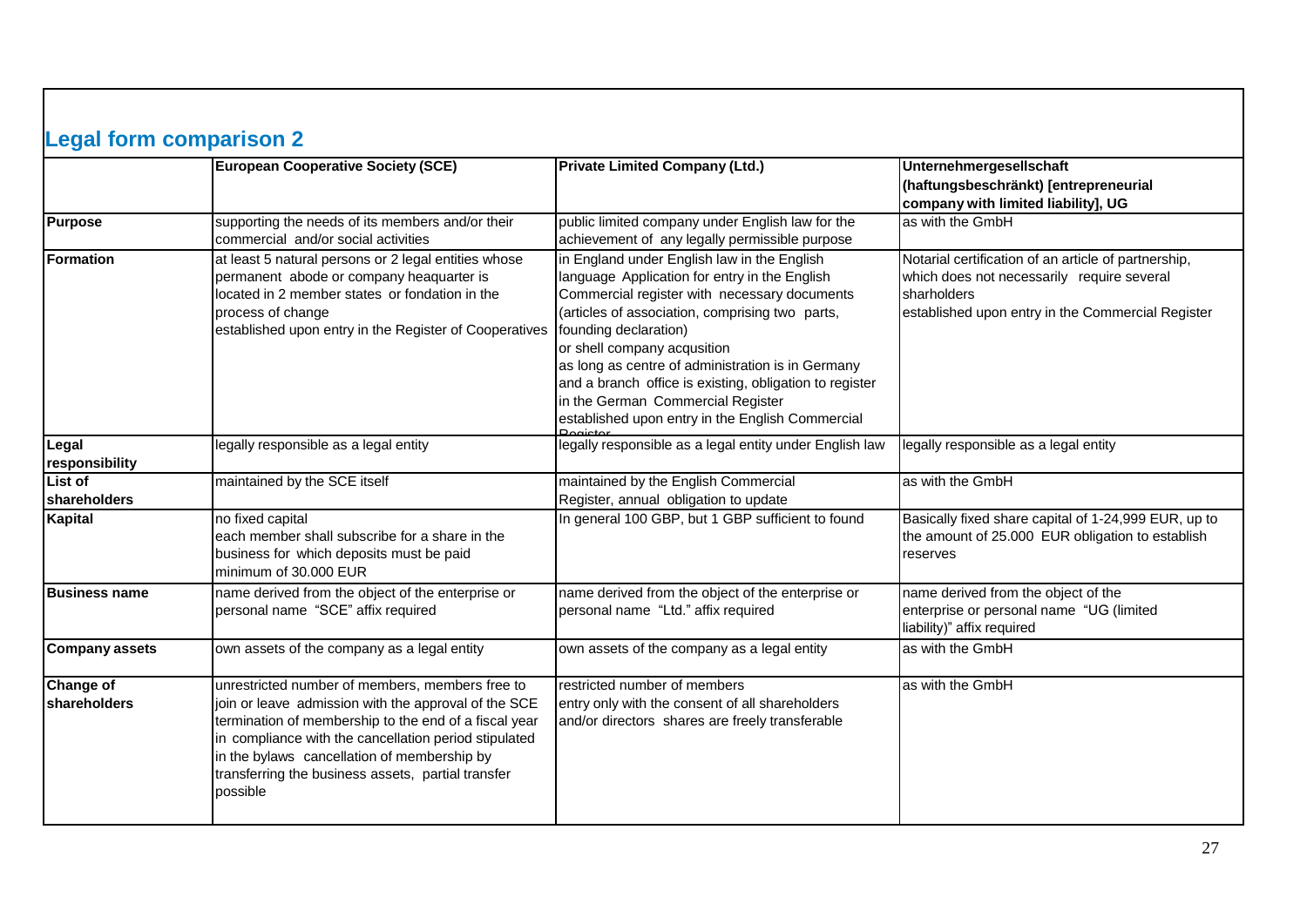| <b>Disputes</b>                                                                      | entitlement of the resigning member to<br>reimbursement of the deposit (business assets)                                                                                                  | entitlement according to the Articles of Association                                                                                                                                                                                                                                                                             | as with the GmbH                                                                             |
|--------------------------------------------------------------------------------------|-------------------------------------------------------------------------------------------------------------------------------------------------------------------------------------------|----------------------------------------------------------------------------------------------------------------------------------------------------------------------------------------------------------------------------------------------------------------------------------------------------------------------------------|----------------------------------------------------------------------------------------------|
| Liability                                                                            | assets of the cooperative itself                                                                                                                                                          | company itself to the amount oft the equity                                                                                                                                                                                                                                                                                      | as with the GmbH                                                                             |
| Legally<br>stipulated<br>organs                                                      | general meeting and supervisory body and<br>management body (dualistic system) or<br>administration body (monistic system)                                                                | shareholders (shareholder, managing director and<br>company secretary)                                                                                                                                                                                                                                                           | as with the GmbH                                                                             |
| <b>Management</b>                                                                    | joint management due to executive or administrative<br>body                                                                                                                               | power of joint management by<br>the director differing regulations                                                                                                                                                                                                                                                               | as with the GmbH                                                                             |
| Representation                                                                       | power of joint representation by the executive or<br>administrative body<br>differing regulations may apply                                                                               | director, legal entity possible as well<br>in case of several directors, in general, joint<br>representation deviation due to article of<br>association may apply                                                                                                                                                                | as with the GmbH                                                                             |
| <b>Monitoring and</b><br>information rights of<br>the<br>shareholders                | report to advisory board at least every three months.<br>in addition, the supervisory body must be informed of<br>all events that have a noticeable effect on the<br>situation of the SCE |                                                                                                                                                                                                                                                                                                                                  | as with the GmbH                                                                             |
| Shareholders'<br>resolution                                                          | each member has one vote, resolutions passed in<br>the general meeting                                                                                                                    | voting right generally according to the Articles of<br>Association (usually depending on the capital)                                                                                                                                                                                                                            | as with the GmbH                                                                             |
| <b>Annual</b><br>statement                                                           | as with the eG                                                                                                                                                                            | determined by English law due to centre of<br>administration in England<br>At the latest, 22 months after establishment/annual<br>submission of the annual statement to the<br>Companies Registration Office, business report,<br>profit and loss statement, notes, auditor's report,<br>relief for small/medium-sized companies | as with the GmbH                                                                             |
| <b>Reserves</b>                                                                      | reserve required for own shares, otherwise as with the no statutory reserve, but others reserves possible<br>еG                                                                           |                                                                                                                                                                                                                                                                                                                                  | mandatory reserve for capital increase,<br>compensation for net loss or loss brought forward |
| <b>Profit and loss</b><br>distribution                                               | as with the eG                                                                                                                                                                            | see annual statement                                                                                                                                                                                                                                                                                                             | as with the GmbH, but with mandatory reserve                                                 |
| Tax<br><b>particularities</b>                                                        | as with the eG                                                                                                                                                                            |                                                                                                                                                                                                                                                                                                                                  |                                                                                              |
| <b>Advice and</b><br>support                                                         | as with the eG                                                                                                                                                                            | not provided for                                                                                                                                                                                                                                                                                                                 | not provided for                                                                             |
| <b>Publication and</b><br>publicity of annual<br>statements and<br>management report | as with the eG                                                                                                                                                                            | comparable with the GmbH                                                                                                                                                                                                                                                                                                         | as with the GmbH                                                                             |
| <b>Dissolution and</b><br>termination                                                | as with the eG                                                                                                                                                                            | comparable with the GmbH                                                                                                                                                                                                                                                                                                         | as with the GmbH                                                                             |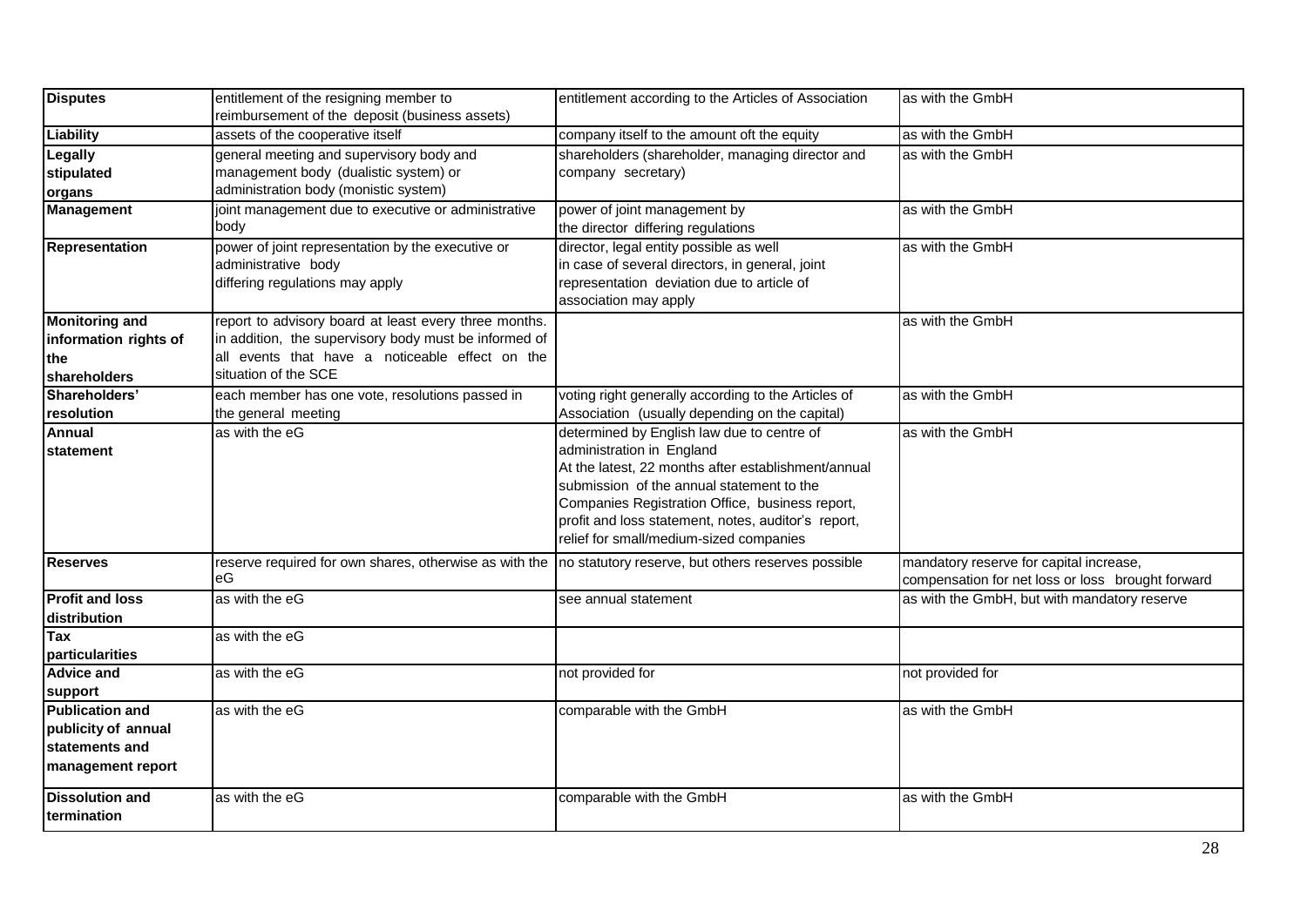This overview is consistent with the legal situation as of October 2013. Amendments made at a later date have not been taken into account.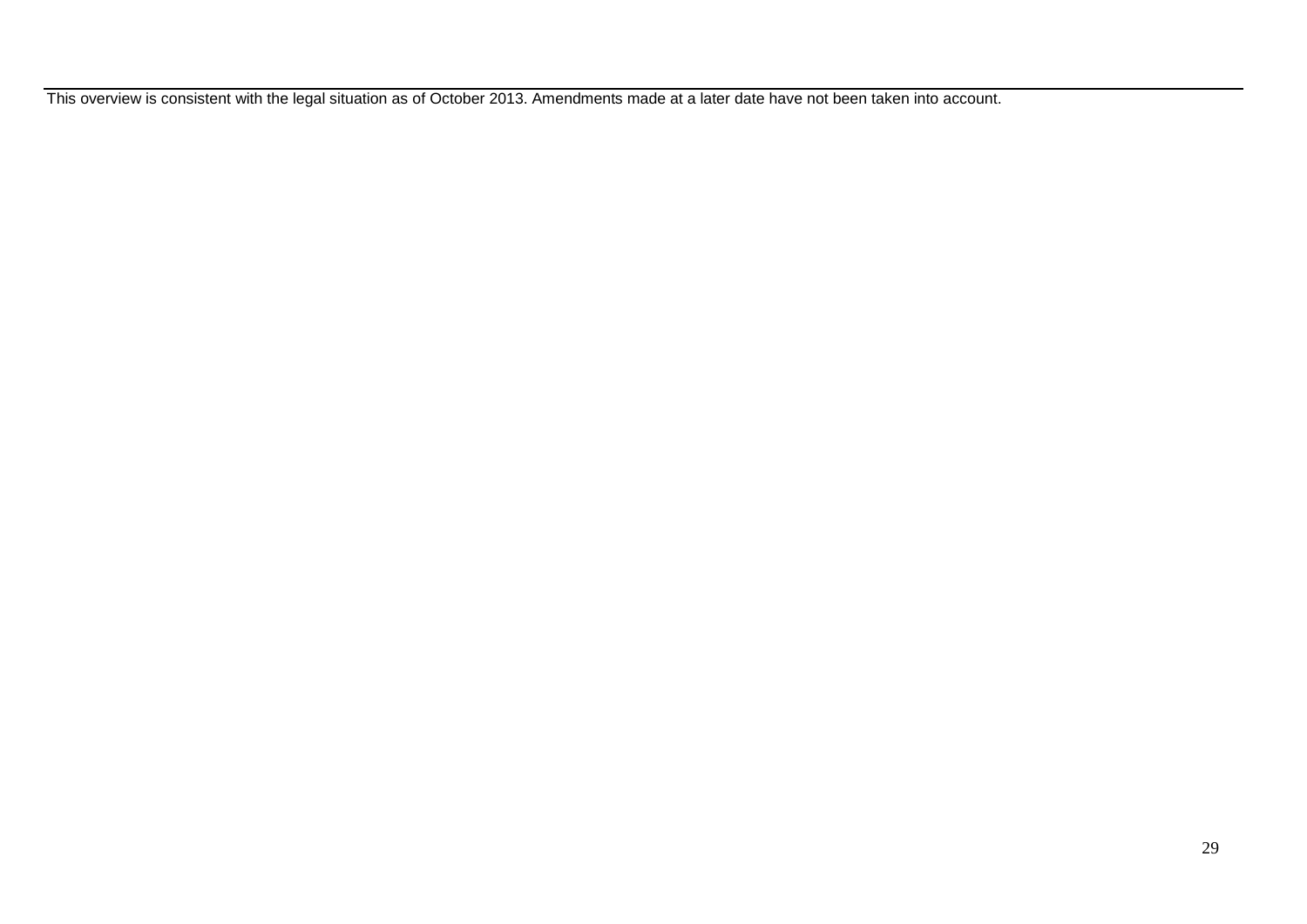# <span id="page-30-0"></span>**Features of energy efficient investments**

## (Blömer; Pehnt; Rechsteiner (2015), p.10)

Investments in energy efficient measures differ in several respects from "normal investments" made in small and medium-sized companies (SMEs), municipalities or private households. A key difference is the fact that they are mostly non-business related; in other words, they are outside of the normal investment process of companies, public institutions or private households. Consequently, in addition to the asset or building owner not having the staffing capacity or expertise, there is often no capital available to carry out energy efficiency measures as equity and credit lines for ongoing business expenses have been used up. It can be assumed then that energy efficient investments are easier to realise if they are carried out as part of investments already needed to replace or optimise systems or buildings. Investments in energy efficient measures are often very fragmented and decentralised and are thus more complex to implement. So for small measures that can have a large overall impact on savings, it is often too costly to carry them out in-house as there aren't enough staff, expertise and sufficient economic incentives. In turn, large energy efficiency projects are often not carried out either, as the risk of such investments outside of the business area is seen as too high and it is not possible to acquire additional capital outside of the usual credit lines. One of the reasons for this is that energy efficiency investments tend to have a longer amortisation period and can rarely be liquidated ahead of schedule, which ties capital up for a long time (IFEU et al. 2015, IFEU and LBD 2014). At what point the investment sum will have paid for itself depends, among other things, on the type of energy efficiency measures. So, for example, by exchanging old lighting products with energysaving LEDs or fluorescent lamps, you can save up to 75 percent of your energy consumption or energy costs per year, which for a comparatively low investment to carry out the measure can lead to a short amortisation period of between two and five years. The risk of a long-term capital commitment due to the challenging liquidation (lighting cannot simply be removed before the end of the contract term) is also limited in this case due to a short term. Most other energy efficiency measures, meanwhile, require significantly higher initial investment, have relatively lower savings and are therefore linked to longer amortisation and capital tie-up periods. So, for example, the acquisition, installation and maintenance of a cogeneration unit (CHP) requires significantly more investment and a significantly longer amortisation period of between ten and twenty years for relatively lower efficiency gains. An increased risk for the investor can arise, especially for energy efficiency measures with high investment volumes and long terms. The money is set for a long period of time and can rarely be retrieved beforehand. So, it is important to safeguard firstly the investment risk in the event of loss - for example in the case of insolvency or site relocation of the efficiency investment provider - and secondly the energy savings risk, i.e. the actual attainment of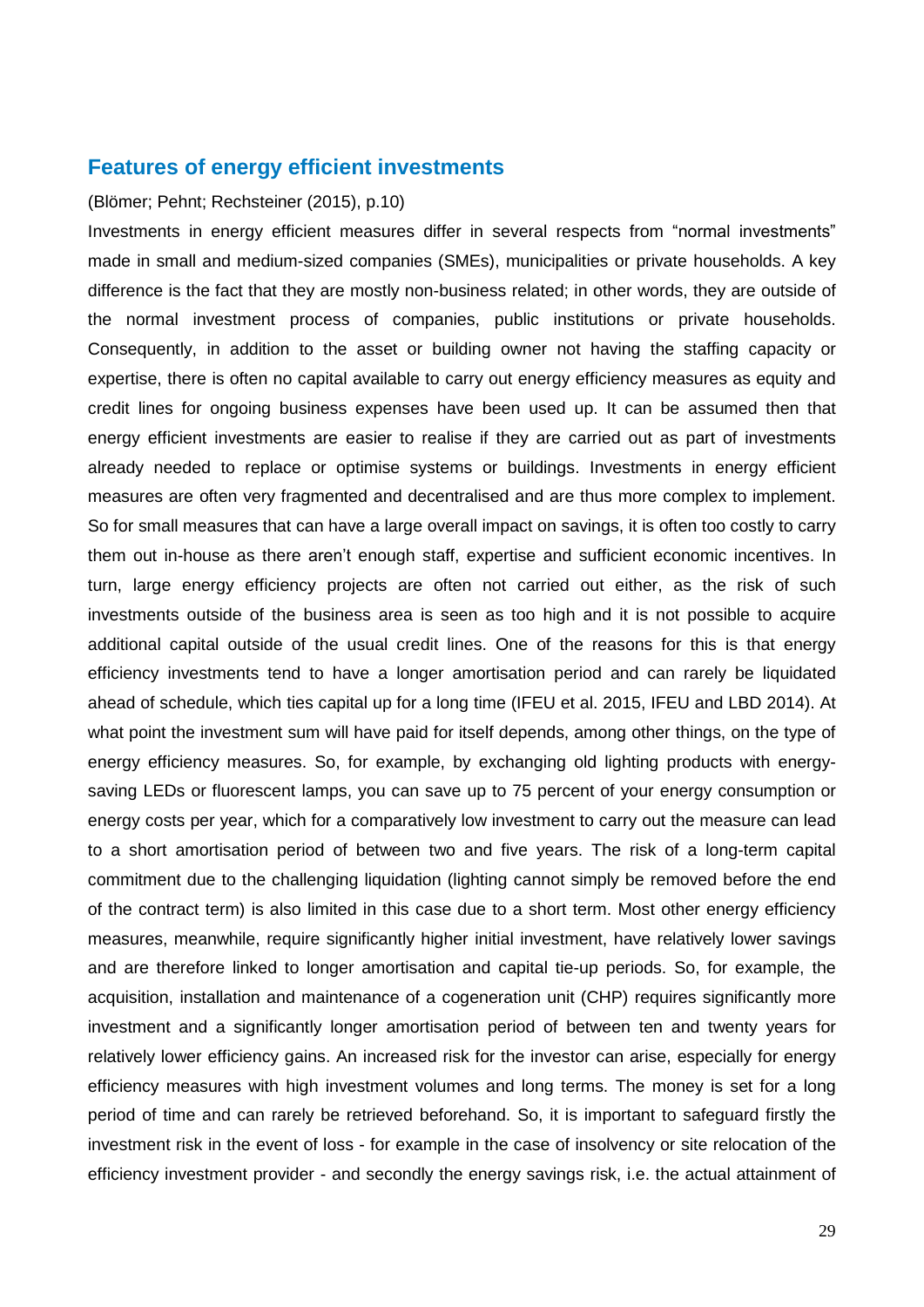savings calculated. To what extent these risks and possible returns are split between the stakeholders involved sometimes depends on which financing mechanism has been chosen.

# <span id="page-31-0"></span>**Political and legal framework conditions**

The energy transition is based on two pillars - the development of renewable energies and the increase in energy efficiency. Since the ALLIES project is primarily concerned about energy efficiency, we will briefly discuss the current energy efficiency policy with its targets and measures. The legal framework conditions, which are important in this context, are also listed and explained here. Since improving energy efficiency is a cross-cutting issue affecting all sectors, the energy efficiency policy is very complex. This is, in turn, reflected in a range of Directives and regulations at both European and national level.

## <span id="page-31-1"></span>**Political objectives at EU level**

As part of the energy and climate change objectives at EU level, it was resolved to reduce greenhouse gas emissions by 20% by 2020 compared with 1990, by 40% by 2030 and by 80-95% by 2050. At the World Climate Summit in Paris in 2015, the international community also agreed to limit global warming with an increase in the average temperature of less than 2 degrees Celsius, or better still, 1.5 degrees Celsius (see also BMUB 2016). The most important Directives issued at EU level in relation to energy efficiency are the EU Energy Efficiency Directive, the EU Building Directive, the EU Ecodesign Directive and the Framework Directive concerning Europe-wide, uniform energy labelling (see also BAFA 2017). These must be transposed into national law by member states.

## <span id="page-31-2"></span>**Political objectives at federal level in Germany**

The energy concept was adopted at federal level in 2010 with objectives up until 2050. This was followed in 2011 by an extensive legislative package and the announcement that there would be a withdrawal from the nuclear energy programme by 2022 following the reactor catastrophe in Fukushima. In 2016, the Climate Action Plan 2050 was agreed. A review was to be carried out on a regular basis to check its progress and ensure objectives were being met (see also BMUB 2016a). For the last 18th legislative period, the efficiency strategy, the German National Action Plan on Energy Efficiency (NAPE), was submitted specifically for exploiting potential energy savings (see also BMWi 2014, p.6). For energy savings and the increase in energy efficiency, the design of the planned measures is based on the triad policy of "promote, demand, inform" (ibid.,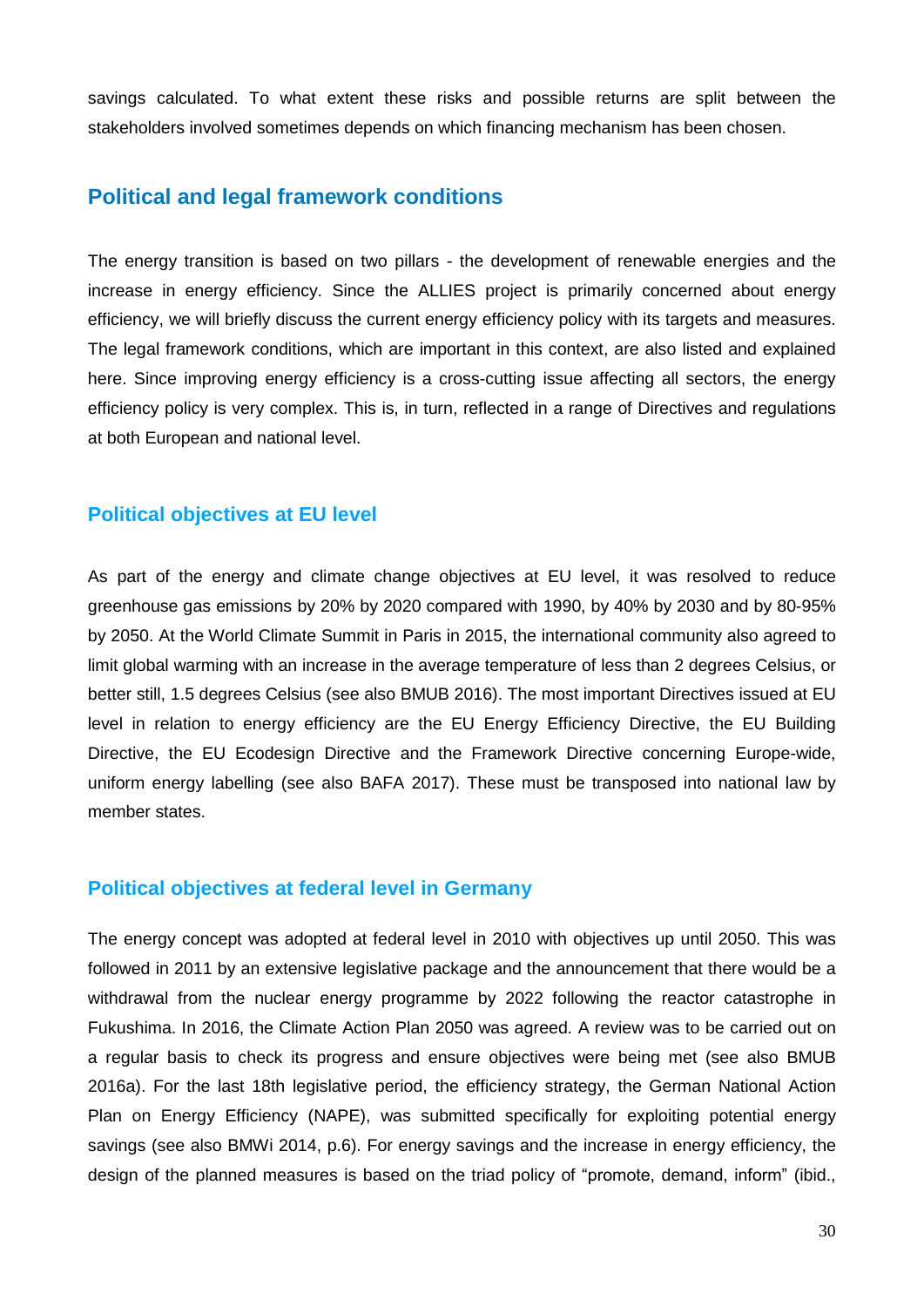p.21). The NAPE results from the EU Energy Efficiency Directive, which is a concept promoted by member states to achieve the EU efficiency objectives.

A core element of the efficiency strategy is the area of energy saving as a model for generating returns and as a business model (see also BMWi 2014, p.29). In the NAPE, there was provision for emergency measures and other measures. In addition to the further development of the KfW energy efficiency programme, a competitive tendering model for energy efficiency was introduced to help identify the most favourable and at the same time most cost-efficient provider (ibid., p.30). This could also be cooperatives as well as other providers. In order to minimise the risks and transaction costs of contracting and thus make it more attractive, surety banks developed the surety bond scheme, providing both letters of indemnity and advice (ibid.). Another field of action for an emergency measure is waste heat utilisation. Two thirds of energy used in industrial processes is consumed for process heat. Waste heat utilisation concepts should help provide some relief and be supported as part of the "energy consulting for medium-sized businesses" and through financial subsidies (ibid., p.31).

In addition to the emergency measures, further work processes that should continue to be pursued are described in the NAPE. Initially, this is the general **improvement of framework conditions for energy efficiency services**, as they are often not implemented due to various different barriers, despite promising profitability (see section XY) (see also BMWi 2014, p.32). The barriers and positive experiences of the federal states should be combined and recommendations for action derived from them. Public properties in particular should be tested for their compatibility for contracting. Furthermore, **new financing concepts** should be developed and tested to counteract the many barriers and risks - both on the part of the companies and also from the banks' and investors' perspective (ibid.). One example is the transfer of future profits in liquidity for current efficiency investments, since profits in companies are often already tied elsewhere and energy efficiency is not deemed a priority. **Extensive and networked research** is mentioned as a basic addition to the measures taken (ibid.). The ALLIES project is a key contributor - particularly for the last two points mentioned - in increasing energy efficiency and therefore in achieving the efficiency target set out in the policy.

After taking a look at the overriding targets and measures in relation to energy efficiency at European and national (German) level, we will now go into more detail about the legal framework. Specific support mechanisms that can be extracted from the political and legal frameworks are presented in the next section.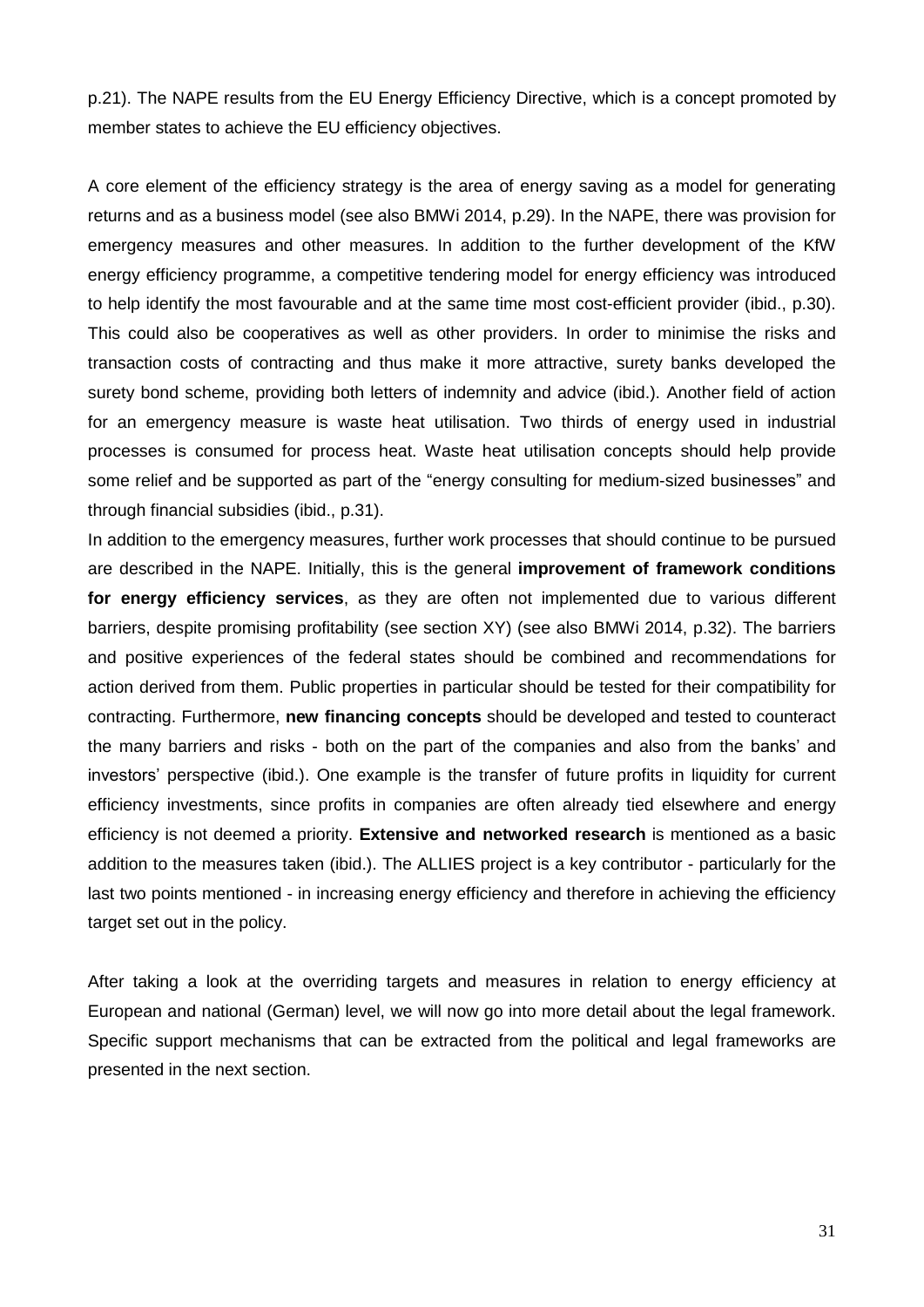# <span id="page-33-0"></span>**Legal frameworks**

European legislation forms the basis for respective implementation at national level. The most important acts of law for climate protection and energy regulation at European level, as well as the equivalent at federal level, are listed in the following table (see also UBA 2018).

| <b>EU level</b>                                      | <b>Federal level</b>                                   |
|------------------------------------------------------|--------------------------------------------------------|
| <b>EU Greenhouse Gas Emissions</b><br>$\blacksquare$ | Greenhouse Gas Emissions Trading Act<br>$\blacksquare$ |
| Directive                                            | <b>Emissions Trading Regulation 2020</b>               |
| <b>EU Renewable Energy Directive</b><br>٠            | Renewable Energy Law<br>٠                              |
|                                                      | Renewable Energy Heat Act                              |
|                                                      | <b>Biomass Ordinance</b>                               |
|                                                      | amongst others                                         |
| EU Energy Efficiency and Energy<br>$\blacksquare$    | <b>Energy Services Law</b>                             |
| Services Directive (EED)                             | National Action Plan for Energy Efficiency<br>٠        |
| EU Directive on the Energy<br>$\blacksquare$         | <b>Energy Saving Act</b>                               |
| Performance of Buildings                             | <b>Energy Saving Directive</b>                         |
| EU Framework for Energy Labelling<br>٠               | <b>Energy Labelling Directive</b><br>٠                 |
| <b>EU Electricity Market Directive</b><br>٠          | Energy Act<br>٠                                        |
|                                                      | Supplementary Directives (e.g. Network                 |
|                                                      | Charges Ordinance)                                     |
| <b>EU Energy Tax Directive</b><br>٠                  | <b>Electricity Tax Law</b><br>٠                        |
| <b>EU Guidelines on State</b><br>$\blacksquare$      | Energy Tax Act                                         |
| Environmental Protection and                         |                                                        |
| Energy Subsidies 2014-2020                           |                                                        |

Table captions!

Directives that are directly or strongly linked to specific energy efficiency issues are explained in more detail below.

# <span id="page-33-1"></span>**EU Renewable Energy Directive**

(Bonn; Reichert (2017), p. 1)

The Renewable Energy Directive 2009/28/EC is a key instrument at European Union level for the promotion of renewable energies and forms the legal framework for the overall European strategy in this policy area. The current Renewable Energy Directive (2009/28/EC; see also Bonn et al. (2014), p. 89 et seqq.) sets out for 2020 (old Art. 3 (1) and (4))

- the EU-wide target to increase the share of renewable energy (RE) in the total energy used in the EU (RE share) to at least 20%,
- for member states, binding national RE expansion targets in accordance with their respective RE potential,

 for member states, a binding RE expansion target in the transport sector of at least 10% each. The current RE Directive leaves it predominantly up to the member states to decide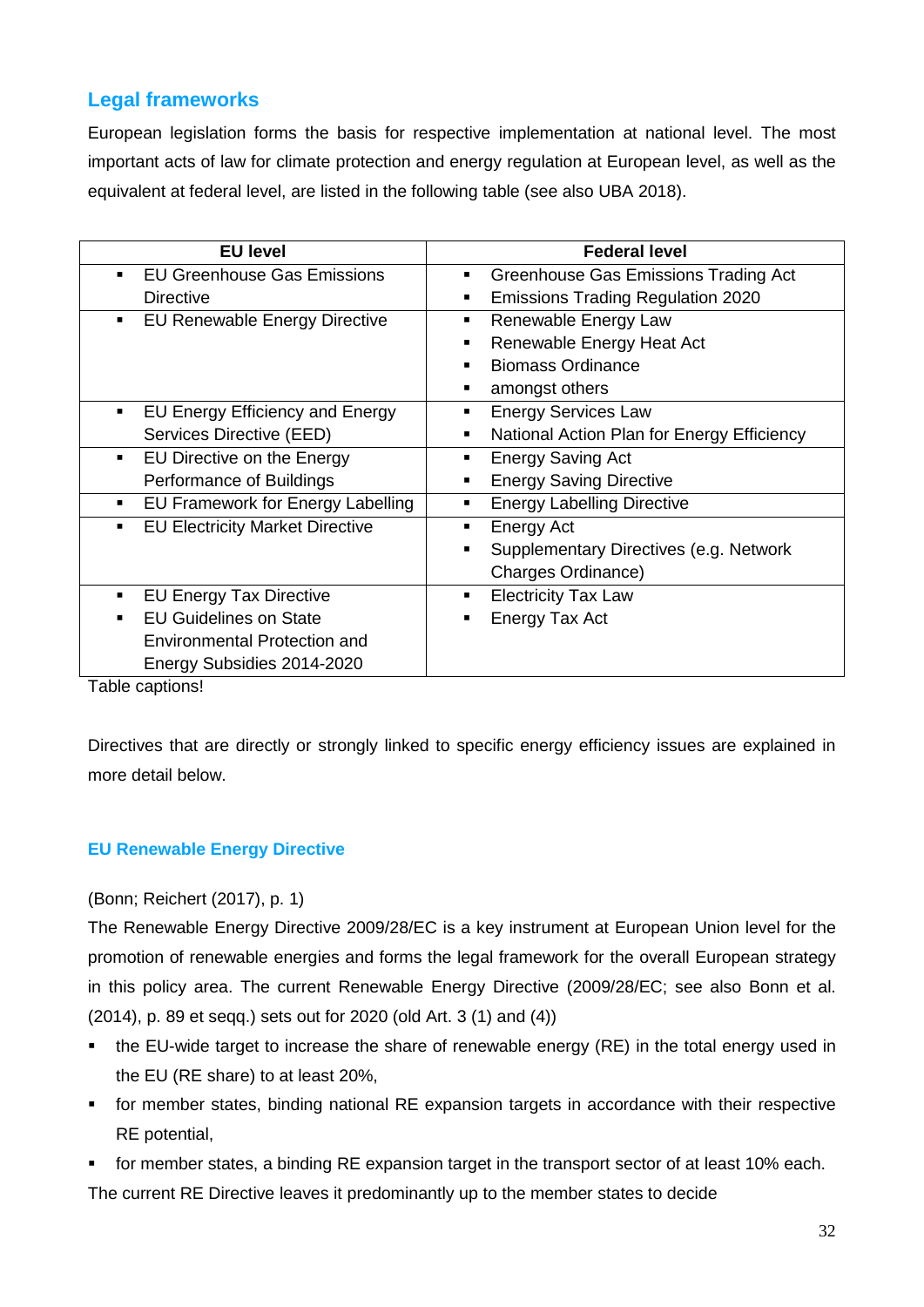- how they split their national RE expansion targets between the electricity sector, the heating and cooling sector, and the transport sector,
- which RE technologies they promote and how they promote them.

The European Council decided in 2014 (see also Bonn et al. (2014), p. 112 et seq.) that by 2030

- the EU-wide share of renewable energy (RE) must be increased to at least 27%,
- no national RE expansion targets will be set.

The recommended new version of the RE Directive should regulate how RE is to be funded from 2021 in order to meet the binding EU-wide target of 27% by 2030.

# **Achieving the EU-wide RE expansion target of 27% by 2030 - amendment of the RE Directive**

From 2021, member states must

- "cooperate to ensure" the EU-wide RE expansion target of 27% is met by 2030 (new Art. 3  $(1),$
- continue to meet their national RE expansion targets for 2020 (new Art. 3 (3)).

By the start of 2019, member states must have set "integrated national energy and climate plans" for the period from 2021 to 2030 [Recommendation Governance Regulation COM(2016) 759, Art. 3]. These plans must be presented to the Commission and specify [COM(2016) 759, Art. 4 (a) (2) combined with Appendix I Section 2.1.2.],

- what national RE expansion contribution the member states will make in order to reach the 27% target and
- how the member states plan to split their national RE expansion contribution up into the electricity, heating and cooling, and transport sectors.

## **Grandfathering**

Existing funding already promised to RE providers beyond 2020 may not be retrospectively changed or withdrawn (Art. 6).

# <span id="page-34-0"></span>**Renewable Energy Heat Act (EEWärmeG)**

## (BMWi 2018)

In the interests of protecting the climate, conserving fossil resources and reducing dependence on energy imports, the purpose of the EEWärmeG is to facilitate the development of heating and cooling supply systems and to promote the further development of technologies that use renewable energies. The act should also help to increase the share of renewable energies used by end consumers for heating and cooling to 14 percent by 2020.

To this end, Section 3 of the EEWärmeG requires that a proportion of the heating needs for newly constructed buildings are met by renewable energies. This requirement applies if the usable floor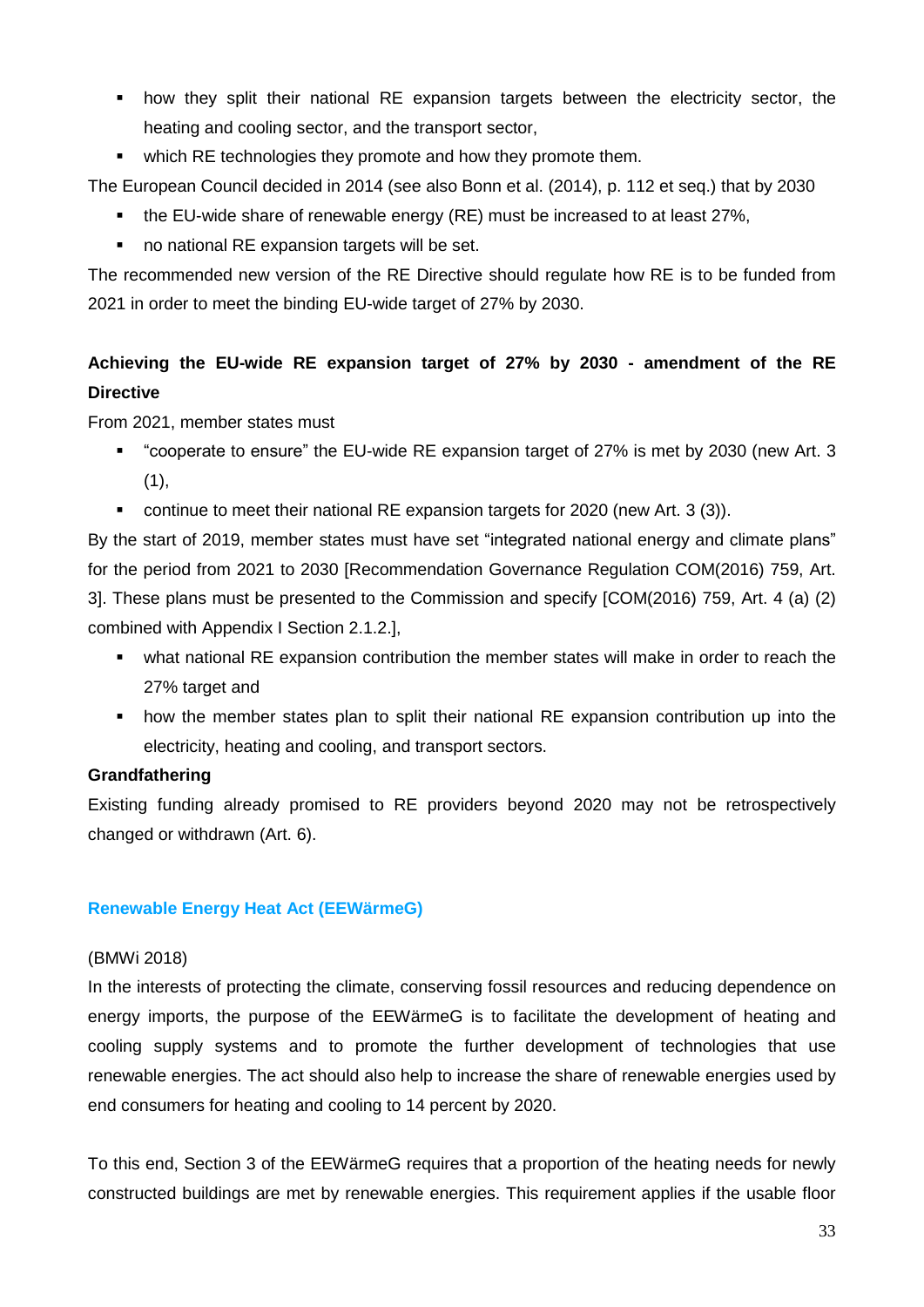area is more than 50 square metres (to calculate the usable floor area, see Energy Saving Ordinance - EnEV). The addressees of this requirement are all owners of newly constructed buildings, whether or not it involves public or private developers. It is up to the owner to decide what form of renewable energy should be used. There are a few minimum requirements to bear in mind. A certain minimum proportion of the total heating and/or cooling requirement must be generated from renewable energy. The share depends on which renewable energy is being used. Currently, a solar thermal system must cover at least 15 percent of the heating and cooling energy requirement of a building when using solar thermal energy; when using solid or liquid biomass it is 50 percent and when using geothermal energy it is also 50 percent. The reason behind the various rates is the different investment and fuel costs.

Anyone not wishing to use renewable energies can choose from a number of alternative measures. The usage obligation is deemed fulfilled if at least 50 percent of the requirement for heating and cooling energy is covered by waste heat or cogeneration units (CHP plant). Alternative measures can also be achieved by conventionally generated district heating or district cooling and by improved energy saving in buildings (Section 7 (2) and (3) EEWärmeG).

When drawing up the act, it was decided to make it possible for each building owner to come up with their own individual, customised and cost-effective solutions. Thus, different combinations of renewable energy and other energy sources are permitted. More detailed specifications are set out in Section 8 of the EEWärmeG.

Public authorities are also obliged to use a proportionate share of renewable energies if they completely renovate an existing building (Section 3 (2) EEWärmeG). This obligation underlines the function of the public sector as a role model and goes back to the Renewable Energy Directive from 2009 (2009/28/EC), which was transposed into German law in 2011 by the European Law Adaptation Act for Renewable Energy (EAG EE) dated 12 April 2011.

The EEWärmeG allows federal states to define usage obligations for renewable energy, even for private building stock, in accordance with Section 3 (4), among others. The EEWärmeG also makes it easier for municipalities and municipal associations to set up a compulsory connection and use of the public district heating supply network (Section 16 EEWärmeG).

In order to react appropriately to the increasing number of refugees and asylum seekers and be able to meet the need for accommodation, Section 9a - "Buildings to house asylum seekers and refugees" - was added to the EEWärmeG (current version: 20/10/2015) (PDF: 119 KB).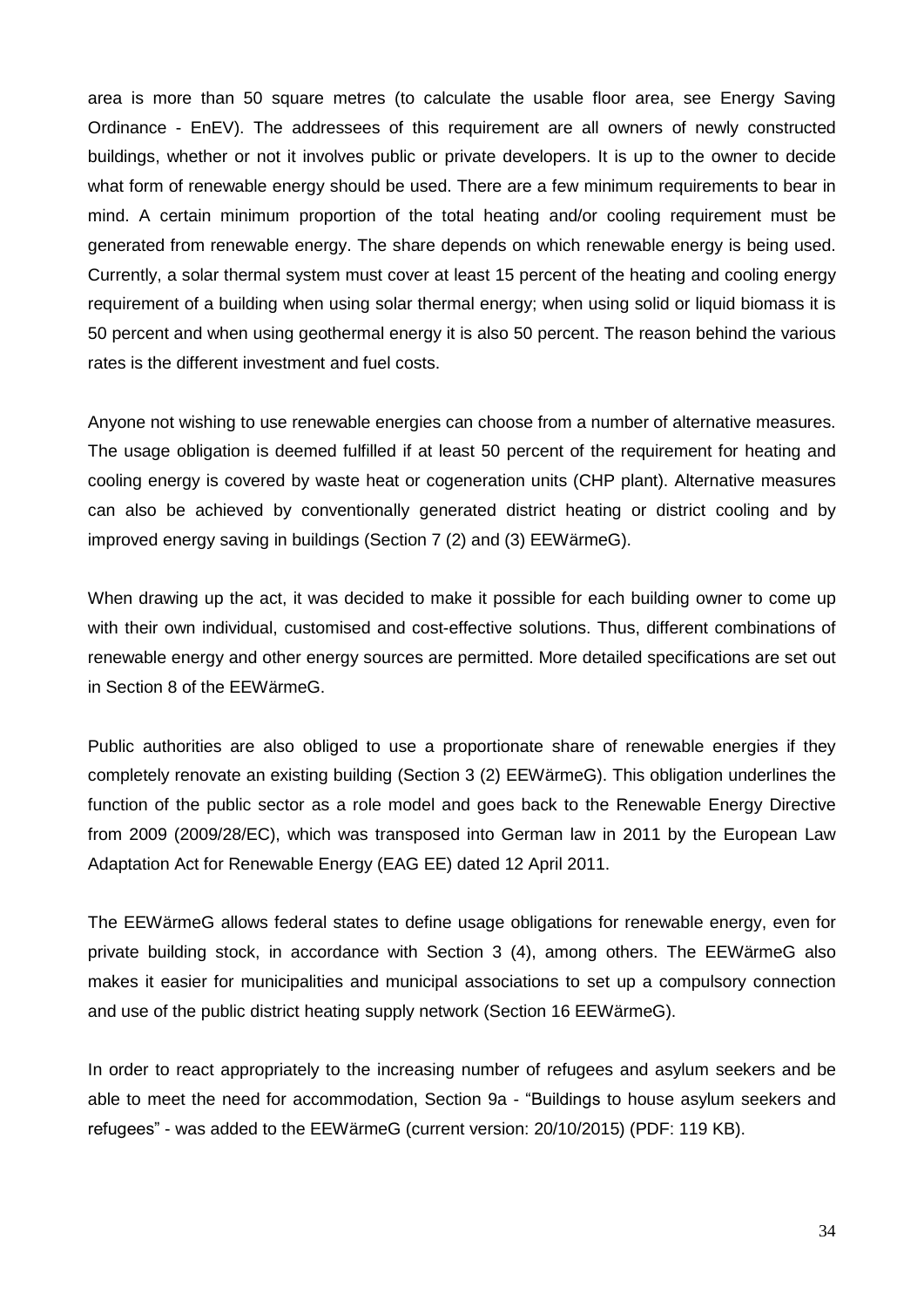In the autumn of 2015, the German government submitted the second field report on the Renewable Energy Heat Act (PDF: 3.3 MB). In particular, it presents the status for the market launch of systems for generating heating and cooling from renewable energy in regard to achieving the purpose and goals set out in Section 1 of the EEWärmeG. Other topics include the technical development, cost development and the efficiency of these systems as well as the enforcement of the EEWärmeG.

Section 13 of the EEWärmeG specifies that the federal government promotes the use of renewable energy to generate heating and cooling. This is done as part of the **market incentive programme** for the promotion of renewable energies in the heat market (MIP). It promotes systems that use renewable energies to generate heat or cooling, in particular solar thermal systems, biomass systems and heating pumps as well as deep geothermal systems, heating networks and heat accumulators. The goal of the MIP is to support market penetration of renewable heating and cooling technologies through investment incentives. The MIP primarily promotes the installation of systems to use renewable energies in existing buildings. Particularly innovative and highly efficient technologies are also eligible if they are used in new buildings.

The improved and revised MIP, which came into force in April 2015, expanded existing subsidies, made promotion more attractive and incorporated new, innovative technologies into the funding.

## <span id="page-36-0"></span>**Energy Efficiency Directive (EED)**

As explained at the start of this section, the EU Energy Efficiency Directive (EED) forms the starting position for the implementation of efficiency targets decided at EU level in each of the member states. The member states agreed in 2007 to reduce primary energy consumption by 20% by 2020 as part of the energy and climate change objectives. The result of these efforts was, among other things, the EU Energy Efficiency Directive, which came into force on 4 December 2012 and provided the legal basis for implementation in the member states. The implementation deadline was set for June 2014.

The most important elements of the EED are listed below (BMWi (undated)):

- Defining national energy efficiency targets for 2020 (Article 3)
- Renovation rate for central government buildings of 3 percent per year (Article 5)
- **Obligatory energy savings by member states of 1.5 percent on average per year from 2014 to 2020 (Article 7)**
- Obligation to carry out regular energy audits in large companies (Article 8)
- Cogeneration: Mandatory to carry out a cost-benefit analysis with new buildings or when modernising power stations and industrial plants (Article 14).

The NAPE represents the partial realisation of the Energy Efficiency Directive, given that such a concept and the regular monitoring of progress are explicitly required from member states.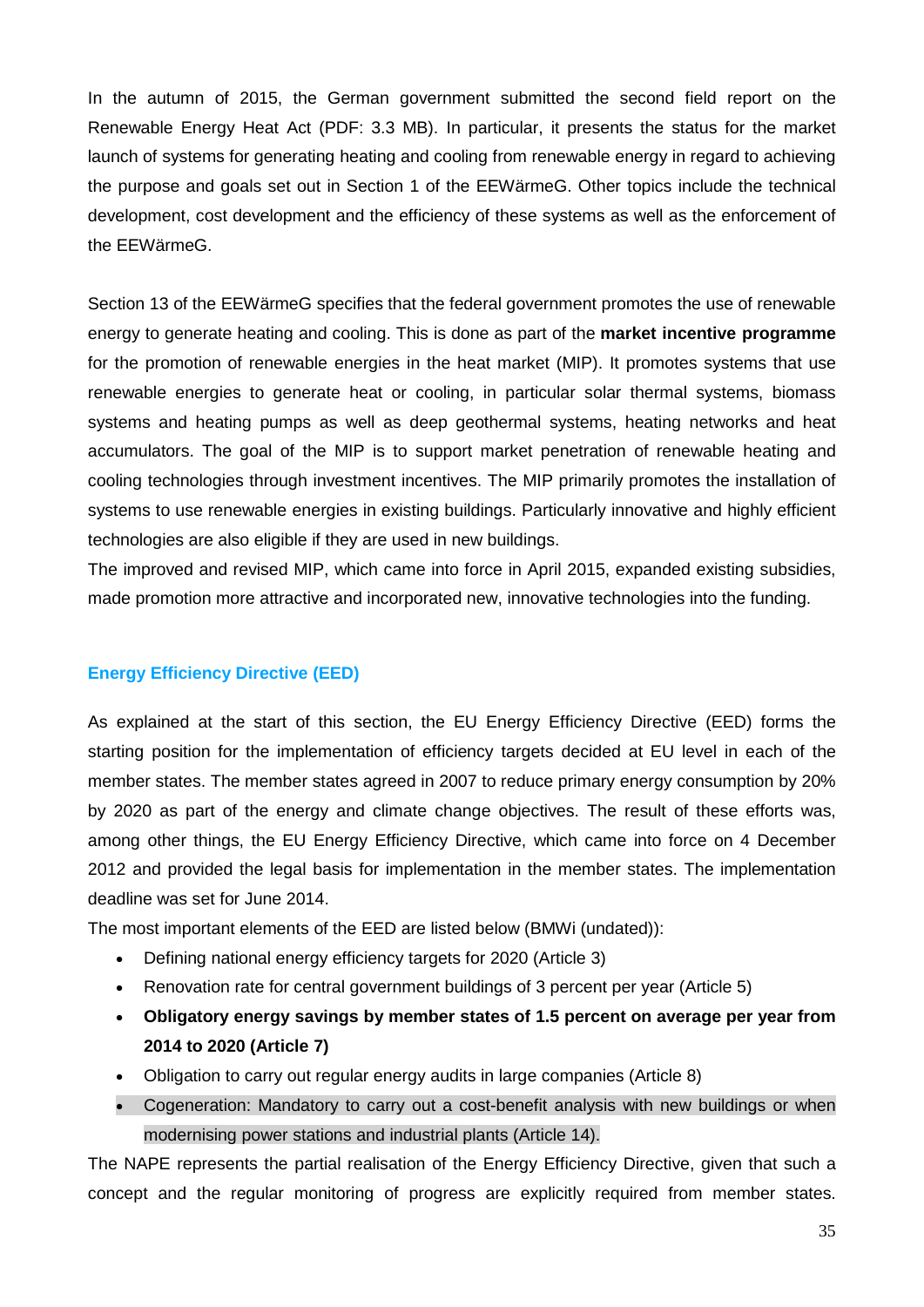Monitoring is again summarised in the National Energy Efficiency Action Plan (NEEAP) and published on an annual basis.

Member states are also encouraged to provide information about energy service contracts, financial instruments, funding and grants, as well as best practice examples and public points of contact (Article 18 EED). Appropriate measures should be taken to remove regulatory and nonregulatory barriers - such as the split of incentives between the owner and the tenant of a building in which an energy efficient investment is planned. Such measures to remove barriers may include providing incentives, repealing or amending legal or regulatory provisions, adopting guidelines and interpretative communications, or simplifying administrative procedures (Article 19 EED). Article 20 of the EED then goes into the financing of energy efficiency measures. Afterwards, financing facilities must be set up by the member states to support the implementation of such measures. An appropriate instrument may, for example, be an Energy Efficiency National Fund, which can be set up by member states and is specifically designed to support national energy efficiency initiatives. Obligations under Article 5 (1) and Article 7 (1) can therefore be fulfilled by means of annual contributions of an amount equal to the investments required to achieve those obligations (Article 20 (5) & (6)).

## <span id="page-37-0"></span>**Law on Energy Services and other energy efficiency measures (EDL-G)**

For companies, Article 7 (Energy efficiency obligation schemes) and Article 8 (Energy audits and energy management systems) of the EED are particularly important. The requirement of the EED to set up energy efficiency obligation schemes is implemented in Germany via the Energy Service Act (EDL-G). All companies in Germany apart from SMEs are obligated to put in place an energy audit in accordance with EN 16247-1, an energy management system in accordance with ISO 50001 or an environmental management system in accordance with EMAS (see also TÜV Süd (undated)). The obligation is monitored by the Federal Office of Economic Affairs and Export Control.

## <span id="page-37-1"></span>**Energy Performance of Buildings Directive (EPBD)**

Buildings account for 40% of total energy consumption in the European Union (EU). The sector is expanding, which is bound to increase its energy consumption. By limiting the demand for energy, the EU reduces its energy dependency and greenhouse gas emissions and makes progress in meeting its target of reducing total energy consumption by 20% by 2020. This Directive, which was originally adopted on 19 May 2010, should improve the overall energy performance of buildings in the EU, whilst also taking into account climatic and local conditions. It specifies minimum requirements and standardised methods. It covers energy consumption for heating, hot water, cooling, air conditioning and lighting.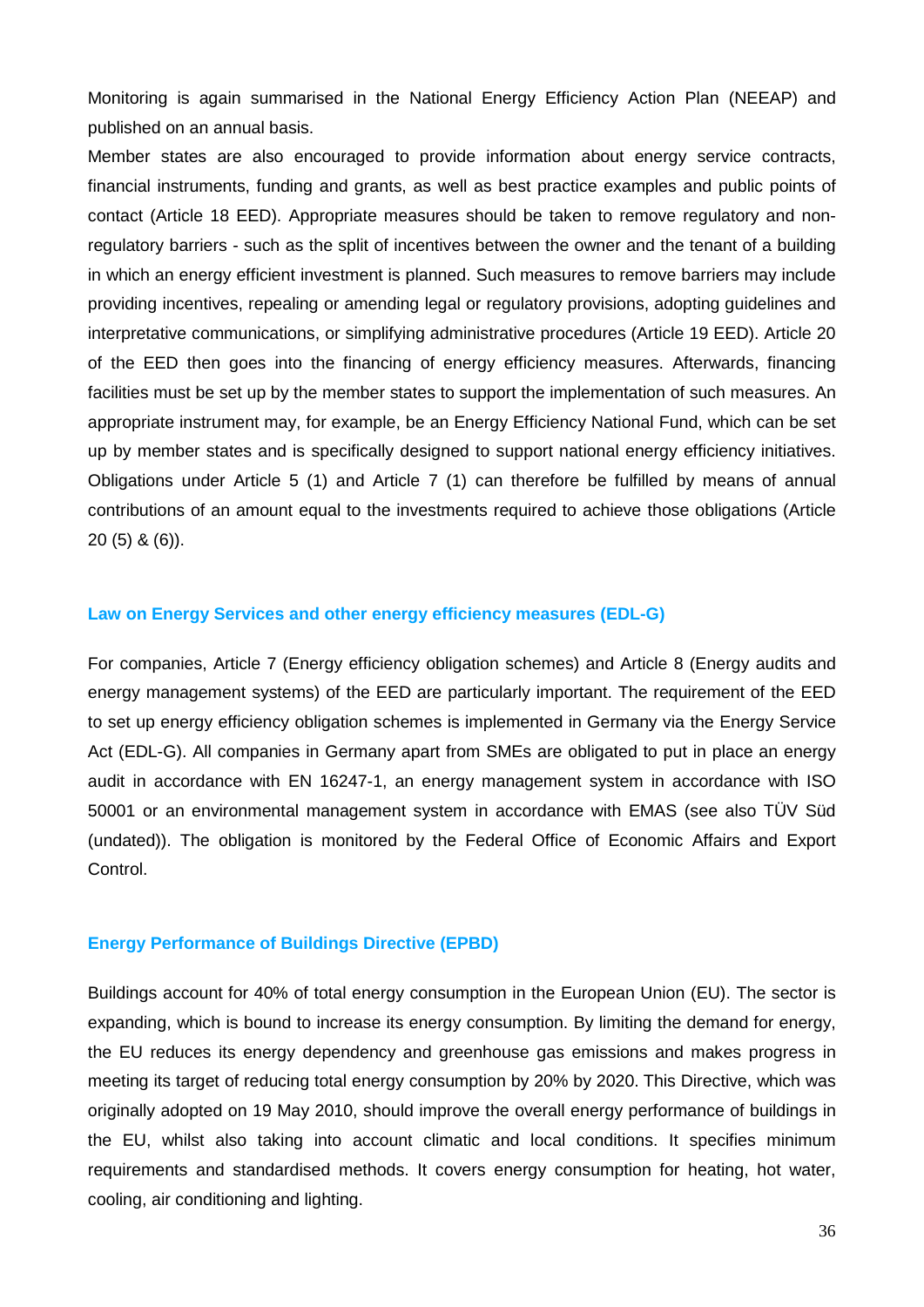On 17 April 2018, the EU parliament finally approved new rules for the EPBD. Listed below are the key new rules:

- Creates a clear path towards a low and zero-emission building stock in the EU by 2050 underpinned by national roadmaps to decarbonise buildings;
- Encourages the use of information and communication technology (ICT) and smart technologies to ensure buildings operate efficiently, for example by introducing automation and control systems;
- Supports the rollout of the infrastructure for e-mobility in all buildings (although to a lesser extent than in the Commission's proposal);
- Introduces a "smart readiness indicator" which will measure the buildings' capacity to use new technologies and electronic systems to adapt to the needs of the consumer, optimise its operation and interact with the grid;
- Integrates and substantially strengthens long-term building renovation strategies;
- Mobilises public and private financing and investment;
- Helps to combat energy poverty and reduce the household energy bill by renovating older buildings (see also EnEV-online 2018).

# <span id="page-38-0"></span>**Energy Savings Act (EnEG)**

## (see Kesselheld (undated))

In Germany, energy efficiency and the heating of buildings are regulated by the Energy Savings Act (EnEG) and the Energy Saving Ordinance (EnEV). The law functions as a detailed description of the building measures, while the ordinance is supplemented by specific regulations.

The eleven main paragraphs of the Energy Savings Act (EnEG) define the construction requirements for old and new buildings, the specifications for plant engineering, the organisation of the operational cost allocation bases, the issue and control of energy performance certificates and the levying of fines in the event of violations against the Energy Savings Act. The dates for a staggered entry into force are also specified.

## **Plants for producing heating and cooling**

The focus and purpose of the Energy Savings Act is the absence of energy loss with any type of heating and cooling. The requirements of plant engineering are divided into eight sub-items.

- 1. Each device generating cooling and heating must have the appropriate dimensions and achieve the highest possible efficiency rate.
- 2. Insulated and effective installation and piping system
- 3. Hot water with maximum temperature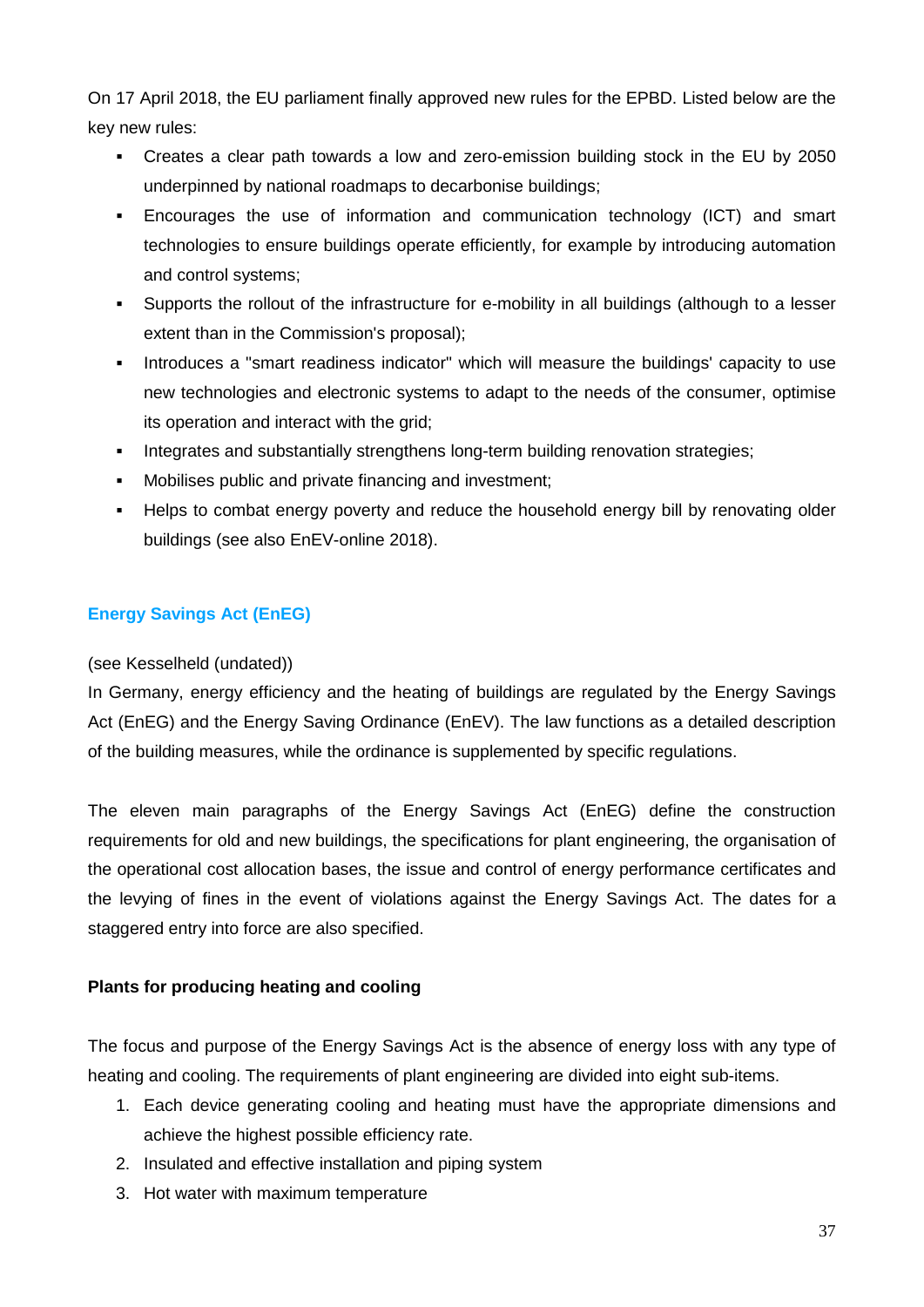- 4. Efficient control technology
- 5. Recovery system for heat
- 6. Permanent control and measuring of energy consumption
- 7. Building lights
- 8. Advanced features that are adapted to technological progress

The regulations in the Energy Savings Act apply in full to new buildings and also partially to existing old buildings, depending on the scope of the changes. The Energy Savings Act also includes the requirement to state the energy efficiency class when selling or renting a property. These are listed in the figure below:

#### Endenergiebedarf oder Ungefähre jährliche Energiekosten Energieeffizienzklasse Endenergieverbrauch\* pro Quadratmeter Wohnfläche\*  $A+$ unter 30 kWh/(m<sup>2</sup>a) weniger als 2 Euro A 30 bis unter 50 kWh/(m<sup>2</sup>a) 3 Euro B 50 bis unter 75 kWh/(m<sup>2</sup>a) 5 Euro  $\overline{C}$ 75 bis unter 100 kWh/(m<sup>2</sup>a) 7 Euro D 100 bis unter 130 kWh/(m<sup>2</sup>a) 9 Euro E 130 bis unter 160 kWh/(m<sup>2</sup>a) 12 Euro F 160 bis unter 200 kWh/(m<sup>2</sup>a) 15 Euro G 200 bis unter 250 kWh/(m<sup>2</sup>a) 18 Euro  $H$ über 250 kWh/(m<sup>2</sup>a) 20 Euro und mehr

Energieeffizienzklassen in Energieausweisen für Wohngebäude ab Mai 2014

Anmerkungen: \* Ist bei einem vor dem 1. Mai 2014 ausgestellten Energieausweis der Warmwasserverbrauch nicht enthalten, muss der auf dem Ausweis genannte Energie-<br>verbrauchskennwert um eine Pauschale von 20,0 kWh/(mªa) erhö Quelle: Verbraucherzentrale NRW



## **Figure captions**

## **Deviations from the standard and energy performance certificates**

The special regulations in the Energy Savings Act also list house and building types and their nonstandard heating systems. A typical example is when the usual heating period is exceeded or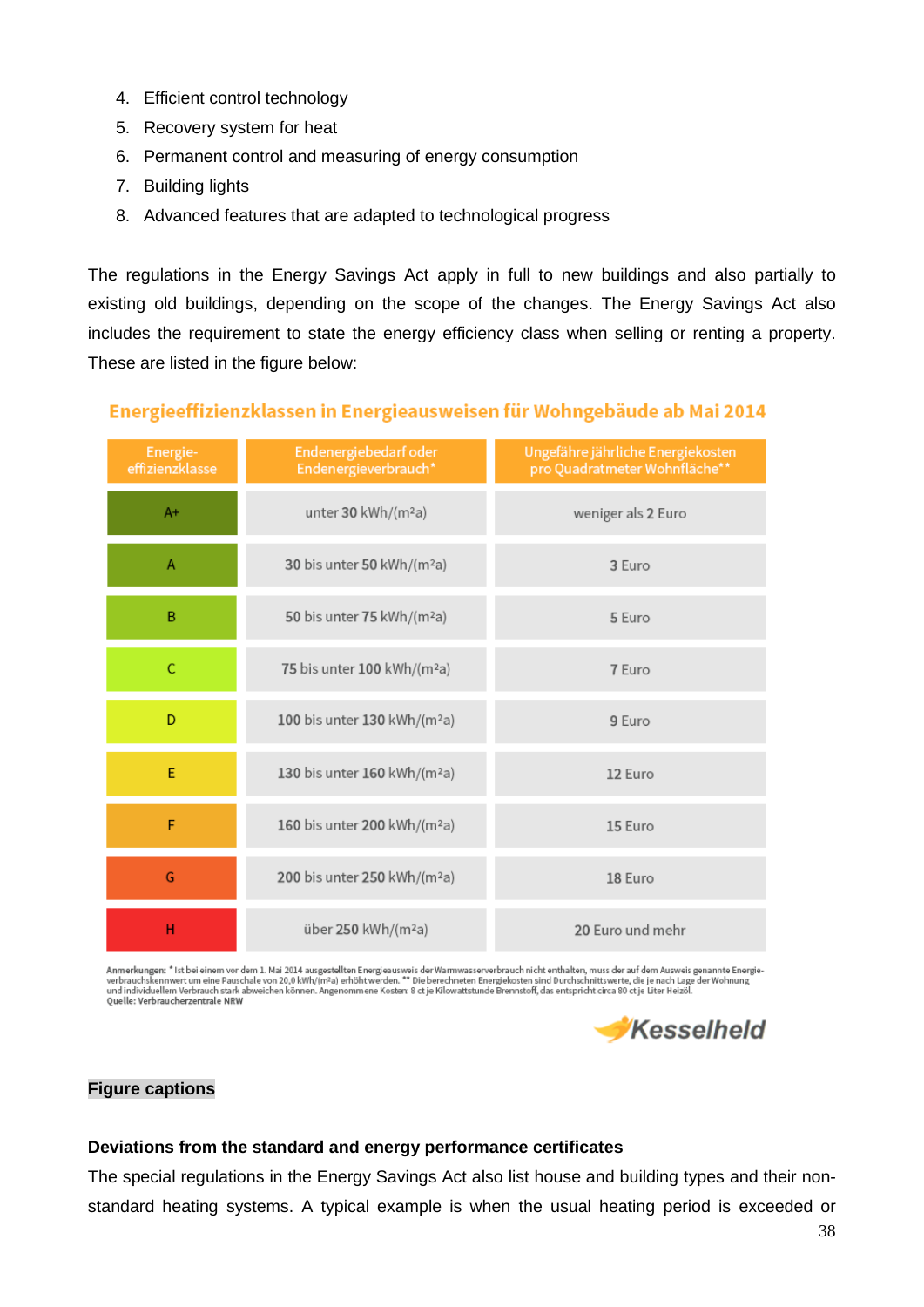fallen short of. Partial heating, lower heating requirements, exceptionally large glazing, generation of heat from other sources, building with temporary use and special air change requirements involve modified regulations for implementation and use.

The list of requirements for issuing and monitoring (which is compulsory) the energy performance certificates is also set out in special regulations. This includes the values to be declared, the regulatory notification and terms for issuance or publication, and the allocation of competences for issuers of the documents. Paragraph seven (dash b) details the level of monitoring and the documentation required for inspections.

## **Basis for funding and validity**

The Energy Savings Act and even more so the Energy Saving Ordinance are used as decisionmaking criteria for state and municipal subsidies. Specific details of laws and Directives must be fulfilled when applications for subsidies or low-cost loans are inspected by the Kreditanstalt für Wiederaufbau (KfW) and the Federal Office of Economic Affairs and Export Control (BAFA). Particular account needs to be taken of the relevant dates when individual legislative texts and Directives come into force. That can include the submission date of a building plan, the start date of a construction measure or any other key administrative date. The legislation is dynamically structured in sections, as is appropriate for the constant technical development. It is therefore necessary to individually check what change dates or dates of entry into force for individual regulations the respective initiative relates to.

## <span id="page-40-0"></span>**Energy Saving Ordinance (EnEV)**

The Energy Saving Ordinance (EnEV) contains specific formulated provisions as to how to implement the EnEG. The last amendment to the Energy Saving Ordinance (EnEV), which entered into force on 1 May 2014, included an increase in new building requirements that became effective as of 1 January 2016: The annual primary energy requirement permitted for new buildings has been reduced by an average of 25 percent and the value for the minimum heat insulation of the building envelope has been reduced by an average of 20 percent (BMU 2016). The standards for energy requirements in new buildings have hence been stricter since 1 January 2016 (ibid.).

## **Key contents of the amendment to the EnEV**

(BMU 2016)

## **1. Specifications for construction**

 Appropriate and economically justifiable increases in energy requirements for new buildings from 1 January 2016 by an average of 25 percent of the permitted annual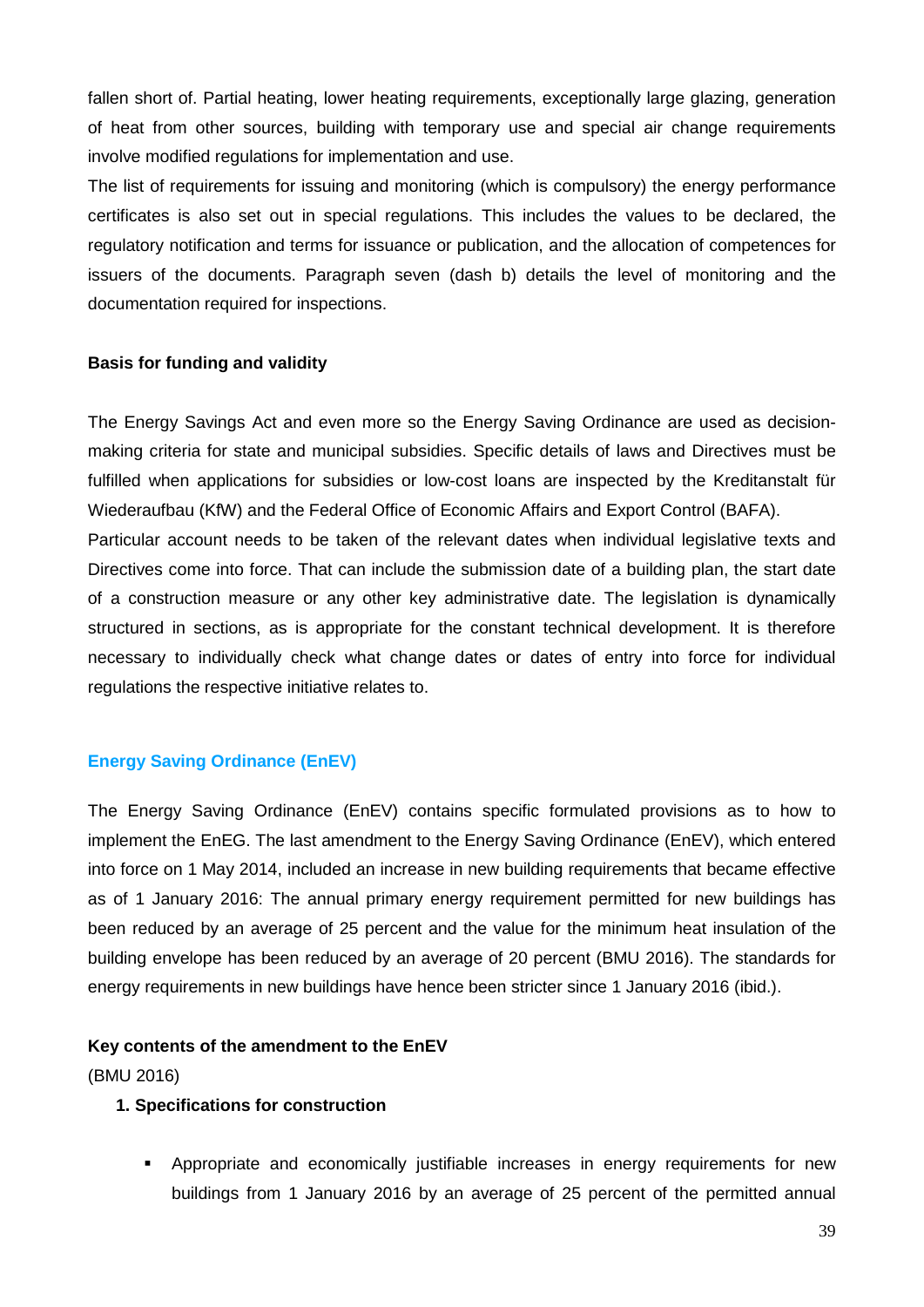primary energy demand and by an average of 20 percent for heat insulation of the building envelope.

- From 2021, all new buildings must be constructed to the nearly zero-energy building standard according to European standards. This applies from 2019 for the new construction of certain public authority buildings. This is provided for in the Energy Savings Act by means of a basic obligation, which came into force in July 2013. Concrete specifications for the minimum energy quality of nearly zero-energy buildings have been established in due time - by the end of 2016 at the latest for public authority buildings and by the end of 2018 for all new buildings.
- There is no upgrading specified for the renovation of buildings. The requirements for modernising external construction are already challenging. Additional upgrading here would not increase the potential for saving energy by very much compared to the EnEV 2009.
- At the request of the German Federal Council (Bundesrat), the compulsory replacement of old heating boilers (installed before 1985 or over 30 years old) was extended. Previously, this regulation applied to boilers installed before 1 October 1978. Condensing boilers and low-temperature boilers, which have a particularly high efficiency level, are not affected. Only so-called constant-temperature boilers are therefore recorded. The scope of the requirement is therefore limited. In practice, boilers are replaced after 24 years, on average, anyway. Many owner-occupied single or two-family houses are also exempt from the requirement. Here, the regulation, which has been in existence since EnEV 2002, still applies, according to which owners of single and two-family houses who were themselves using at least one flat in the houses on 1 February 2002, are exempt from the requirement to replace their boiler. In the event of a change of ownership, the new owners are required to carry out the replacement within two years.

## **2. Specifications for energy performance certificates**

- Introduction of the compulsory requirement to specify the key energy figures in property advertisements when selling and renting:
- At the request of the German Federal Council, part of this requirement is now to specify the energy efficiency class. This includes classes A+ to H. The regulation only affects new energy performance certificates issued for residential buildings after the new regulation came into force. This means: If there is a valid energy performance certificate under the old law - i.e. with no energy performance class stated - for the residential building being sold or rented out, there is no requirement to specify a class in the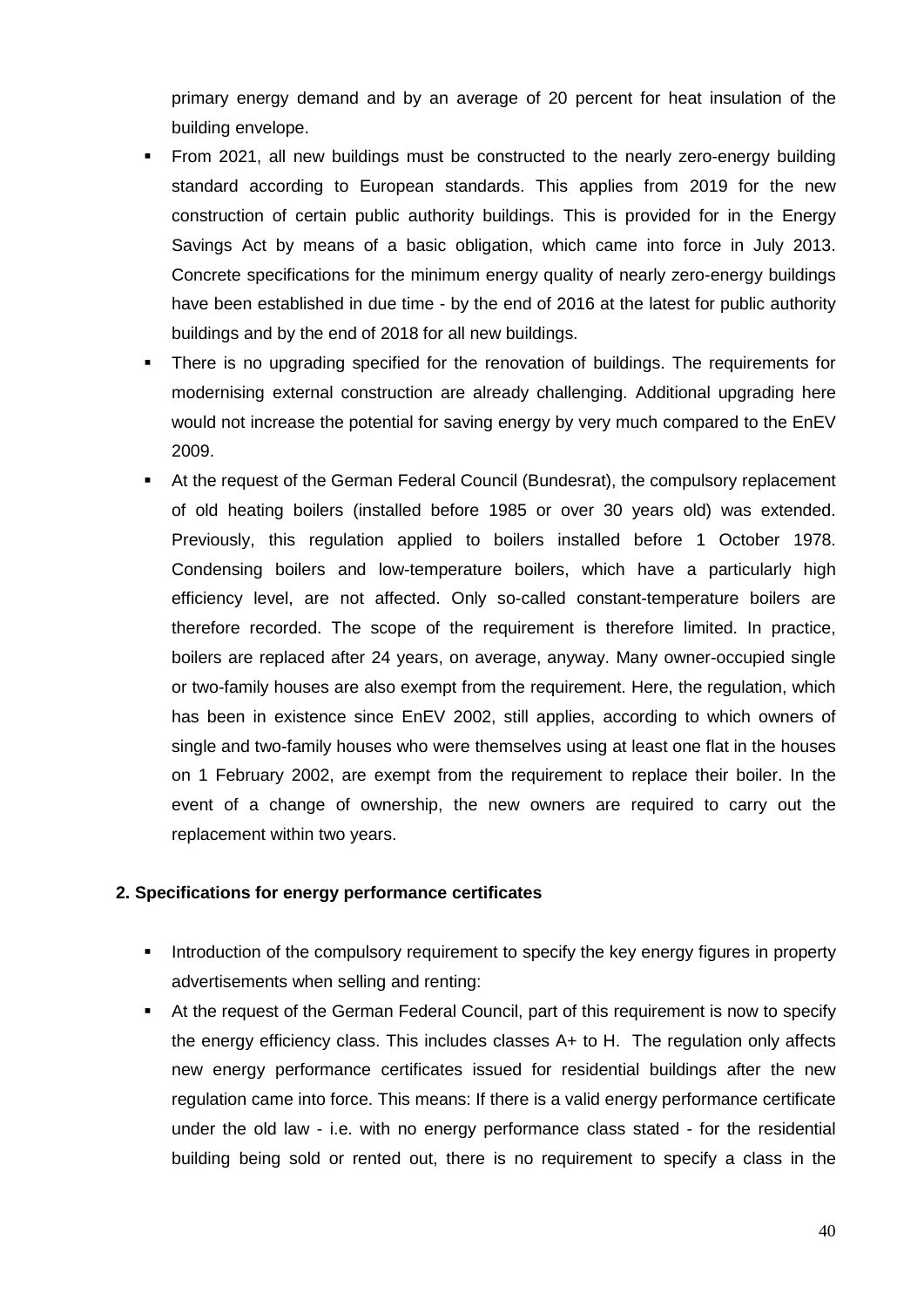property advertisement. In this way, energy efficiency classes can gradually establish themselves on the market.

- Clarification of the existing requirement to present the energy performance certificate to potential sellers and tenants: Previously, it was stipulated that you had to make the energy performance certificate "available". It is now specified that this must happen at the time the property for sale or for rent is being viewed.
- **Furthermore, the energy performance certificate must also now be handed over to the** buyer or new tenant (copy or original).
- Introduction of the requirement to post energy performance certificates on notice boards in certain buildings frequented by the public, which are not based on official use, when an energy performance certificate already exists. Those affected include larger shops, hotels, department stores, restaurants or banks.
- Expansion of the existing requirement for public authorities to post energy performance certificates on a notice board in buildings used by the public authorities and frequented by the public to include smaller buildings (initially, larger than 500 sqm, from July 2015 more than 250 sqm useful floor area frequented by the public).

# **3. Strengthening of the enforcement of the EnEV**

Introduction of independent spot checks by federal states for energy performance certificates and reports on the inspection of air-conditioning systems.

## <span id="page-42-0"></span>**De minimis rule for state-aid (2014-2020)**

## (EUR-lex 32013R1407 (2014); Gappa et al. (2015); p.3-5)

This is a regulation on small state aid amounts that are exempted from state aid control as they are deemed to have no impact on competition and trade in the EU's internal market.

'De minimis' aid refers to small amounts of state aid to undertakings (essentially companies) that EU countries do not have to notify the European Commission about. The maximum amount is EUR 200 000 for each undertaking over a 3-year period. This has not changed in this revised regulation.

In 2006, the Commission adopted a de minimis regulation (Regulation (EC) No 1998/2006) which was valid for the period from 2007 to 2013. It doubled the ceiling for exempted aid amounts from EUR 100 000 for each company per 3-year period to EUR 200 000. This increase took account not only of the evolution of inflation and gross domestic product in the EU up to 2006, but also of the likely development of these factors from 2007 to 2013. Because of the financial crisis, real inflation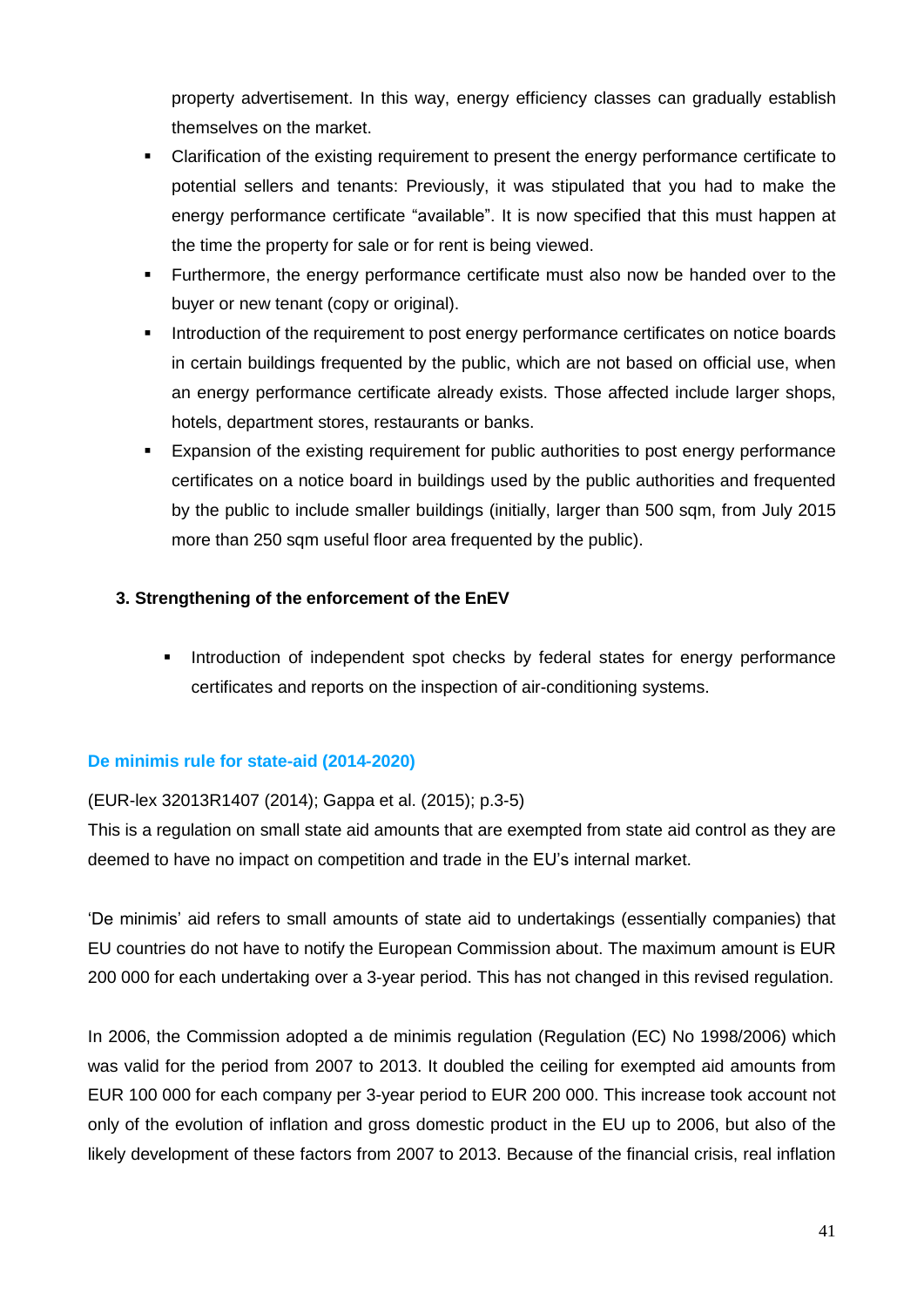was considerably lower than anticipated in 2006. A further increase in the ceiling was therefore not warranted on these grounds.

In the current Regulation (EU) No 1407/201325, which revises and replaces Regulation (EC) No 1998/2006, the treatment of small aid measures is further simplified. In particular, companies experiencing financial difficulties are no longer excluded from the scope of the regulation and will therefore be allowed to receive de minimis aid.

In addition, the definition of what constitutes an 'undertaking' has been simplified and clarified. The details of this can be read in Article 2.2 of the regulation.

Furthermore, subsidised loans of up to EUR 1 million may also benefit from the de minimis regulation if certain conditions are met. More details can be read in Article 4 of the regulation.

Regulation (EU) No. 1407/2013 applies until 31.12.2020.

Some state aid law regulations impede the further development and expansion of contracting services in Germany. The major legal barriers for contracting resulting from the de minimis regulation (Regulation (EU) No. 1407/2013) are presented below.

In the past, contracting was explicitly excluded from many federal funding programmes. In the meantime, however, contracting models have become eligible for numerous federal funding programmes, particularly at the KfW, i.e. the contractors themselves can apply for funds from the public programme instead of the building owner. For example, since 2012, contractors have been eligible to access funding as part of the market incentive programme for the use of renewable energies (MIP) and the funding programme supporting the application of highly efficient crosssectional technologies in medium-sized companies. Moreover, the updated Directive to promote increased use of CHP installations up to 20kWel allows contractors to apply if they are filing an application on behalf of someone else who is eligible to apply. In principle, contractors are also eligible to apply to other measures from the Climate Initiative, such as the promotion of measures for commercial cooling systems. In future, other programmes should be opened up for contracting. If an energy service provider or contractor, however, actively files the application, they are deemed to be the recipient of the funds. This becomes problematic when the energy service provider -

The background to this is as follows: State subsidies that member countries grant to companies must in principle be notified to the European Commission for prior approval. So-called de minimis

according to their business concept - works for more than one client.

1

 $25$  Commission Regulation (EU) No 1407/2013 of 18 December 2013 on the application of Articles 107 and 108 of the Treaty on the Functioning of the European Union to de minimis aid.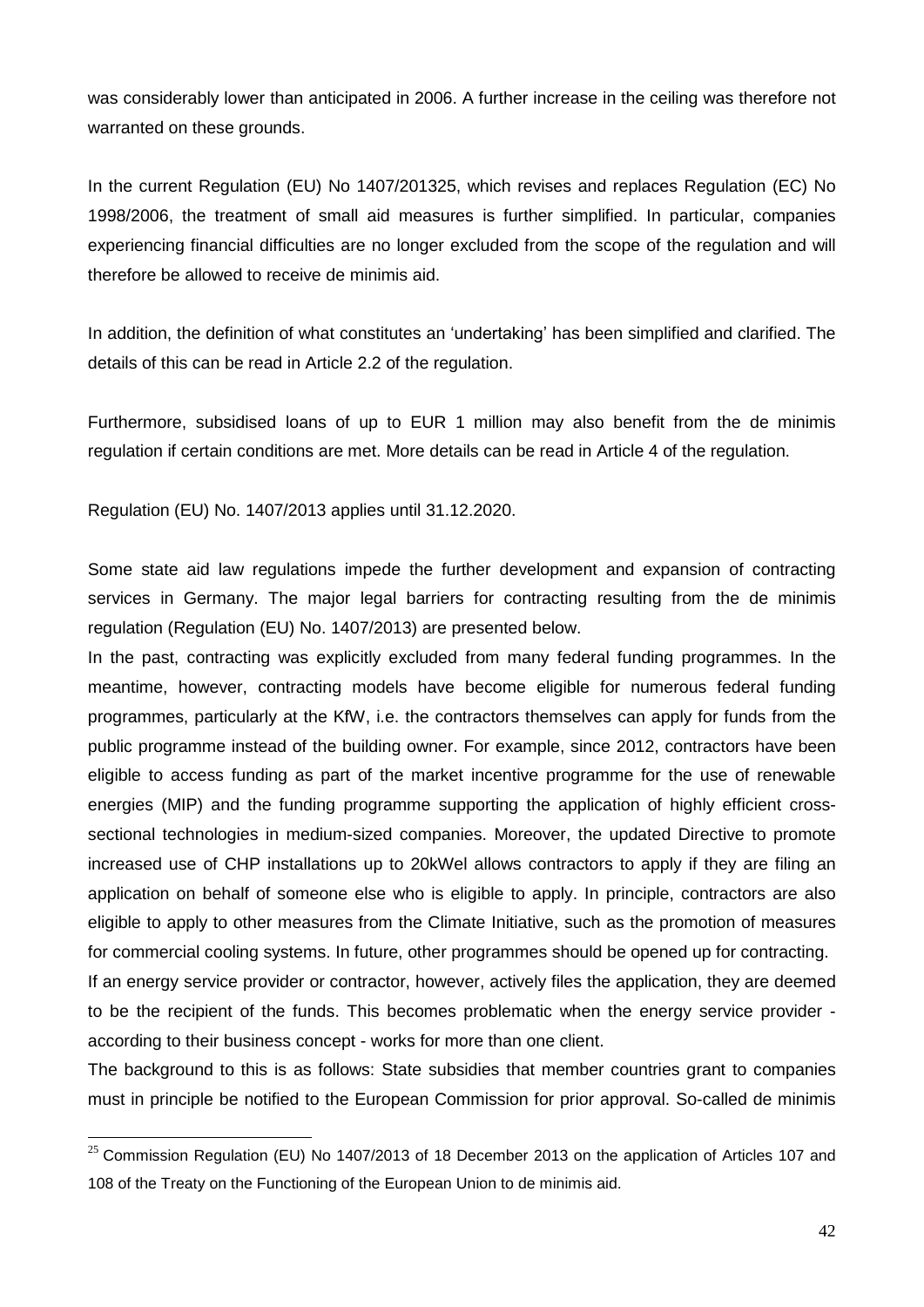state aid, i.e. aid for a company that does not exceed a total of €200,000 in a period of three fiscal years (Article 3 (2) regulation (EU) No. 1407/2013), is excluded from this notification requirement (see also regulations (EC) No. 994/98 and (EU) No. 1407/2013). This exception is based on the consideration that the corresponding state aid does not affect trade between member states and/or does not distort or threaten to distort competition.

If the contractor now applies for a number of projects for a variety of clients, the amount of funds adds up. The total funding amount paid out to the contractor will very quickly reach the €200,000 limit within three fiscal years. Projects that the contractor will carry out later therefore no longer qualify for exemption, even if, in principle, the respective individual projects would have been exempt if the individual client had filed the application. The same applies for other project coordinators and developers of composite projects (so-called market agents), who provide extensive project development services and prepare projects until they are implemented and financing has been secured. If they exceed the threshold, they are compelled to issue an extensive notification.

A way of countering this problem could be for the respective client to file the application. However, there are a number of reasons for the contractor to file the application:

- Accounting reasons (on-balance/off-balance), ownership structure
- Administrative cost/knowledge advantage: A significant advantage of "contracting" as an alternative to implementing it on their own is that the client is able to draw on the contractor's expertise. This specialist knowledge makes it easier to make the best application. At the same time, it reduces the administrative cost for the client. If the client has to make the funding application themselves, they will miss out on at least some of these advantages.

## **Solutions**

-

**Beneficiary of the funding:** The concept of state aid refers to the beneficiary of the aid, not the recipient of the service. A recipient and a beneficiary of state aid can thus be separate people26. It is therefore important to check to what extent, in the interpretation and notification of de minimis state aid, it focuses on who the actual beneficiary of the state aid is. On closer examination, this will very often be the contractor's client, as they are the ones to benefit from the funding. Should it be permissible under EU law, as part of the de minimis state aid notification rule, to focus on the client instead of the contractor as beneficiary, it would be particularly attractive and a simpler way of removing a key barrier for contracting services.

**Release of aid under the GBER:** In addition to de minimis state aid, state aid measures in accordance with the General Block Exemption Regulation (GBER) are exempt from the basic notification requirement, if certain conditions are met. Investment aid for energy efficiency measures, in accordance with Art. 38 GBER, for example, is worthy of exemption. Only the extra

<sup>&</sup>lt;sup>26</sup> Kliemann in: von der Groeben/Schwarze/Hatje, Europäisches Unionsrecht, 7. 2015 Edition, Art. 107 AEUV, Rn. 36.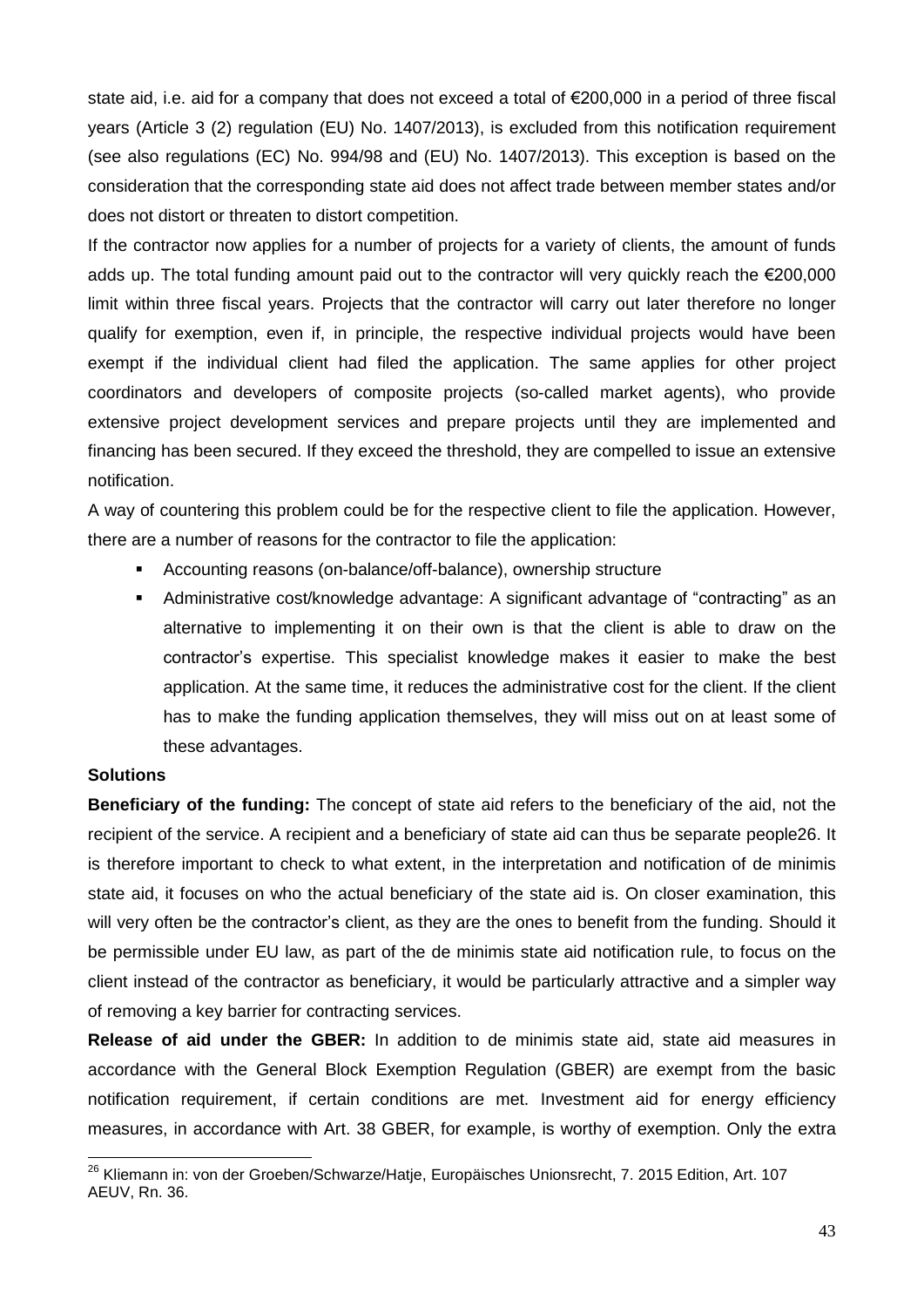investment costs required to improve energy efficiency, however, are then eligible for aid (Art. 38 (3) GBER). Investment aid for energy efficiency projects relating to buildings can also be exempt from the notification requirement in accordance with Art. 39 GBER. The vast majority of the funding programme is already now eligible for aid. In comparison to funding under the de minimis regulation, however, funding conditions are strictly regulated by the GBER. These legal specifications to some extent complicate both the development of the funding programme that complies with the regulations for state aid and the application by the recipient of the funds.

**Another possibility** may be to develop the contracting model in the funding programmes to be free of state aid (as a so-called "no aid"). However, one of the prerequisites would be for any advantages for the contractor to be passed on in full to the final beneficiary (see also point 4.1.). Alternatively, there is always the possibility of notifying the EU-COM of the relevant funding programme with contracting models and getting them to approve it (Umweltschutz- und Energiebeihilfeleitlinien, Art. 107 (3) lit. c AEUV).

# <span id="page-45-0"></span>**Funding possibilities**

<span id="page-45-1"></span>See attached Excel sheet.

# **Bibliography**

EU Energieeffizienzrichtlinie (EED)

Gesetz über Energiedienstleistungen und andere Energieeffizienzmaßnahmen (EDL-G)

- Bach, Ruben; von Schilling, Sven-Roger (2014): Übersicht über Finanzierungsoptionen für Energieeffizienzmaßnahmen. svs Capital Partners GmbH im Auftrag der EnergieAgentur.NRW (Hrsg.). Hofheim, 2014.
- BAFA (2017): Europäische Energieeffizienzpolitik. Bundesamt für Wirtschaft und Ausfuhrkontrolle. Available online at: http://www.bafa.de/BfEE/DE/Effizienzpolitik/EuropaeischeEnergieeffizienzpolitik/europaeisc heenergieeffizienzpolitik\_node.html, last accessed on 29/03/2018.
- Blömer, Sebastian; Pehnt, Martin; Rechsteiner, Eva (2015): Energiesparen in Bürgerhand. Vom Modellprojekt zum Standbein der Energiewende von unten. ifeu Institut für Energie- und Umweltforschung Heidelberg im Auftrag von BUND Bund für Naturschutz Deutschland e.V. & BBEn Bündnis Bürgerenergie e.V. (Hrsg.). Heidelberg, 2015.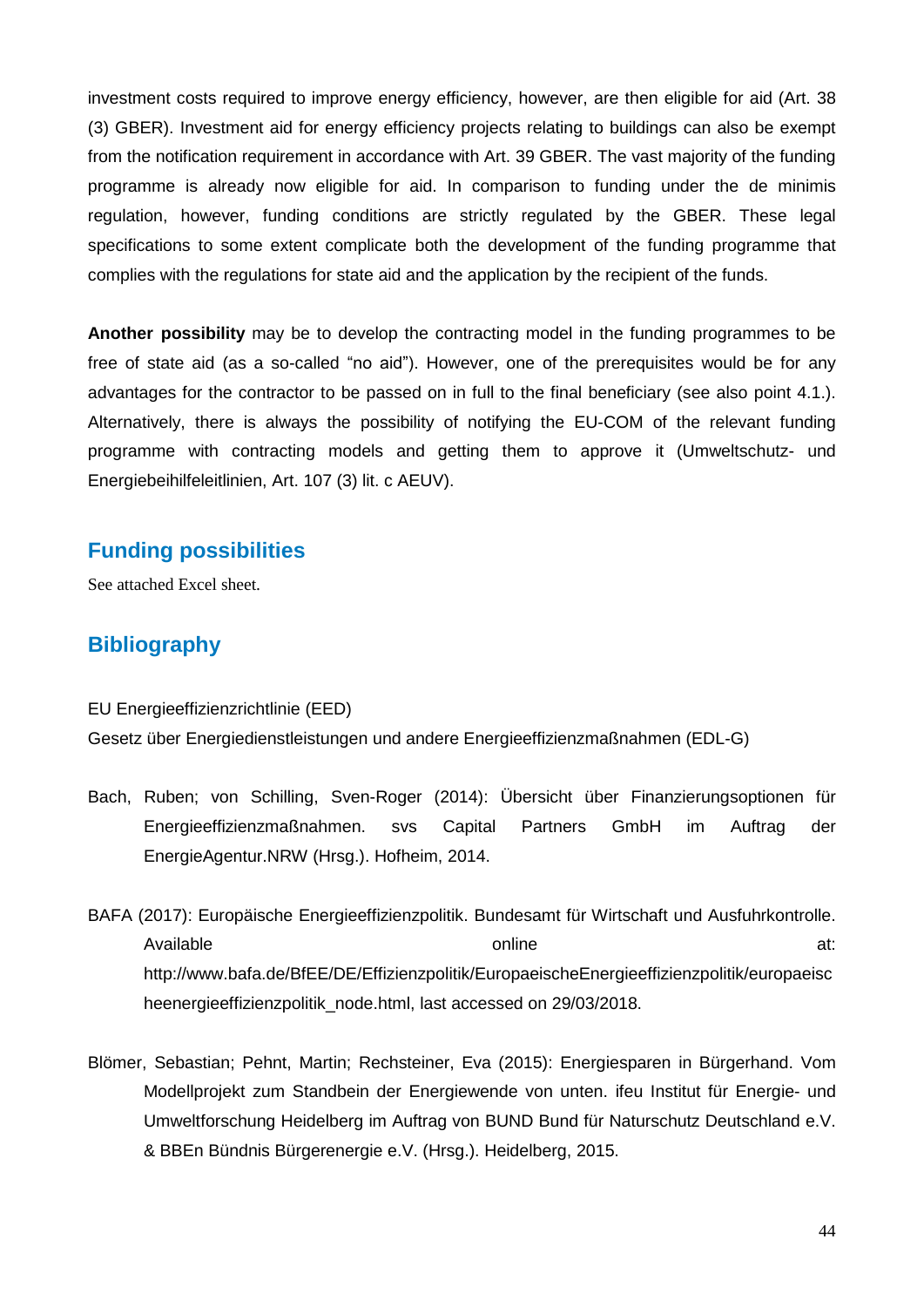- BMU (2016): Energieeinsparverordnung (EnEV). Available online at: [www.bmu.de/P3427/](http://www.bmu.de/P3427/) , last accessed at 24.05.2018.
- BMUB (2016): Die Klimakonferenz in Paris. Available online at: https://www.bmu.de/WS202, last accessed on 29.03.2018.
- BMUB (2016a): Treibhausgasneutrales Deutschland 2050. Available online at: www.bmub.bund.de/P3915/, last accessed on 23.05.2018.
- BMWi (2018): Erneuerbare-Energien-Wärmegesetz. Available online at: https://www.erneuerbareenergien.de/EE/Navigation/DE/Recht-Politik/Das\_EEWaermeG/das\_eewaermeg.html;jsessionid=47F59C4D55EE501EEFDC04F B5B84D6EF, last accessed on 24/05/2018.
- BMWi (2014): Nationaler Aktionsplan Energieeffizienz. Bundesministerium für Wirtschaft und Energie (Hrsg.). Bonifatius GmbH, Paderborn: 2014. Available online at: http://www.bmwi.de/Redaktion/DE/Publikationen/Energie/nationaler-aktionsplanenergieeffizienz-nape.pdf? blob=publicationFile&v=6
- BMWi (0.J.): EU-Energieeffizienz-Richtlinie. Available online at: https://www.bmwi.de/Redaktion/DE/Artikel/Energie/eu-energieeffizienzrichtlinie.html, last accessed on 06.04.2018.
- Bonn, Moritz; Reichert, Götz (2017): EU-Richtlinie Erneuerbare Energien ab 2021. cepAnalyse Nr. 67/2017. Available conline at: https://www.cep.eu/fileadmin/user\_upload/cep.eu/Analysen/COM\_2016\_767\_Erneuerbare Energien/cepAnalyse\_COM\_2016\_\_767\_Erneuerbare\_Energien\_ab\_2021.pdf
- Bonn, Moritz; Nader, Nima; Heitmann, Nadine; Reichert, Götz, Voßwinkel, Jan S. (2014): Die Klima- und Energiepolitik der EU. Stand und Perspektiven. cepKompass. Centrum für Europäische Politik, Freiburg, 2014.

Bundesregierung (2010): Energiekonzept für eine umweltschonende, zuverlässige und bezahlbare Energieversorgung – Beschluss des Bundeskabinetts vom 28. September 2010. Available online at: https://www.bundesregierung.de/ContentArchiv/DE/Archiv17/\_Anlagen/2012/02/energiekon zept-final.pdf? blob=publicationFile&v=5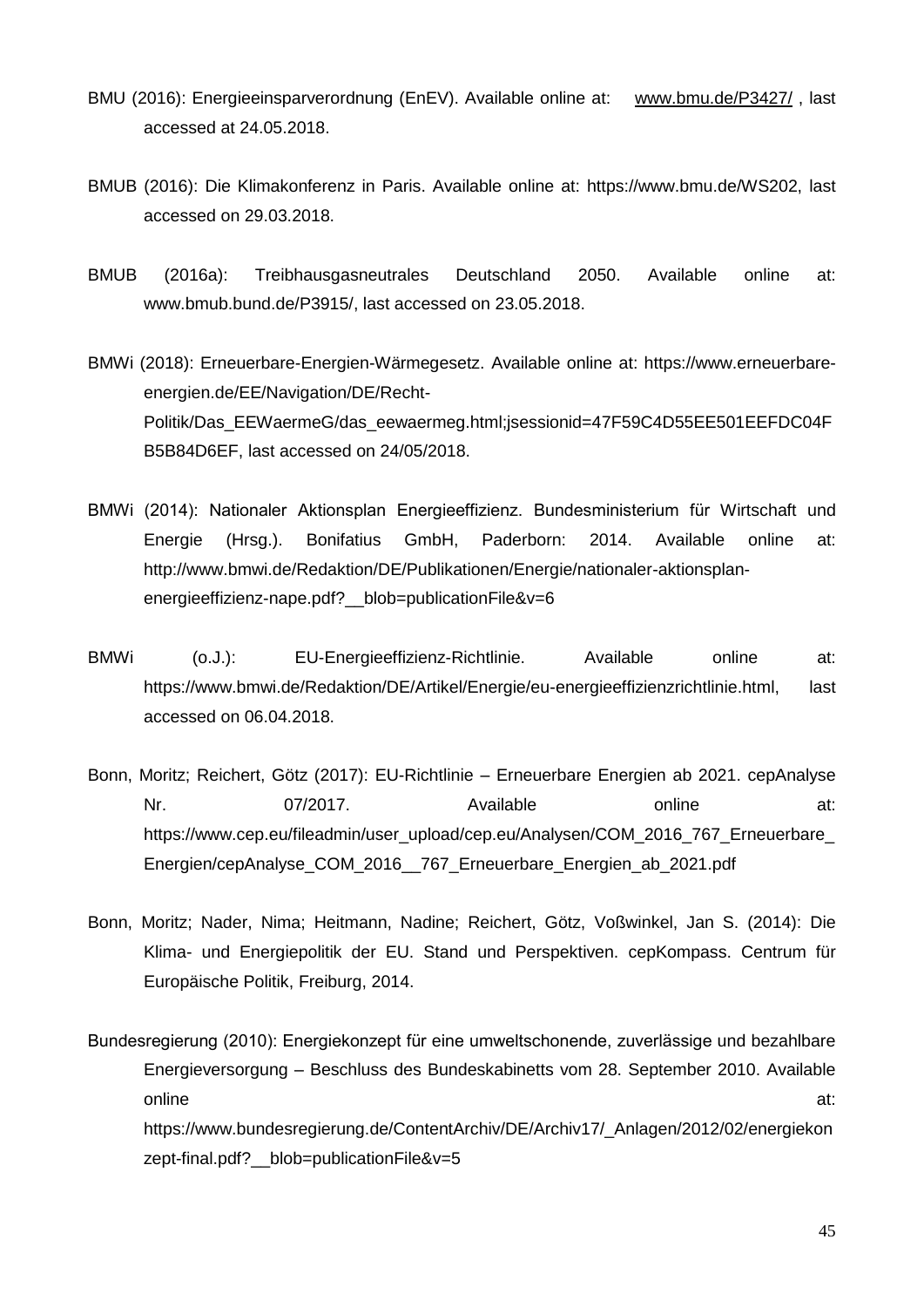- **DGRV**: see "Rechtsformvergleich des DGRV" documents in the literature folder and <https://www.genossenschaften.de/rechtsformvergleich>
- Dinges, Förster, Petersdorff (2015): Marktmodelle zur Steigerung der Energieeffizienz. **Ecofys** Germany GmbH im Auftrag von Projektträger ETN für das Ministerium für Klimaschutz, Umwelt, Landwirtschaft, Natur- und Verbraucherschutz des Landes Nordrhein-Westfalen. Warlich Druck RheinAhr GmbH, Cologne: 2015.
- EnEV- online (2018): Europäische Parlamentarier stimmen zu: EU-Kommission begrüßt Einigung auf neue Vorschriften zur Energieeffizienz von Gebäuden. Available online at: http://www.enevonline.de/epbd/2018/epbd\_2018\_eu\_kommission\_begruesst\_einigung\_vorschriften\_energi eeffizienz\_18.04.17.htm , last accessed on 23.05.2018.
- EUR-lex 32013R1407 (2014): De minimis rule for state aid (2014-2020). Available online at: https://eur-lex.europa.eu/legalcontent/EN/TXT/HTML/?uri=LEGISSUM:0802\_2&from=DE&isLegissum=true
- Gappa, Sophie; von Hundelshausen, Stephan; Joest, Steffen; Kämper, Hartmut; Koselleck; Matthias; Lang, Hans; Lohse, Rüdiger; Rieke, Ulrich; Peters, Sebastian (2015): Arbeitspapier de minimis. BMWi (Hrsg.), 2015.
- Kesselheld (o.J.): Energieeinsparungsgesetz: Das müssen Verbraucher wissen. Available online at: https://www.kesselheld.de/energieeinsparungsgesetz/ , last accessed at 24.05.2018.
- Schmidt, Mario; Spieth, Hannes; Bauer, Joe; Haubach, Christian (2017): 100 Betriebe für Ressourceneffizienz – Band 1. Praxisbeispiele aus der produzierenden Wirtschaft. Springer Spektrum (Hrsg.). Springer-Verlag Berlin Heidelberg: 2017.
- Thamling, Seefeldt, Glöckner (2010): Rolle und Bedeutung von Energieeffizienz und Energiedienstleistungen in KMU. **Prognos** im Auftrag der KfW. Berlin: 2010.
- TÜV Süd (o.J.): EDL-G. Energieeffizienz in Europa und Deutschland. Available online at: https://www.tuev-sued.de/management-systeme/energiemanagementsysteme/edl-g, last accessed on 22.05.2018
- Federal Environment Agency (UBA) (2018): Klimaschutz- und Energierecht. Available online at: https://www.umweltbundesamt.de/themen/klima-energie/klimaschutz-energiepolitik-in-

46